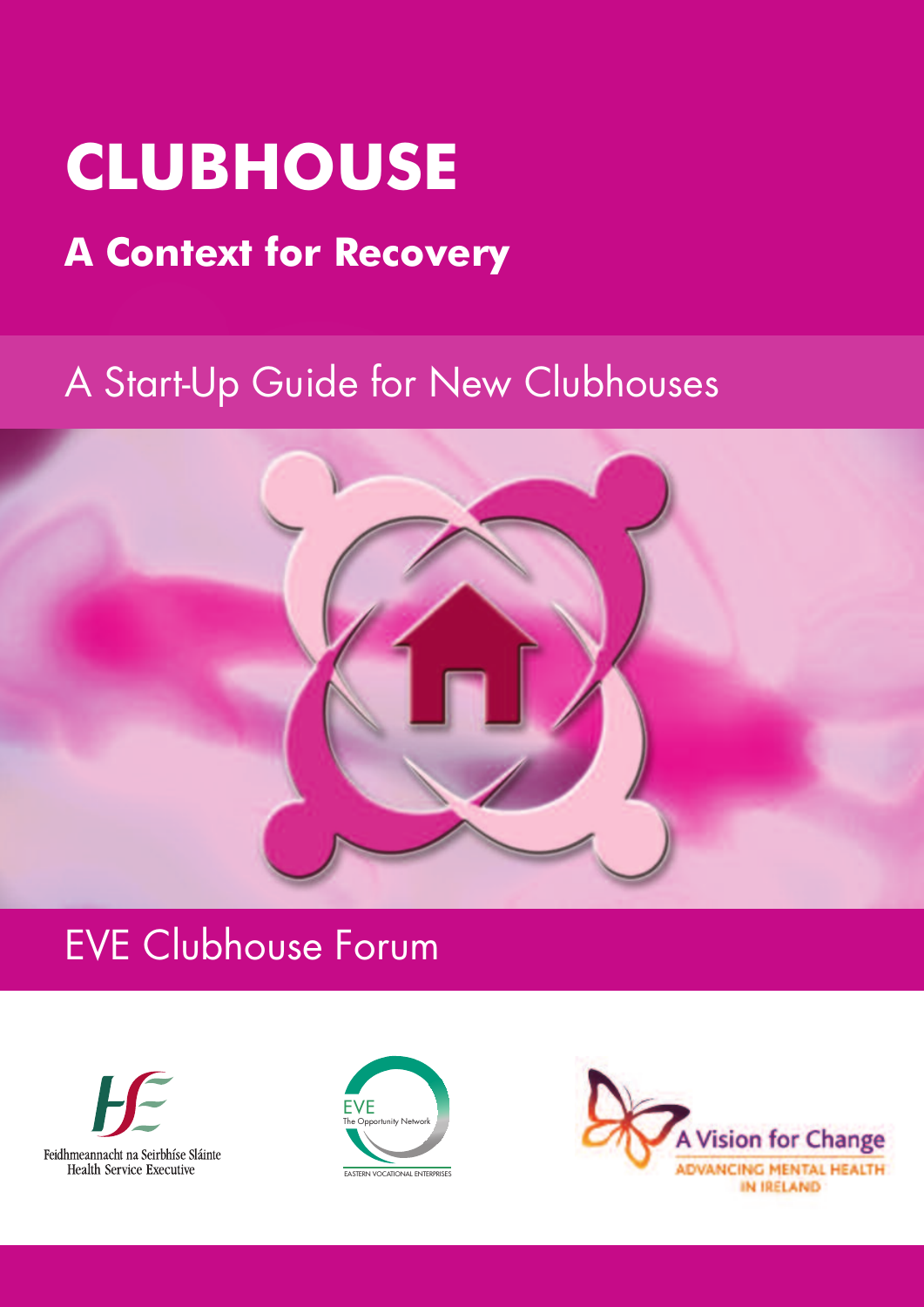EVE is a programme within the HSE, who's primary ethos is to provide community-based recovery-orientated programmes for adults who experience mental health difficulties, intellectual difficulties, Asperger's Syndrome, and Physical and Sensory disabilities. We do this through our network of Vocational, Rehabilitative and Clubhouse services in 21 locations across HSE Dublin North East and HSE Dublin Mid-Leinster regions.

#### *©HSE/EVE.*

*This publication may be freely reproduced, except for advertising, endorsement or commercial purposes.*

*First published 09/2011.*

*Please acknowledge the source as HSE/EVE.*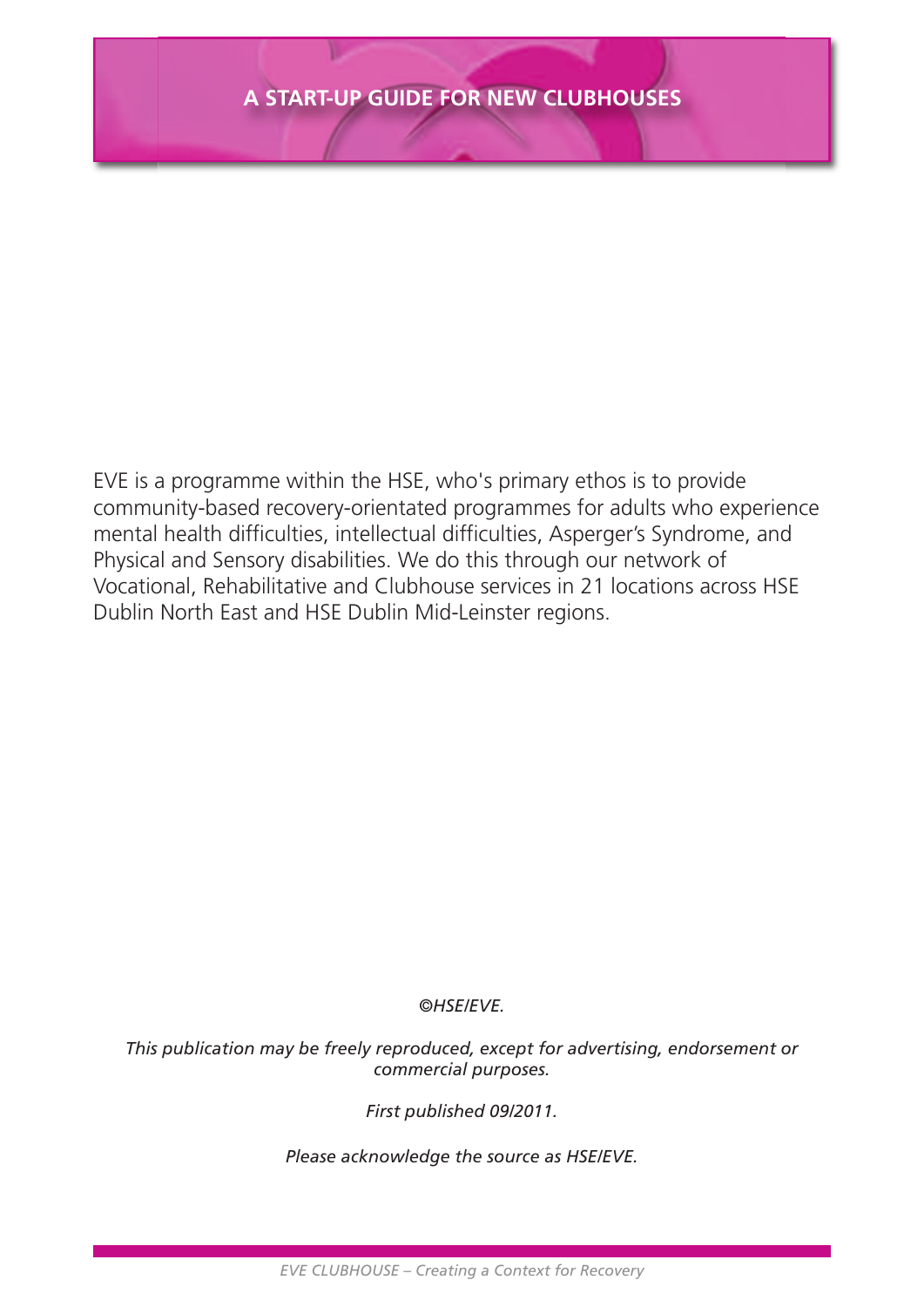#### **Foreword**

So you are thinking of starting a Clubhouse? EVE would like to welcome you to share our experiences of establishing our six Clubhouses over the decade in which Ireland embraced the recovery ethos as the cornerstone of the National Mental Health Policy, A Vision for Change (2006).

The community of EVE is committed to creating contexts for recovery. We believe that this is achieved through the provision of recovery-oriented programmes & services, creating recovery-oriented governance structures, building recovery-oriented competencies and conducting recovery-oriented evaluation.

Clubhouse is a genuine recovery-oriented community based service founded on the belief that people who experience mental health difficulties can and do lead normal productive lives in their communities. This member-led service actively promotes opportunities to build long-term relationships, access employment, education, housing and social activities thus creating a powerful context for recovery.

From our experience, we know that the radical shift required to deliver recovery-oriented services happens in Clubhouses because a re-balancing of power occurs with authority shifting back to the member. The empowerment ethos encourages members to take ownership of their Clubhouse and adopt meaningful roles. This succeeds in building a strong culture of peer support, builds self-esteem and control and ultimately leads to enhanced quality of life. The re-alignment of power and personal responsibility can prove challenging for members, staff and providers but we guarantee, it's worth it.

Clubhouse is a successful quality assured model whose value was acknowledged by the Mental Health Commission 2002, A Vision for Change 2006, and most recently by the National Economic and Social Forum (NESF) in their report on Mental Health and Social Inclusion 2007 who recommended "they be developed further" (p.122). In 2011 Clubhouse was accepted for registration with the U.S. Substance Abuse and Mental Health Service Administration register for evidence-based practice on the basis of outcomes achieved for employment, quality of life and recovery.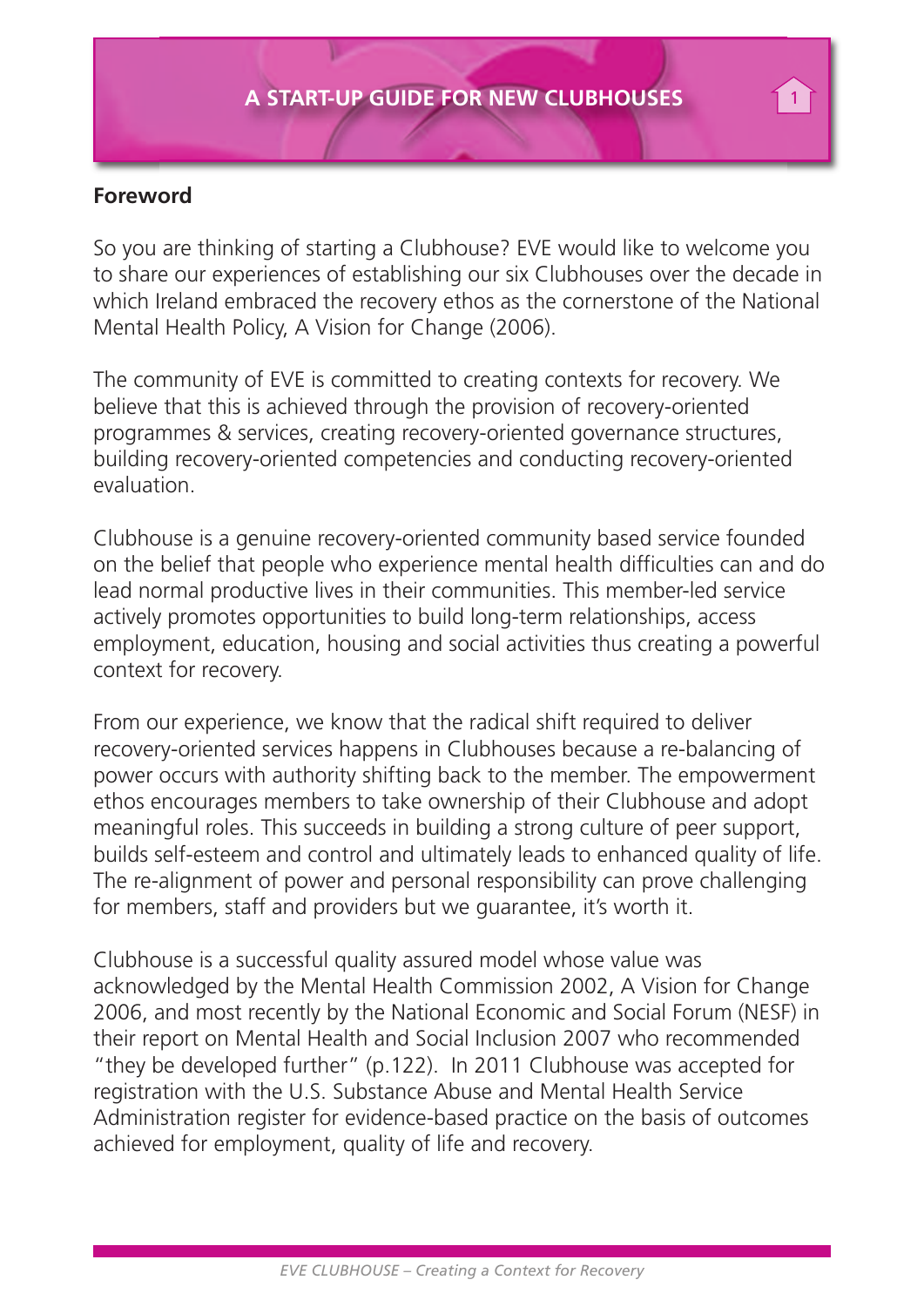This Start-Up Guide has been developed by the members and staff members of the EVE Clubhouses and will hopefully provide a useful and practical guide to establish your own Clubhouse. Whilst each Clubhouse develops its own unique style, all Clubhouses share a common values base which holds that "recovery is possible". The hope that Clubhouse holds for its members conveys a powerful message of recovery to the member, their family and their community. Creating a common optimistic vision for these key stakeholders is a major part of addressing stigma, promoting social inclusion and effecting the paradigm shift required to achieve the ambitions outlined in A Vision for Change.

In developing our Clubhouses we have learnt that this model can be challenging and requires people who experience mental health difficulties, staff, administrators and mental health professionals to 'buy into' the Clubhouse Standards which forms the "bill of rights" for members. The Standards were written originally by members for members and are at the core of every Clubhouse forming the basis for peer-led accreditation with the International Centre for Clubhouse Development (ICCD). So be sure to read the standards carefully, because that's Clubhouse!

If you want to know more, you are welcome to visit any one of our Clubhouses and experience the recovery ethos in action. EVE hopes that this Start-Up Guide will form the first part of your journey to identify recovery practice in programmes and services.

*"What I have gotten from Clubhouse – I now know that I am not alone, I have met lovely people. I have got more confidence in myself and got lots of help from everybody and don't know what I would do if I had not got the Clubhouse."*

*Member*

#### Margaret Webb PhD On behalf of the EVE Clubhouse Forum September 2011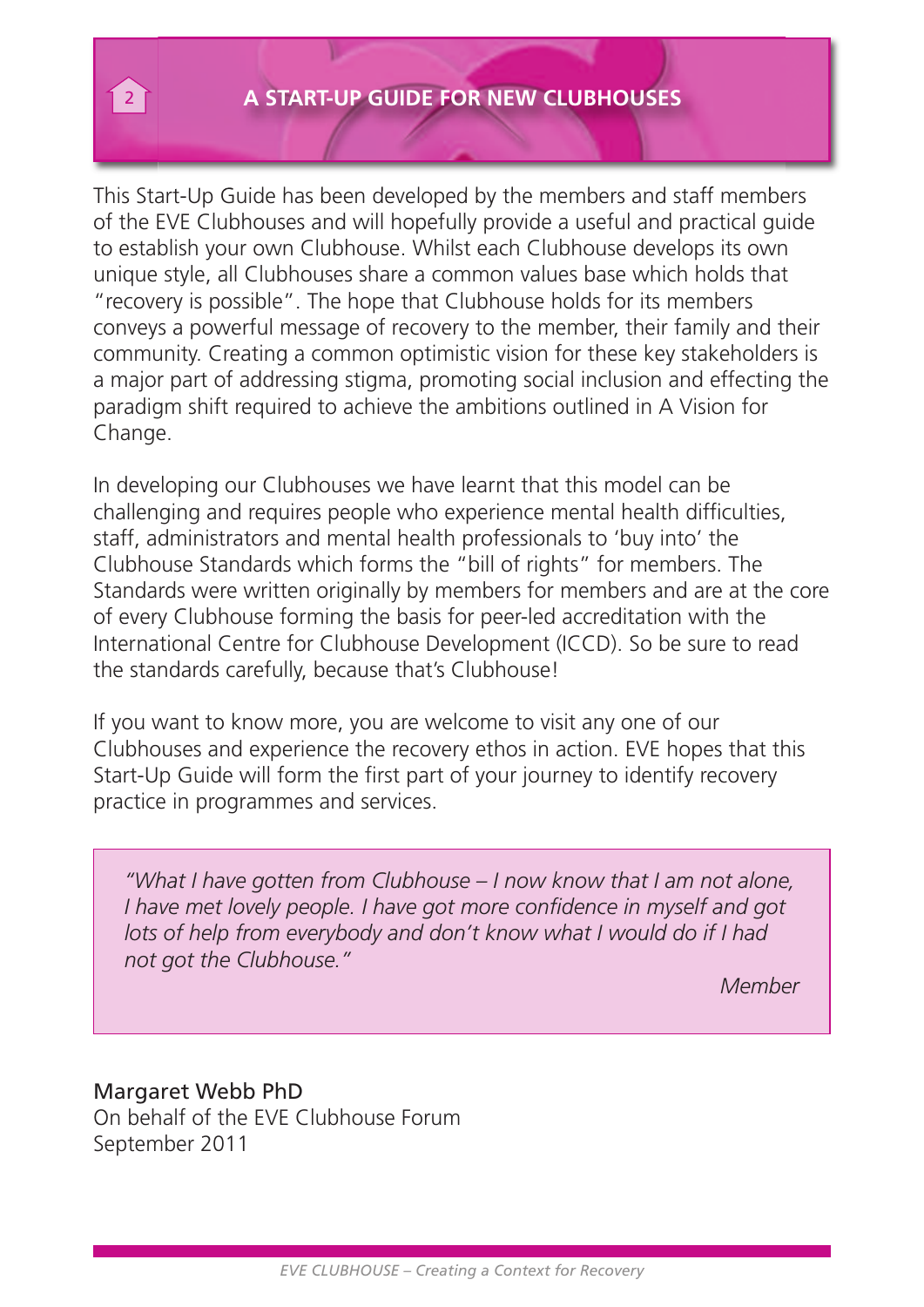### **CONTENTS PAGE**

| 6. |                                                                                                                      |  |
|----|----------------------------------------------------------------------------------------------------------------------|--|
| 5. |                                                                                                                      |  |
| 4. | TIP 3 - Staff Selection - Finding the Right Fit for Clubhouse 27<br>TIP 6 - Establishing the Employment Programme 37 |  |
| 3. | The Core Ingredients for a successful Clubhouse 10<br>So What Makes Transitional Employment Different? 15            |  |
| 2. | International Centre for Clubhouse Development (ICCD) 9                                                              |  |
| 1. |                                                                                                                      |  |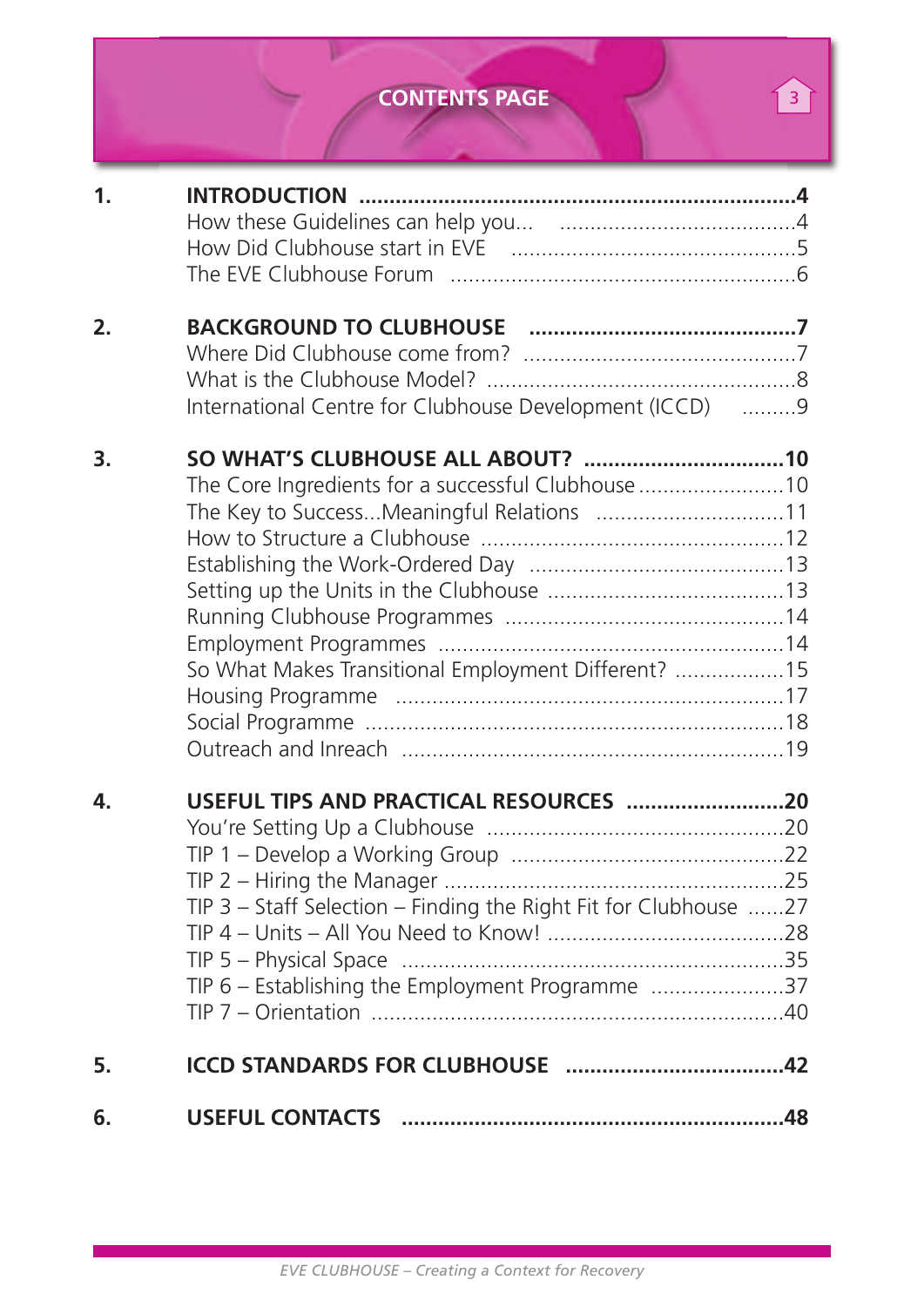

#### **How these guidelines can help you…**

This Start-Up Guide has been produced in partnership with the members of EVE Clubhouses and the EVE Clubhouse Forum.

It is hoped that this document in combination with the ICCD Standards will provide other interested groups or organisations with practical information, examples and useful reference material that will assist them in successfully achieving their goal of setting up a Clubhouse.

#### **Aims of the Start-Up Guide**

Based on our own experiences and the requests of service users and agencies, we decided to draft a Guide to assist in the development of new Clubhouses across Ireland. We hope this Guide will:

- promote an understanding of the Clubhouse Model in Ireland
- share our experience and knowledge of setting up a Clubhouse
- make available information about those strategies that may be successful
- highlight some of the barriers that may be encountered and to offer useful solutions to address them.

*The aim of this guide is to capture and document EVE's experiences of setting up a Clubhouse in Ireland.*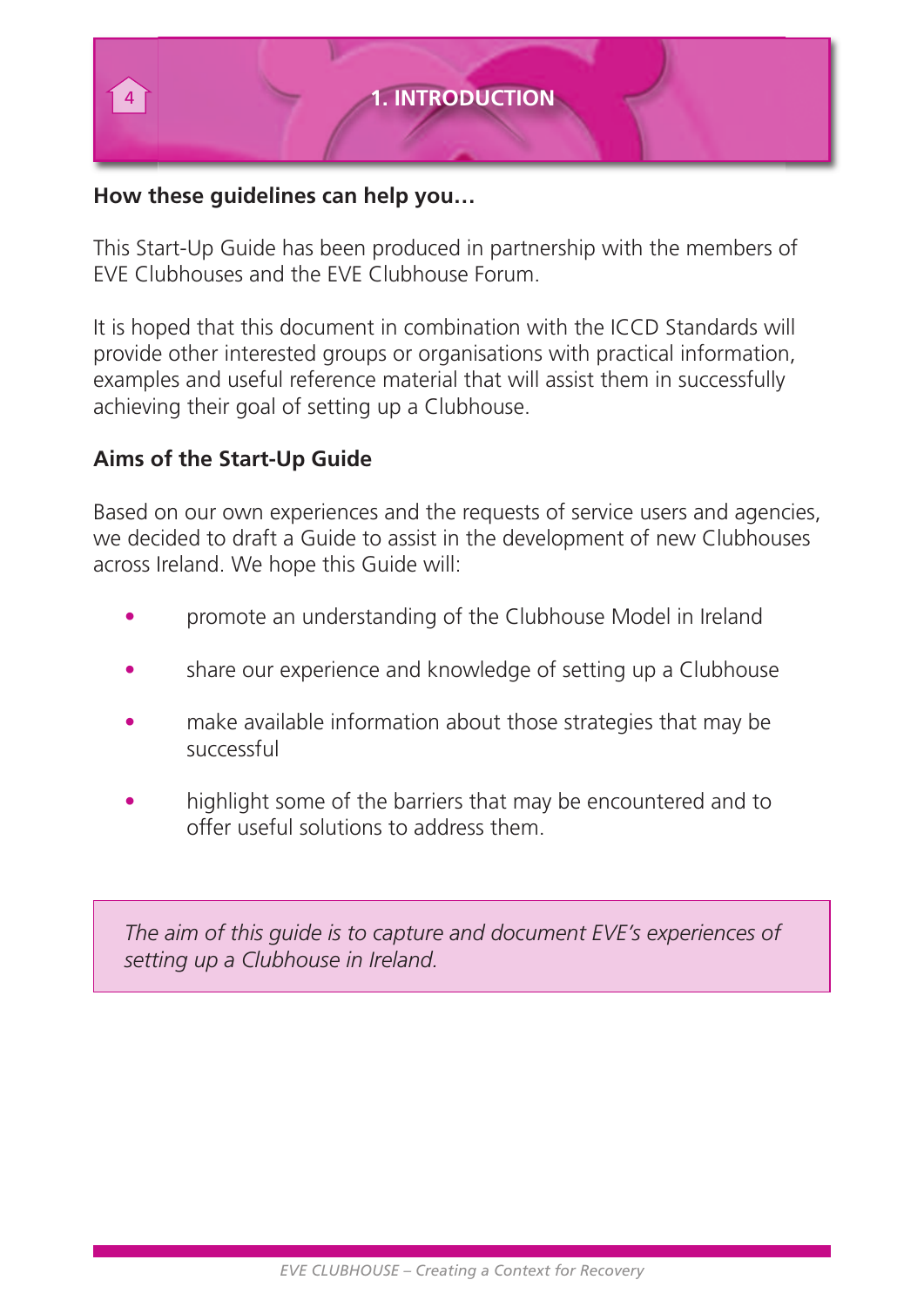

#### **How did Clubhouse start in EVE?**

EVE's interest in the Clubhouse Model dates back to the early 1990's when we engaged in an extensive search to find a model of service, which could meet the varied and individual needs of people with mental health difficulties.

After many years of advocating with other interested groups and individuals for the opportunity to establish a Clubhouse, EVE opened Platinum Clubhouse in Newbridge in July 1999. In February 2002, Platinum achieved ICCD accreditation.

EVE has since opened four other Clubhouses in Dublin: Phoenix Clubhouse opened in 2002 and achieved ICCD Accreditation in early 2010, Suaimhneas Clubhouse opened in Coolock in 2003, and achieved ICCD Accreditation in 2008, and Conai Clubhouse in Blanchardstown in 2005. Rainbow Clubhouse, in Ballyfermot and Saol Clubhouse, located in Cabra, both opened in 2011 following the re-configuration of existing day services.

Each one of the EVE Clubhouses, have evolved their own unique communities and spirit… whilst developed in accordance with the ICCD standards.

The majority of Clubhouses have had the opportunity to send members and staff to Colleague Training in the Clubhouse model at a certified training base in the USA. This training is essential in supporting the Clubhouse achieve ICCD accreditation which is ultimately the quality assurance standard for this unique recovery-oriented programme.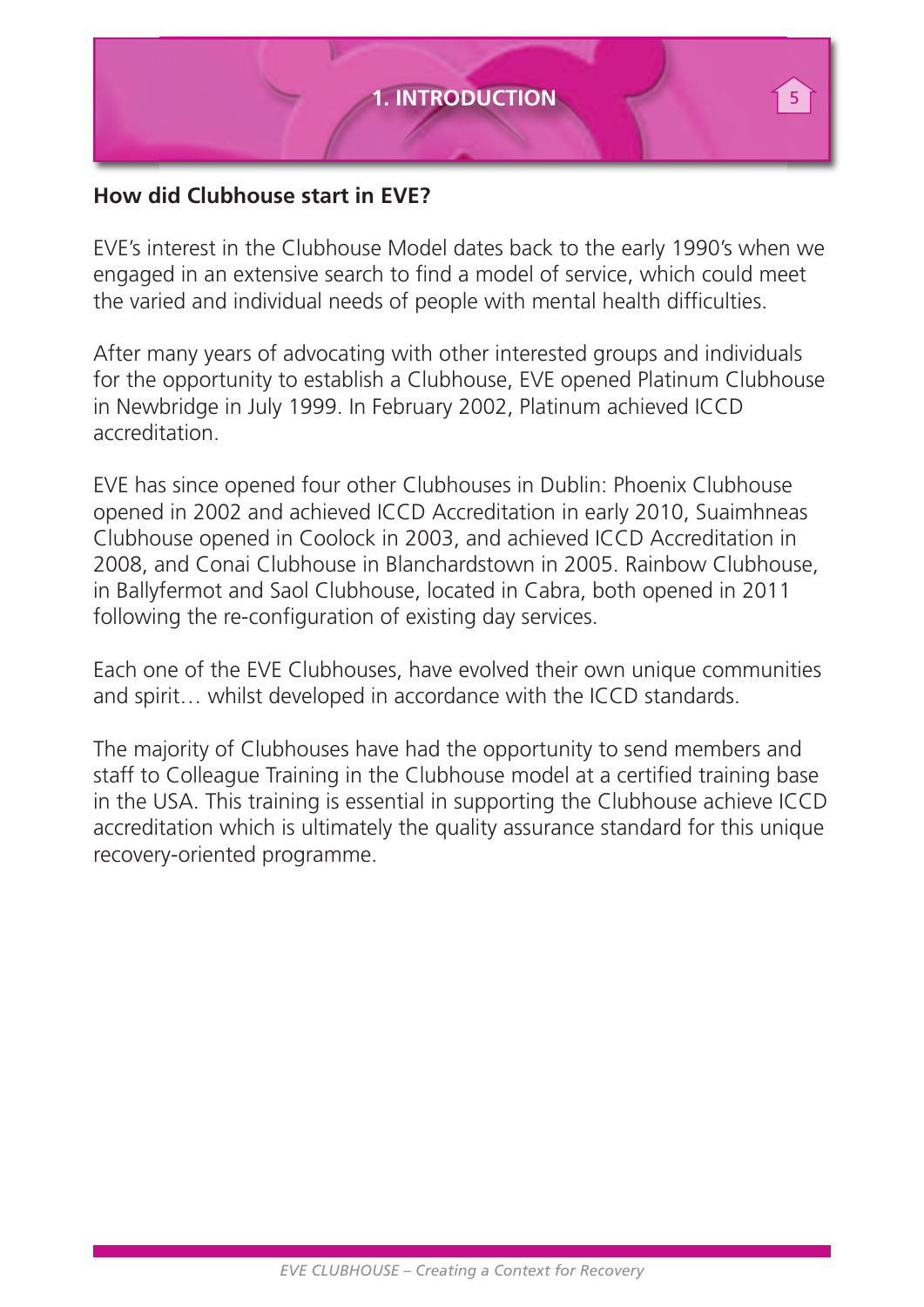

#### **The EVE Clubhouse Forum**

The EVE Clubhouse Forum was established in August 2004 and includes members and staff members from all of the EVE Clubhouses, with representation from the EVE Management Team. The Forum meets regularly and is hosted and chaired by each Clubhouse for six months on rotation.

Since the opening of our first Clubhouse, Platinum in Newbridge 1999, EVE has advocated for the development of the Clubhouse model as a service option for people with mental health difficulties. We truly feel that it demonstrates both the practises and principles of recovery and is a personcentred model of service. The power lies in the concept of membership and the dignity and respect this role offers.

As we continue to develop the Clubhouse model as a quality-assured service option, we collaborate on common issues of concern, such as policies, socials, employment and accreditation within our own Clubhouse Community.

To date the forum has allowed us share our experiences, celebrate our successes and learn from the insights of members and staff members.

The Forum looks forward to meeting the new and exciting challenges that will face the Clubhouse community and shares EVE's strategic commitment of providing a "hope-inspiring recovery-oriented service" for all its members.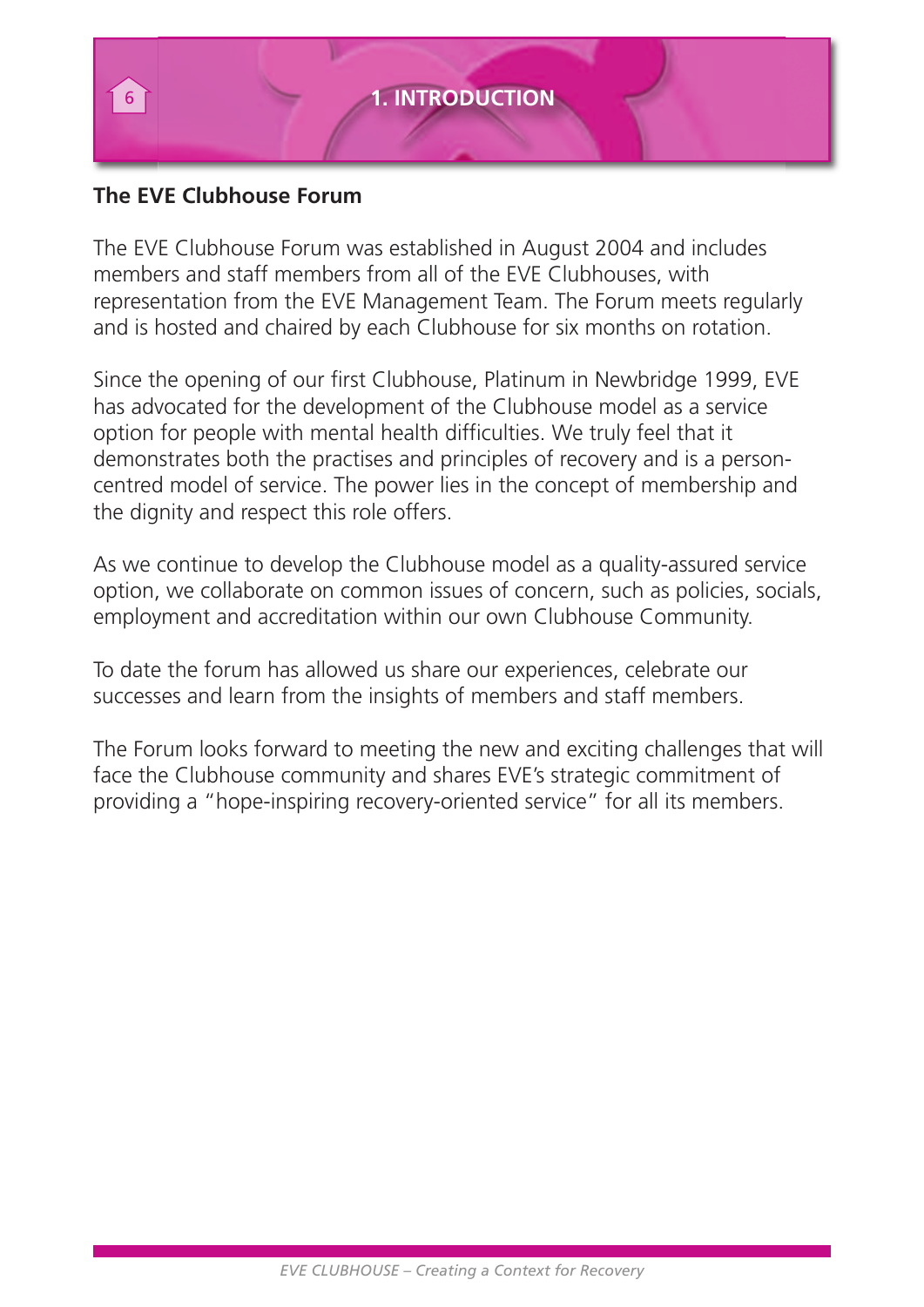#### **Where did the idea of Clubhouse come from?**

Clubhouse originated in 1948, when patients from a New York psychiatric hospital began to meet informally. As more of them met, they decided that they needed to get their own premises. This became the first Clubhouse. Those early members decided they wanted something different to what was on offer in the mental health field. Today there are over 300 Clubhouses worldwide who follow this model (Ref: http://www.iccd.org/about.html).

#### What was so new about the Clubhouse model?

- Well, firstly members were encouraged to take control of their own health/illness and not to leave it in the hands of 'experts'
- Secondly, they wanted their Clubhouse to be somewhere where they were free from stigma and mental illness labels
- Thirdly, a Clubhouse became a place where members could have hope and could work towards recovery, making friends, getting work and furthering education

#### Clubhouse guarantees 4 main rights

- A guaranteed right to a place to come
- A guaranteed right to meaningful work
- A guaranteed right to meaningful relationships
- A guaranteed right to a place to return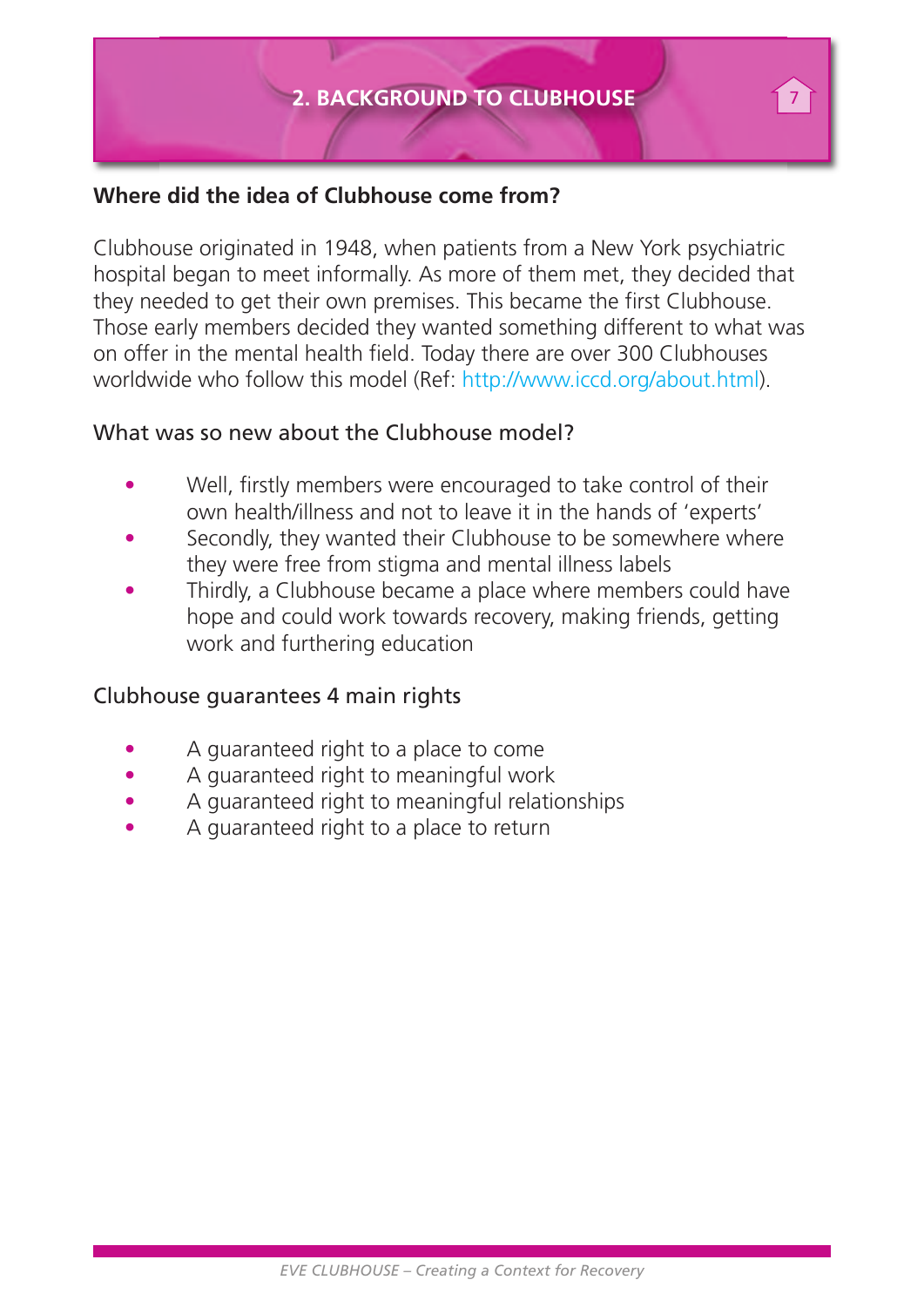#### **What is the Clubhouse Model?**

The Clubhouse concept is relatively new in Ireland and is for many a radically different way of working in the field of mental health. Quite simply, a Clubhouse is a community of people with mental health difficulties working together towards the common goal of recovery. Clubhouse Communities are built upon the belief that every member can sufficiently recover from the effects of mental ill-health to lead a personally satisfying life.

People who attend the Clubhouse are known as members and membership is open to anyone with a history of mental health difficulties. Through participation in the Clubhouse members are given access to employment and education opportunities in a friendly and supportive manner. Membership is voluntary and lifelong.

Members are encouraged to actively participate in planning, policy making and all the work of the Clubhouse. Members and staff have an equal say in Clubhouse decisions, have equal opportunities to avail of Clubhouse work and have equal access to Clubhouse space.

The role of Clubhouse staff is to encourage members to take full advantage of their membership, getting involved in all aspects that will aid their recovery. The role of the member is to use the service provided to begin and sustain their recovery journey.

Clubhouses are friendly places, a hive of stimulating and motivating activity, where members can avail of social opportunities and access support for their employment, education and housing needs. It is a place where members are encouraged to participate in activities and most importantly a community of people supporting one another towards recovery from mental distress.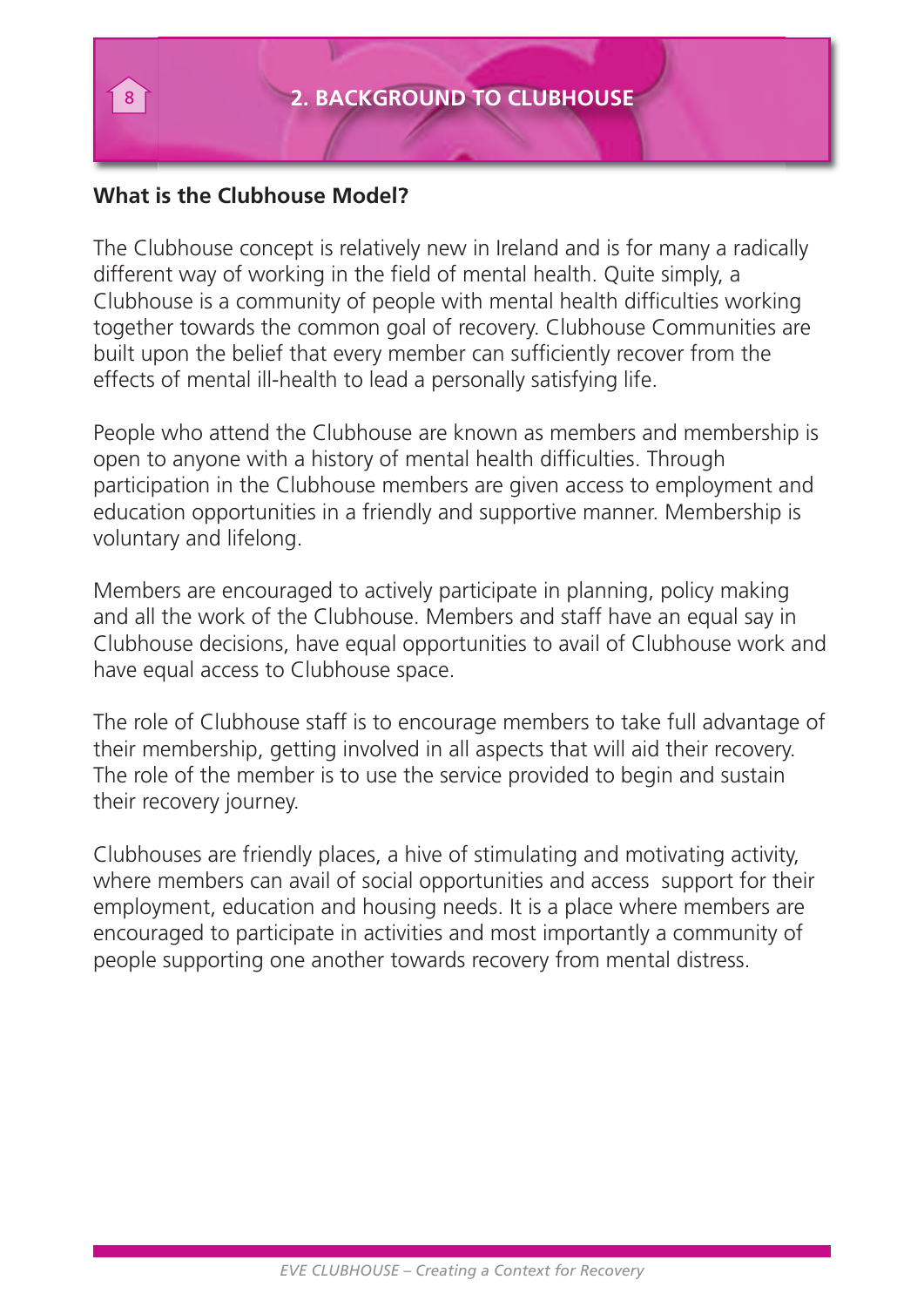#### **International Centre for Clubhouse Development (ICCD)**

ICCD promotes the development and strengthening of ICCD Clubhouses; oversees the creation and evolution of standards; facilitates and assures the quality of training, consultation, certification, research and advocacy; and provides effective communication and dissemination of vital research and information.

Since 2011, ICCD Clubhouses are registered with SAMHSA, the National Registry of Evidence-Based Practice for employment, quality of life and recovery outcomes. An ICCD Clubhouse operates in accordance with the Standards that have been agreed by the global community of Clubhouses.

The International Standards for Clubhouse Programmes, define the Clubhouse Model of rehabilitation. The principles of these Standards are at the heart of the Clubhouse community's success in helping people with mental ill-health to stay out of hospitals while achieving social, financial and vocational goals.

The Clubhouse standards support and sustain a quality member focused service by recognising the basic human rights of each member and by:

- acting as a as a "bill of rights" for members and a code of ethics for staff, board and administrators
- ensuring that Clubhouse offers respect and opportunities to members
- providing the basis for assessing Clubhouse quality through the ICCD certification process

Every two years, the worldwide Clubhouse community reviews these Standards, and amends them as deemed necessary. The process is coordinated by the ICCD Standards Review Committee, made up of members and staff of ICCD-certified Clubhouses from around the world. (ref pg 42)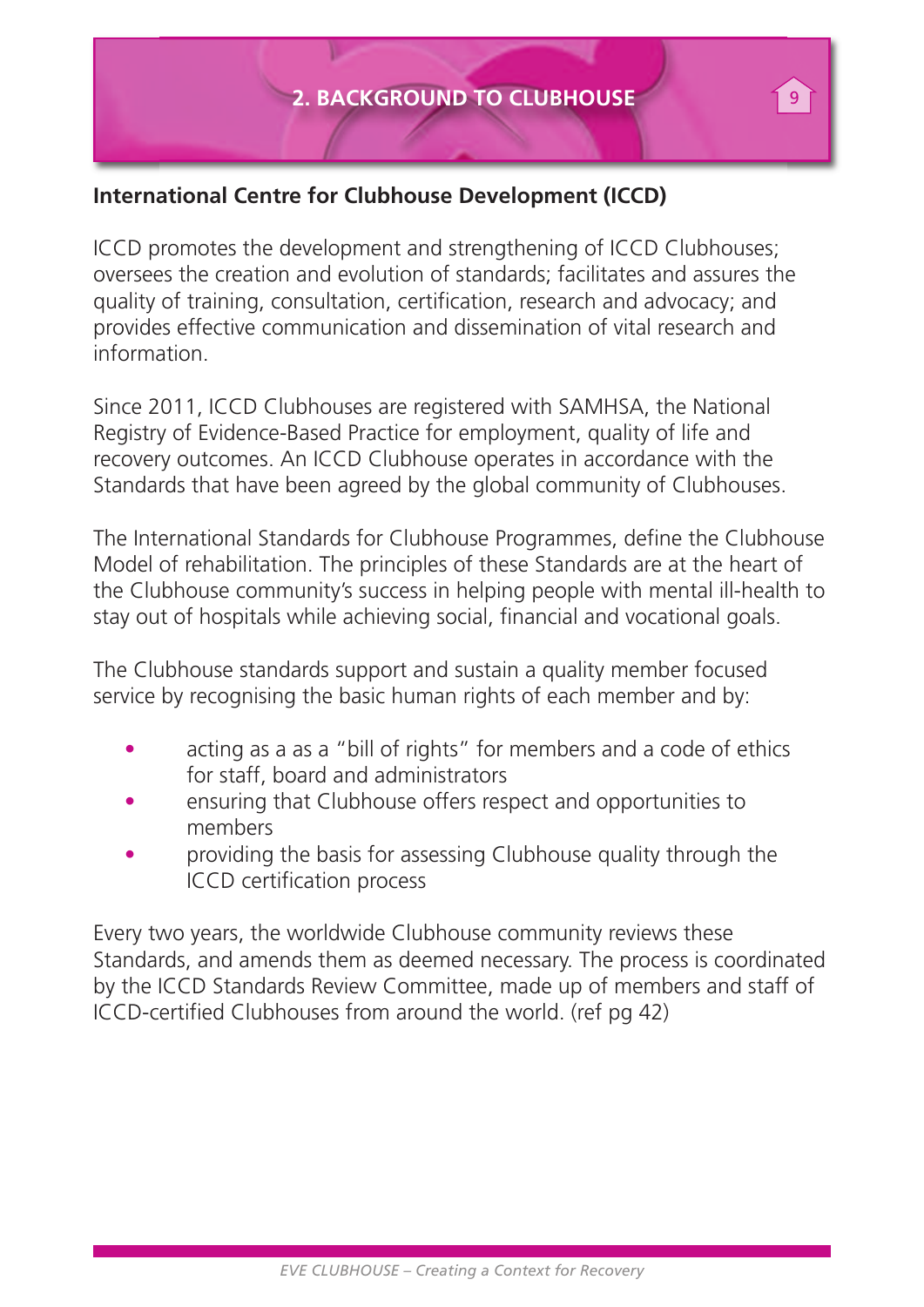#### **The Core ingredients of a successful Clubhouse**

- It is designed to be a place where each member is seen as a unique individual, who possesses valuable talents, strengths and abilities which when combined with others in the Clubhouse community, assist in making the Clubhouse come alive.
- This idea of membership is central to the Clubhouse concept, in that being a member of an organisation means that an individual has both shared ownership and shared responsibility for the success of the organisation. This sense of membership, support and belonging are at the very heart of the Clubhouse ways of working.
- Clubhouse is a non-medical model... this means that the focus is on wellness and not illness. Members are encouraged to concentrate on their recovery and wellness rather than illness.
- People living with mental health difficulties can sometimes be segregated and labelled according to their illness. In Clubhouse however, a person who has struggled with mental health difficulties is seen first as a valued participant, a colleague, and someone who has something to contribute to the rest of the group and not a patient or someone defined by their disability.

*"I joined Suaimhneas Clubhouse about 3 years ago after a period of hospitalisation. I did not know what to expect and was pleasantly surprised. I had found a home! Everybody takes an interest in your wellbeing, and there are many great opportunities in the clubhouse.*

*All in all, the clubhouse is very important to me for my mental wellbeing. From being a shy person with not much to say, the Clubhouse has made me a self-confident person."*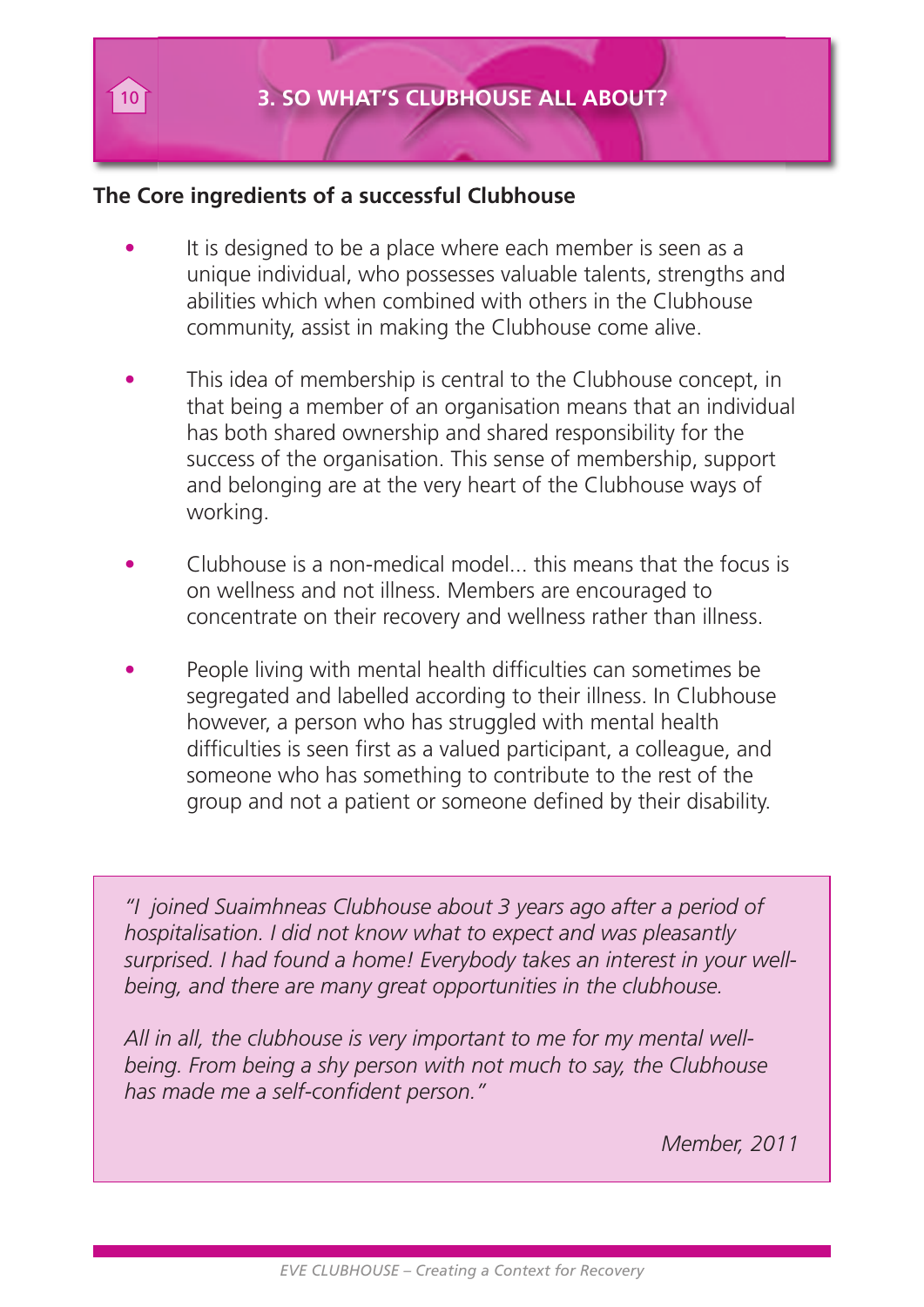#### **The Key to Success… Meaningful Relationships!**

Consistent with the core philosophy of A Vision for Change, members and staff share the responsibility for the successful operation of their Clubhouse. Working closely together each day, members and staff learn of each others' strengths, talents and abilities. They also develop real and lasting friendships. Because the design of a Clubhouse is like a typical work or business environment, relationships develop in much the same way.

Clubhouse staffing levels are kept purposefully low to create a continual need for the involvement of the members in order to accomplish their jobs. Members also need the staff and other members in order to complete the work, but even more importantly, the relationships that evolve through this work together are the key ingredient in Clubhouse rehabilitation.

All of the staff in Clubhouse have generalist roles; they are involved in all of the Clubhouse activities including the daily work duties, the evening social and recreational programmes, the employment programmes, outreach, in-reach, education and housing programmes.

The role of the staff in a Clubhouse is not to educate or treat the members. The staff are there to engage with members as colleagues in important work and also to encourage and engage with people who might not yet believe in themselves.

*"To know that there was a door opening for me made me feel so welcome, it was comforting to know that I was not alone, that there were people in Clubhouse that I could relate to."*

*"As I'm now retired it gives me a purpose everyday. It makes me get up in the morning. I feel my day is very fulfilled and I enjoy helping people. I now realise I have a lot to offer the clubhouse. I like getting involved and I have trained with NEAR FM which has restored my confidence. When I was sick, I lost all my confidence but now it is coming back."*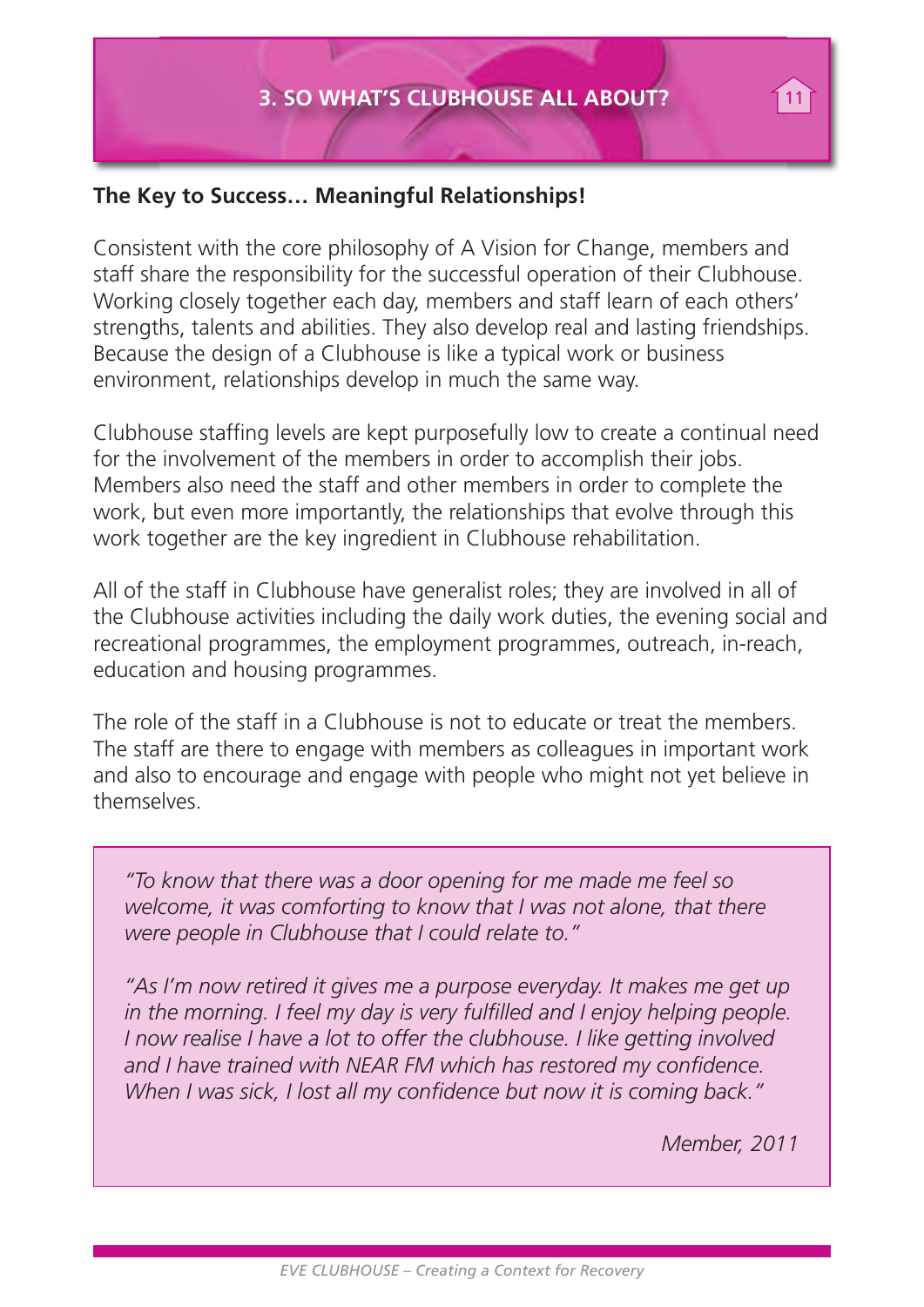#### **How to Structure a Clubhouse?**

There are a number of key components required, which when combined correctly will result in a successful, holistic Clubhouse programme. Clubhouse is in fact an extremely structured model of service which is organised around key unit functions and programmes required to run the local Clubhouse. New Clubhouses need to consider how they could establish these units/functions within their resources at the outset.

The Work-Ordered Day is the core of every Clubhouse and it is essential to establish this routine at the outset. Units should be developed in the Clubhouse from which the following range of programmes are run:

- Employment Programmes
- Education Programmes
- Housing Assistance
- Social Programmes
- Outreach & In-Reach Programmes

*From our experience, It is important to remember that a successful Clubhouse, is created as a result of trial and error, mistakes are inevitable, so build in review and evaluations systems to address issues as they arise.*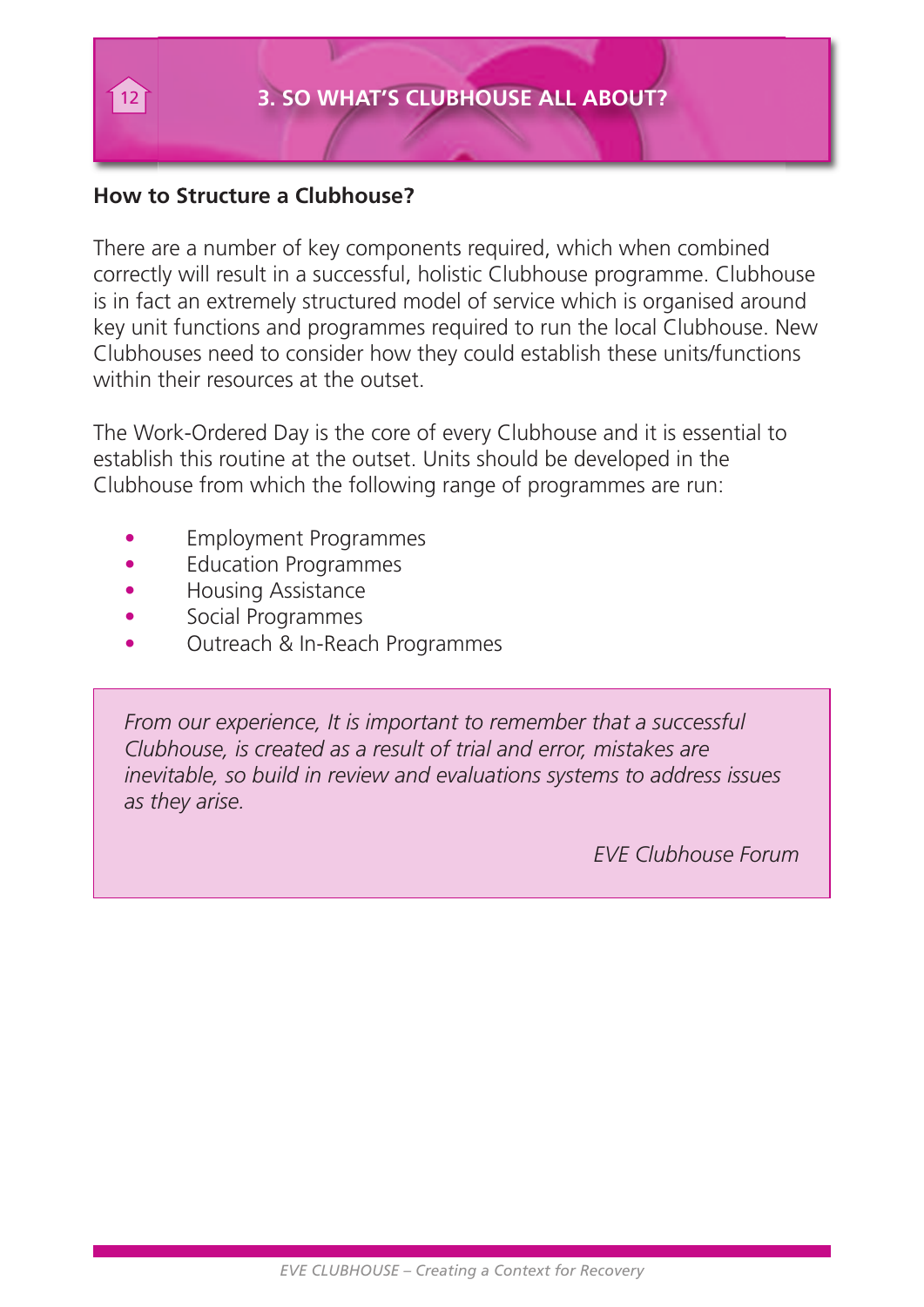#### **Establishing the Work – Ordered Day**

The daily activity of a Clubhouse is organised around a structured system known as the work-ordered day. This operates during business hours from Monday to Friday. Members and staff work side by side, and members perform many of the same tasks they would perform in the workplace, tasks that are genuinely needed to keep the Clubhouse running.

Members are encouraged to attend as often as possible and volunteer to participate as they feel ready, and according to their individual interest. Empowerment through choice and understanding is a key concept in Clubhouse, and no one should be forced into something that they have not chosen to do.

*"You work at your own pace to find courses, get jobs so you can get your confidence back and put your life together."*

*Member, 2011*

#### **Setting up the Units in the Clubhouse**

The work of the Clubhouse is organised into one or more units which run the Clubhouse programmes, each of which should have sufficient staff, members and meaningful work to engage and sustain a full work ordered day. Unit meetings are held on a daily basis to foster relationships, as well as to organise and plan the work of the day for that particular unit.

It is extremely important to note, that it is not necessary for each of these units to be a stand-alone unit, often Clubhouses combine several units into one, which functions to create more work and involve more members in the running of the unit.

*"I have a very full day but I also have the flexibility that if I have something to do for myself I do not have to come into the Clubhouse. Being a member of the Clubhouse keeps me focused and aware that I must stay well."*

*"My experience with the Clubhouse is a good experience. I have learnt a lot of things such as computers, photocopying, typing, reception skills how to make birthday cards and much more."*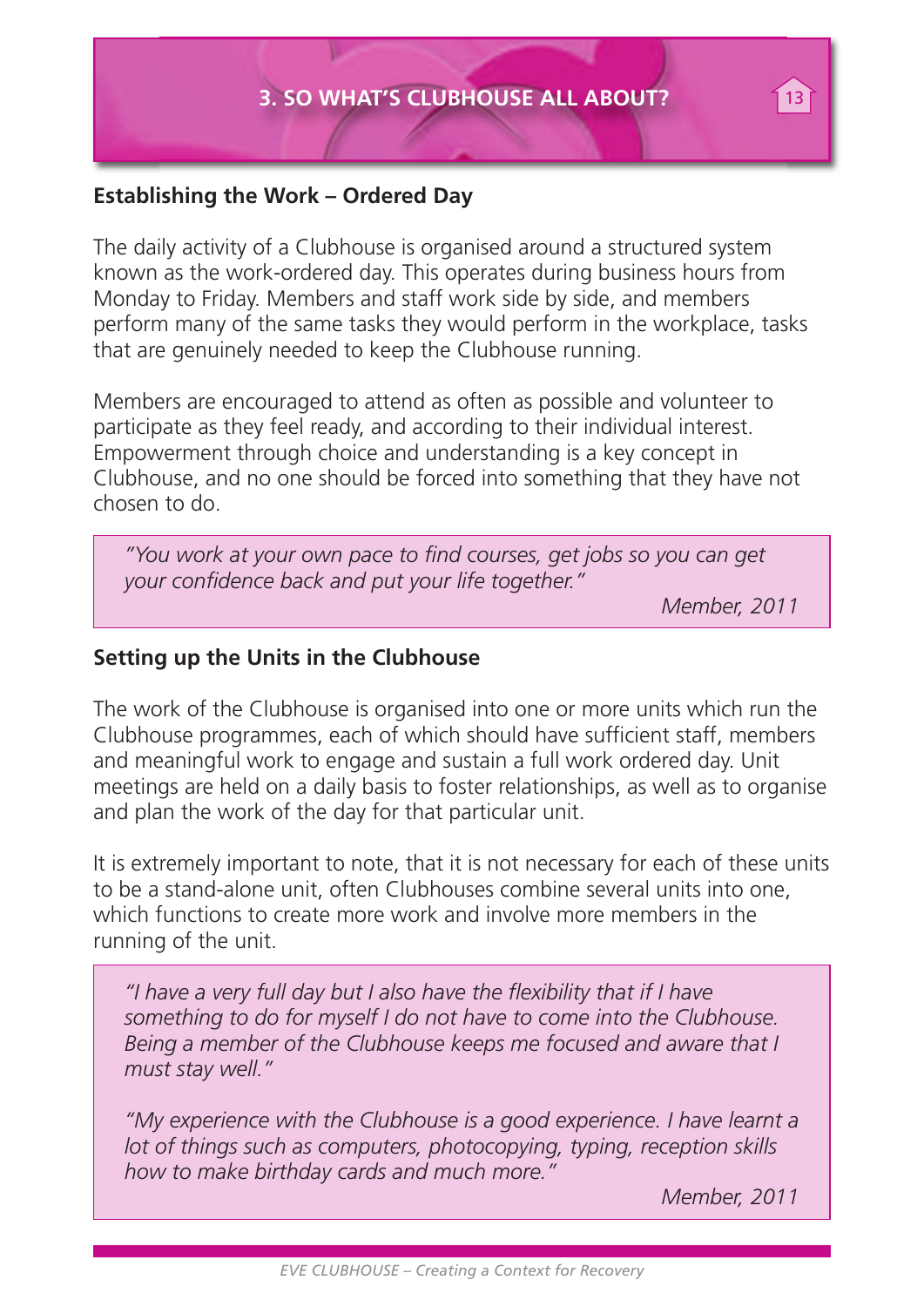

#### **Running Clubhouse Programmes**

All Clubhouses aims to run a range of programmes to meet the needs of the members. The principal programmes are:

- Employment Programme
- **Education Programmes**
- Housing Assistance
- Social Programmes
- Outreach & In-Reach Programmes

*Depending on the size of your Clubhouse, the number of members and staff members, you may choose to focus on setting up one or two units initially which will develop the programmes over time. In our experience, the members will drive the demand for the programmes based on their own recovery.*

*EVE Clubhouse Forum*

#### **Employment Programmes**

As a right of membership, Clubhouses provide members with opportunities to return to paid employment in integrated work settings through Transitional Employment, Supported and Independent Employment Programmes.

#### *Transitional Employment Programme*

The Transitional Employment Programme (TE) unique to ICCD Clubhouses allows members who lack work experience, or skills for open employment, the opportunity to work at real jobs for real pay. Members should be given unlimited opportunities at TE regardless of past history or unsuccessful attempts. There should be no such thing as a failure at TE.

In Ireland, TE is only offered at present in the context of Clubhouse and therefore needs to be explained to most employers.

#### **So what makes TE different?**

- The Clubhouse owns the job not the member- so the Clubhouse ensures the TE is always covered even if the member is unwell
- Members are paid the going rate or at least minimum wage
- The Clubhouse selects TF workers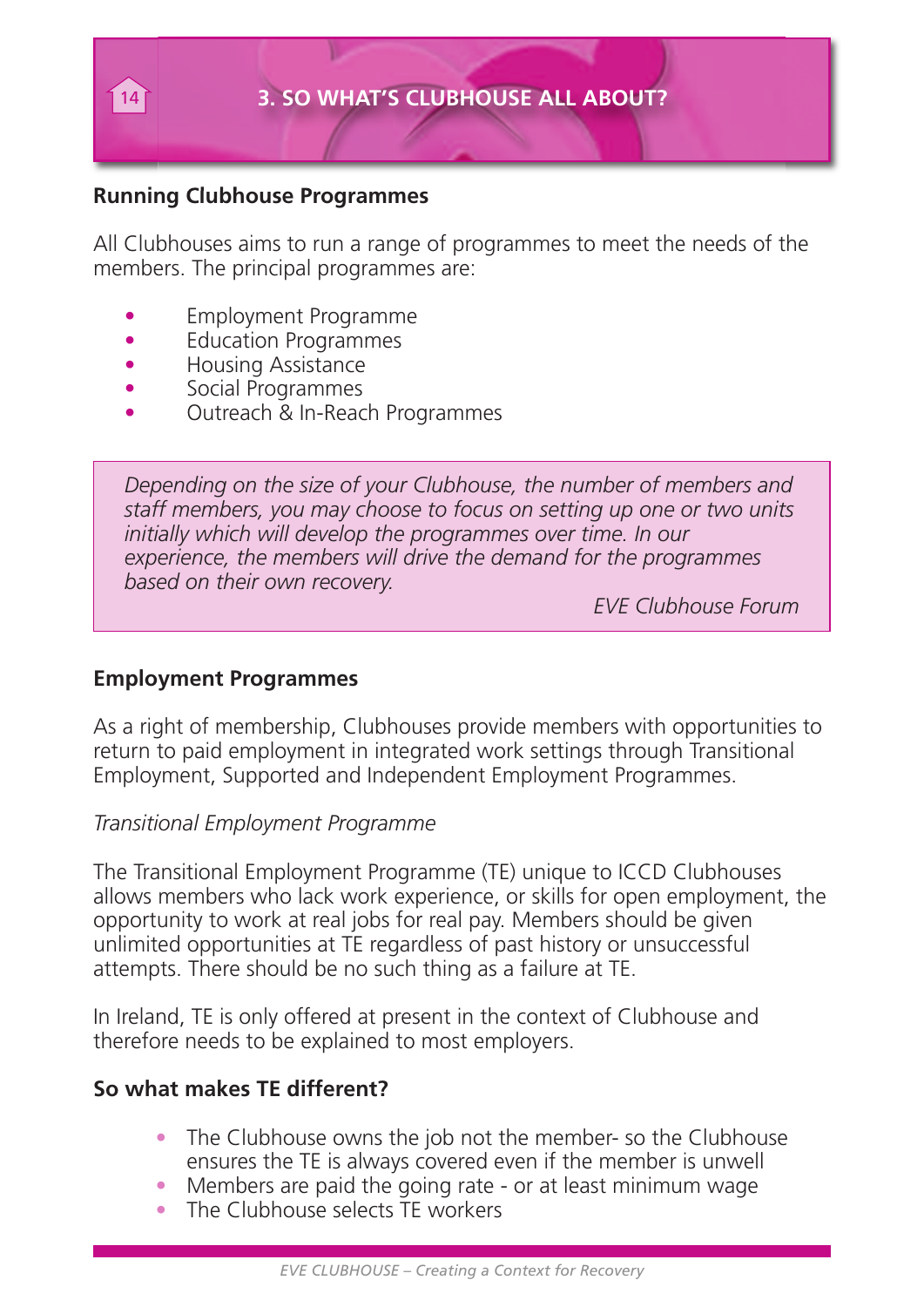- A TE should last between 6-9 months long and should usually between 8-15 hours per week
- Each member out on TE is supported by a placement manager
- All TE Jobs should be entry level jobs
- A bad work history should not affect a members chance of getting a TE job
- Working in a TE should not affect a members social welfare benefits
- When the TE is coming to an end, the member will have an active role in training the next member for the post

#### *Supported Employment Programme*

Supported employment is designed to assist members to obtain and keep their own employment, (as opposed to TE, which is temporary). The Clubhouse can offer help with CV writing, applications, interview skills and even accompany a member to an interview if necessary. The Clubhouse may also offer support to members who have come to the Clubhouse having already secured a job or help members who may be interested in seeking a Community Employment (CE) Scheme.

#### *Independent Employment Programme*

The Clubhouse will also support members to maintain their own jobs. So, if a member progresses to open employment, the Clubhouse will continue to support the member as and when required. It is important to note, that once a member finds independent employment, they are still a Clubhouse member and can come in for lunch, attend socials or just use the Clubhouse to fit in with their lifestyle.

*"Since joining, I have obtained many skills and got my confidence back. With the help of the club, I applied and secured a C.E.\* Position with the Irish Wheelchair Association. I am very busy, but it is great to know that Suaimhneas is there, when I can find time to attend! Everybody is so welcoming and inclusive. I see the club as the backbone of my health and my happiness"*

*Member, 2011*

\* The Community Employment (CE) programme is administered by FÁS, Ireland's training and employment authority. It is designed to help people who are long-term unemployed and other disadvantaged people to get back to work by offering part-time and temporary placements in jobs based within local communities. It is possible for participants to seek other part-time work during their placement. After the placement, participants are encouraged to seek permanent part-time and full-time jobs elsewhere based on the experience and new skills they have gained while in the Community Employment scheme.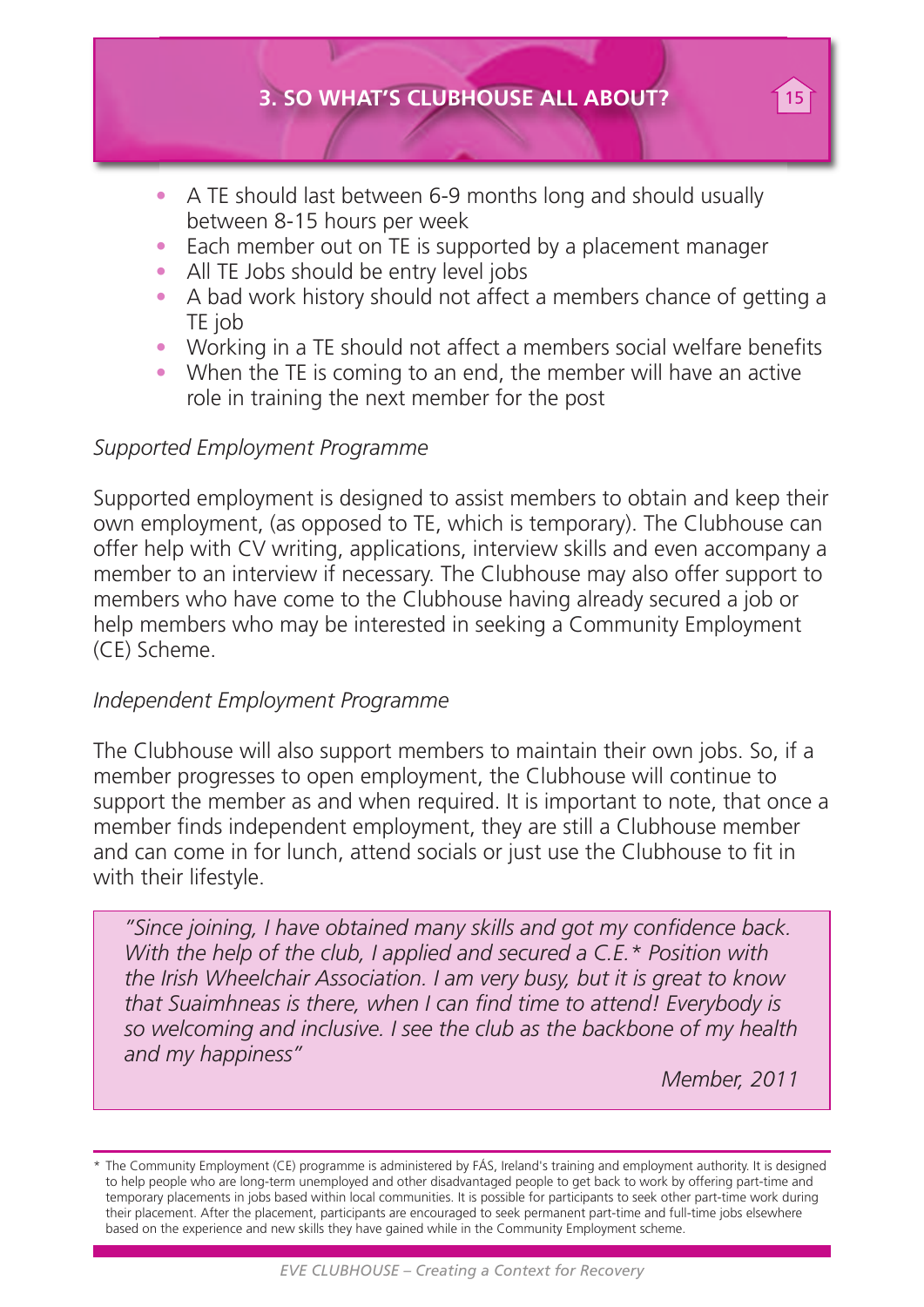#### 16 **3. SO WHAT'S CLUBHOUSE ALL ABOUT?**

The education programmes in EVE Clubhouses have grown in response to the significant demand of the members to return to education. Opportunities have been facilitated through collaboration with local VEC colleges with many members completing accredited courses with FETAC. Support is individual, and depends on the needs of each member. For those members who would like to return to education, the Clubhouse offers support in assisting members:

- decide what course they want to do
- find the right course
- with paperwork as required
- with enrolment
- find their way around the college
- access public transport
- attend classes (with members if required)
- take effective notes
- access support from the disability services at the college
- develop a study plan
- proof read assignments
- negotiate assisgnments, special requirements and support
- by advocating on members behalf with tutors/college staff
- by providing encouragement throughout the course duration

*"The Course in the VEC helped me to reach inside myself and discover that I could write and use my imagination in a more creative way than I had before. It brought me in contact with other people and showed me sides to them that I had not seen before."*

*"It gave me confidence in myself that I was able to read out my work and openly reveal my thoughts . I really enjoyed the course, it helped me to see people in a new light and brought me into contact with people outside the clubhouse such wonderful organisers, it boosted my confidence."*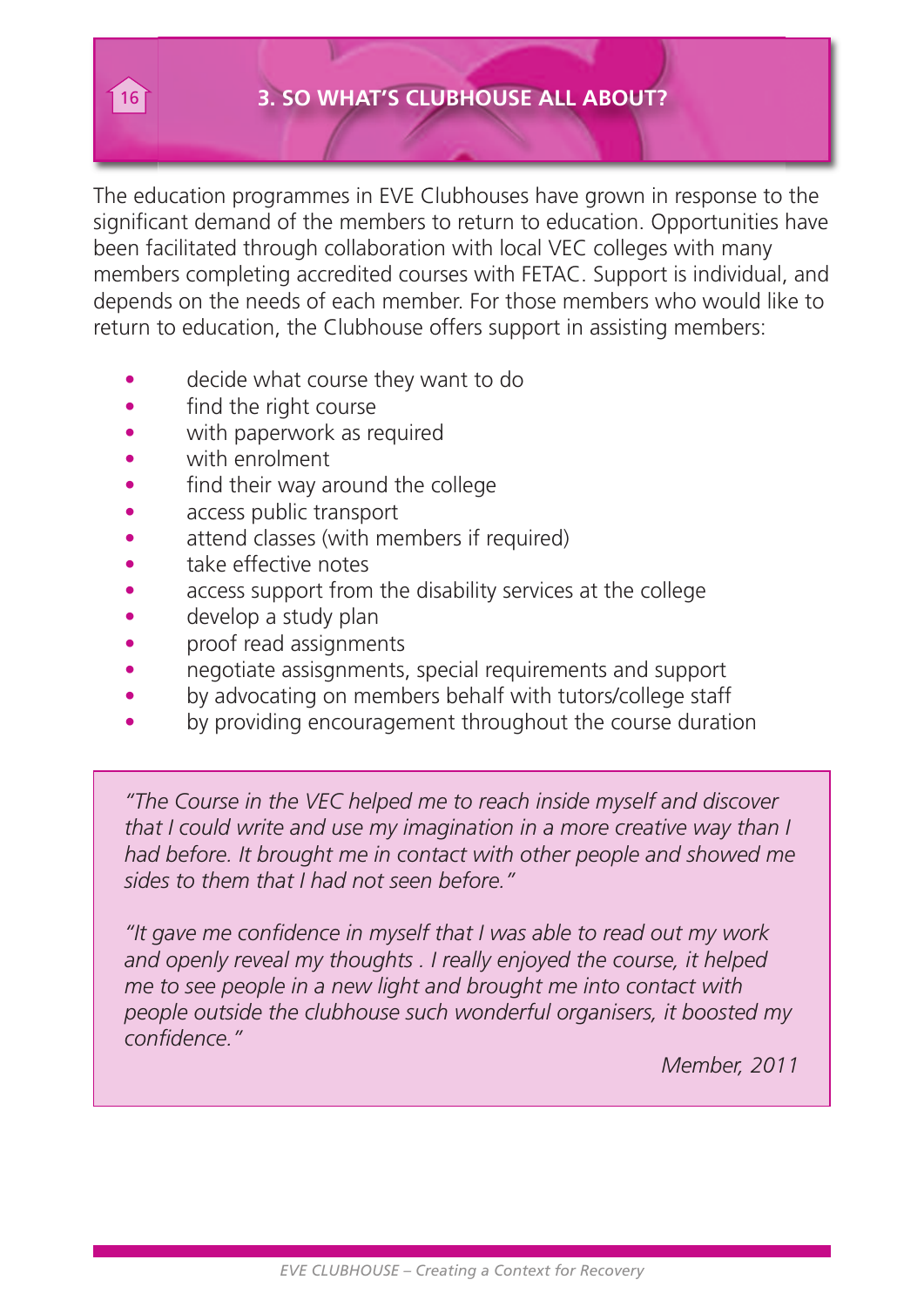#### **Housing Programme**

Safe decent housing is a right of all members. The Clubhouse supports members to find decent and affordable accommodation. EVE does not run a housing service but have assisted members address their housing needs by building strong alliances in the community with local housing associations and the corporation.

Other supports offered may be to:

- help members with housing applications
- advocate on a member's behalf with the relevant housing officers and agencies
- support members to maintain their housing, including peer support, cleaning, budgeting, menu planning and shopping etc.
- help members to locate furniture and household items
- physically help members to make the move to their new homes

*"I've been living in HAIL accommodation for nearly 5 years. I had wanted to live independently for quite a while but was worried how I'd manage on my own. I knew that I needed support to make the move because of where I was at that point in my life. Initially I got a lot of practical support from HAIL; meeting with my support worker once a week. She suggested that I become a member of Suaimhneas and came with me to do a tour of the Clubhouse. Since then, Suaimhneas have also supported me with settling into my apartment and reassured me that it was normal to have anxieties about leaving home. They also helped me to develop a cleaning schedule. The team from HAIL are regular visitors to Suaimhneas. My confidence has grown and I'm more independent now – that's because of the support I received and all the work I've put into myself. I'm not afraid to be in my own company and I'm excited about what's to come in my life."*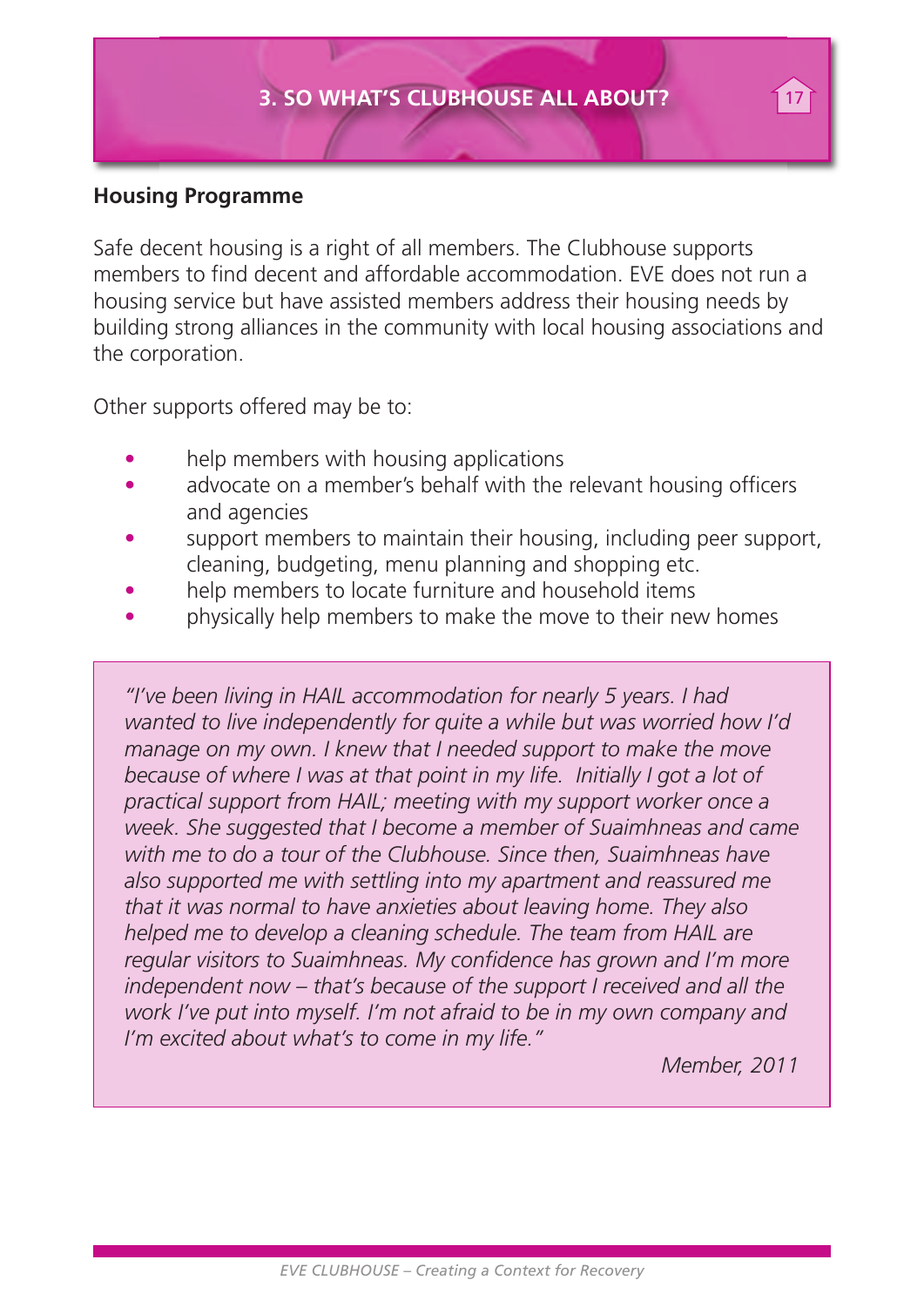#### **Social Programme**

In addition to work opportunities, Clubhouses offers a variety of evening and weekend recreational activities to those who wish to participate. Members and staff work in partnership to organise these activities, which are scheduled outside of the work-ordered day.

They are a good way for members who are in employment, or those who have been unable to attend to keep in contact with each other, and to continue to avail of the supports offered by the Clubhouse.

*"I would like to express the great enjoyment I take in the Clubhouse Social Outings and Employment Dinners, and how excited both myself and my fellow Club members are on the eve of our overnight trip to Galway, as such trips really put a sparkle into our collective eyes, and really raises our spirits."*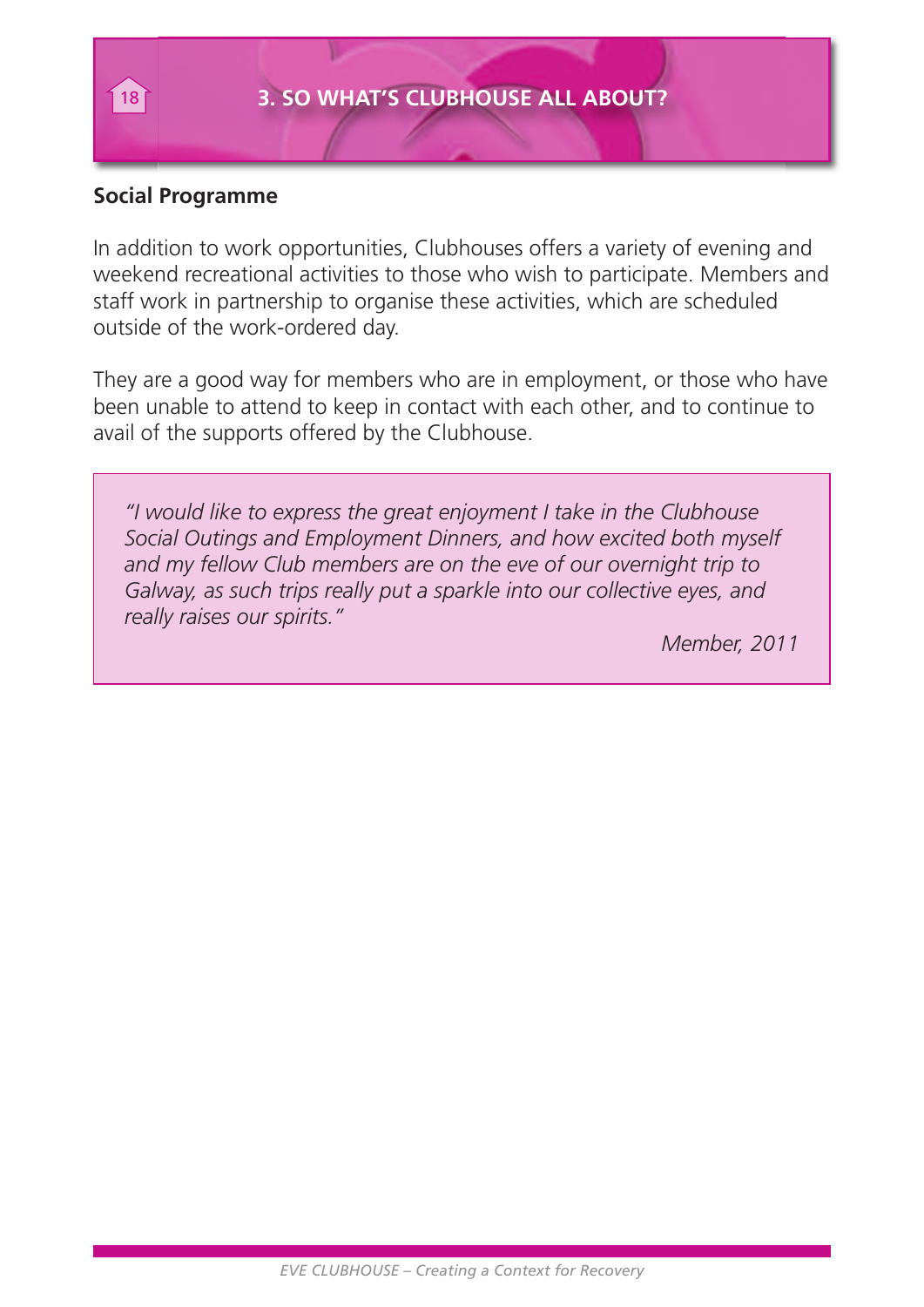#### **Outreach and In-reach**

An important part of the daily work of the Clubhouse involves keeping in touch with all members. Outreach ensures that members who are not attending, for whatever the reason, are still part of the Clubhouse community.

The Clubhouse should try to provide the necessary support to members, conveying the message that they are cared about and needed.

Membership of Clubhouse is life-long and as such, inactive members should be actively outreached by telephone, cards, letters and visits to ensure that contact is maintained.

In-reach should also be encouraged – this is the process whereby members themselves ring in to make contact with the Clubhouse, if they have been absent for a period of time.

*"Important to let members know what's going on in the clubhouse and that we are thinking of them."*

*"Shows that someone cares."*

*"It's nice to know that people are there for you and thinking about you."*

*"Can put your mind at rest, comforting and reassuring, if you're not feeling great and you get a phone call, it lets you know that the members and staff are thinking of you, and you're not alone."*

*"The newsletter is important as a means of outreach, it lets people know what is happening, upcoming socials and activities."*

*"Support while in hospital meant a lot to me, it really cheered me up, especially when you're in a hospital bed...to know that people care."*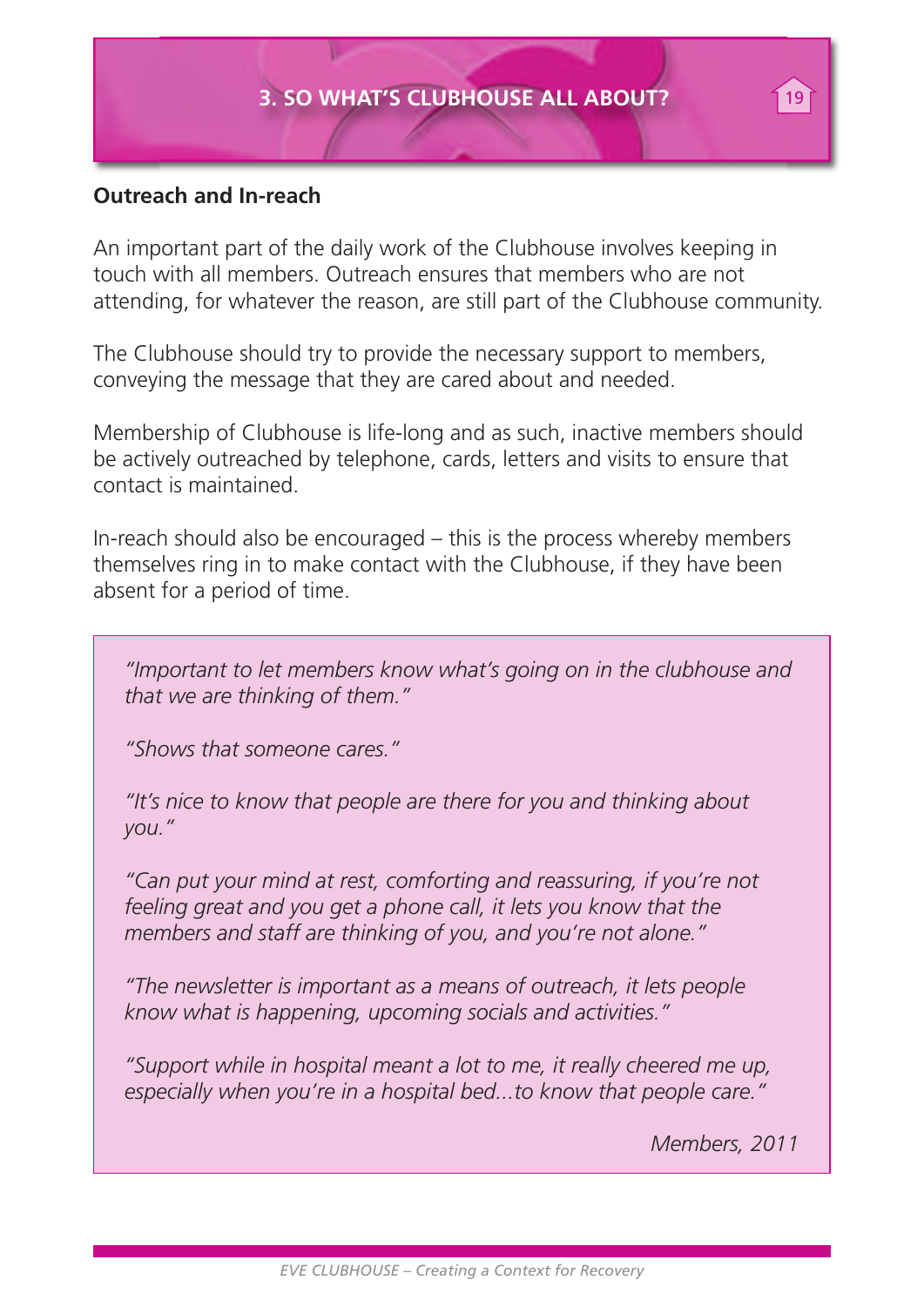#### **You're setting up a Clubhouse...**

Whether you are setting up a Clubhouse on a 'green field' basis or you are involved in re-configuring an existing service into a Clubhouse, the basic startup principles are the same.

#### **Service Transformation**

Additional challenges lie in re-configuration but in our experience they can be overcome. The following checklist of considerations apply for those reconfiguring services:

- it is essential to engage in a process of collaboration locally to establish the demand for a Clubhouse as the service model of choice
- engage with current staff and service users
- engage with staff representative bodies and service user representative bodies where necessary to advise of change process pending
- engage with local services early in the change process to ensure effective communication is in place
- facilitate staff and service users visit existing Clubhouses to have the opportunity to experience the Clubhouse ethos in action
- engage in a meaningful affirmation process with both staff and service users to ensure that they are committed to the Clubhouse ethos
- re-assess the space available and together as a community decide how the new unit structure can be established
- it is essential that all community members both staff and members are encouraged to learn about Clubhouse together and are empowered to take on the responsibility of membership
- it is also important to ensure that the local stakeholder groups are made aware of the changes in the service profile and invited to be part of the new and exciting service development

The establishment of the Clubhouse proceeds from this point like any other new Clubhouse.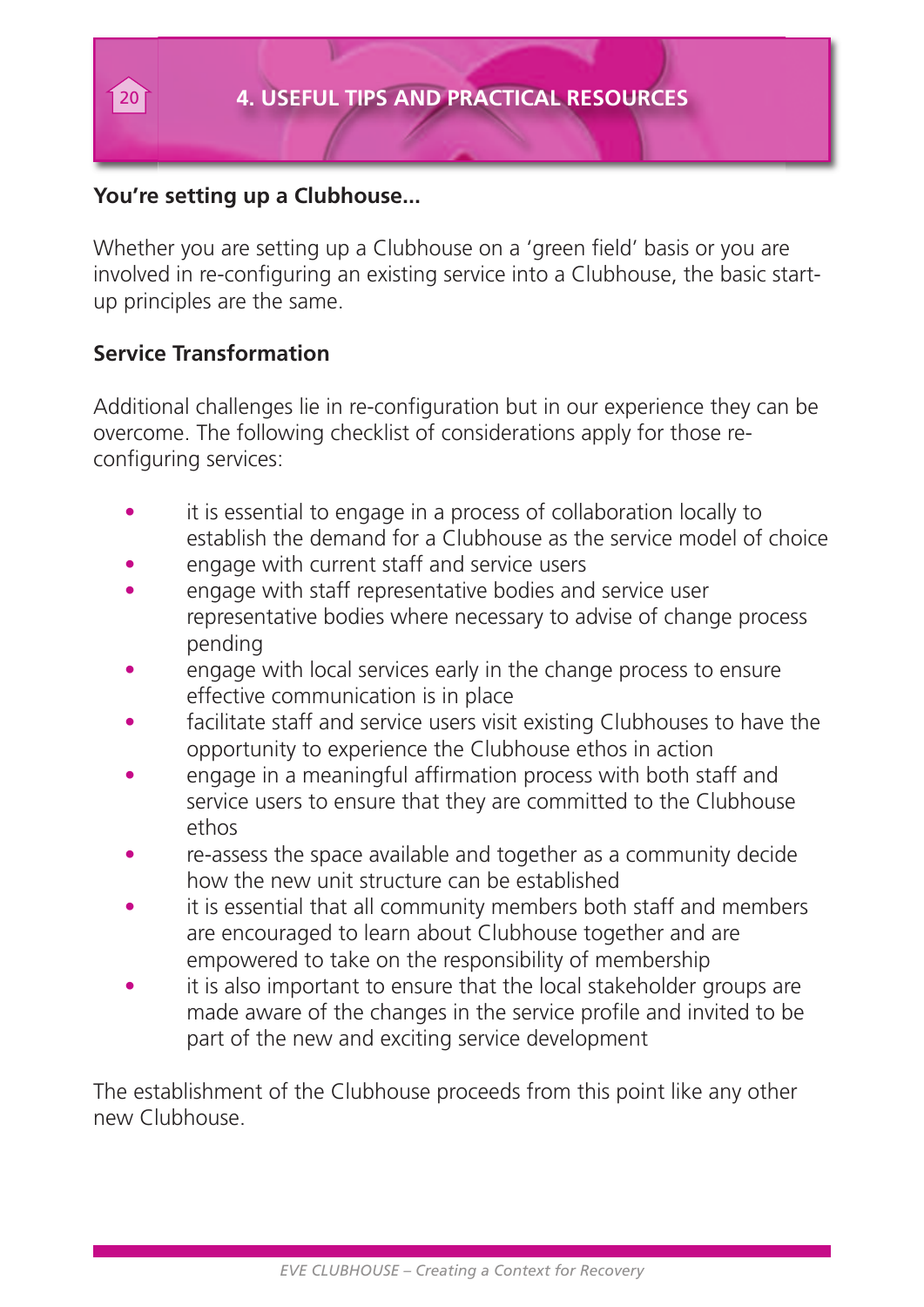#### **4. USEFUL TIPS AND PRACTICAL RESOURCES** 21

*"Now we have structure, I can come in, even if I miss the morning meeting and read the board and know exactly what is happening."*

*"The Clubhouse is much better than our last place, not just the building but we have much more to do, we are more involved."*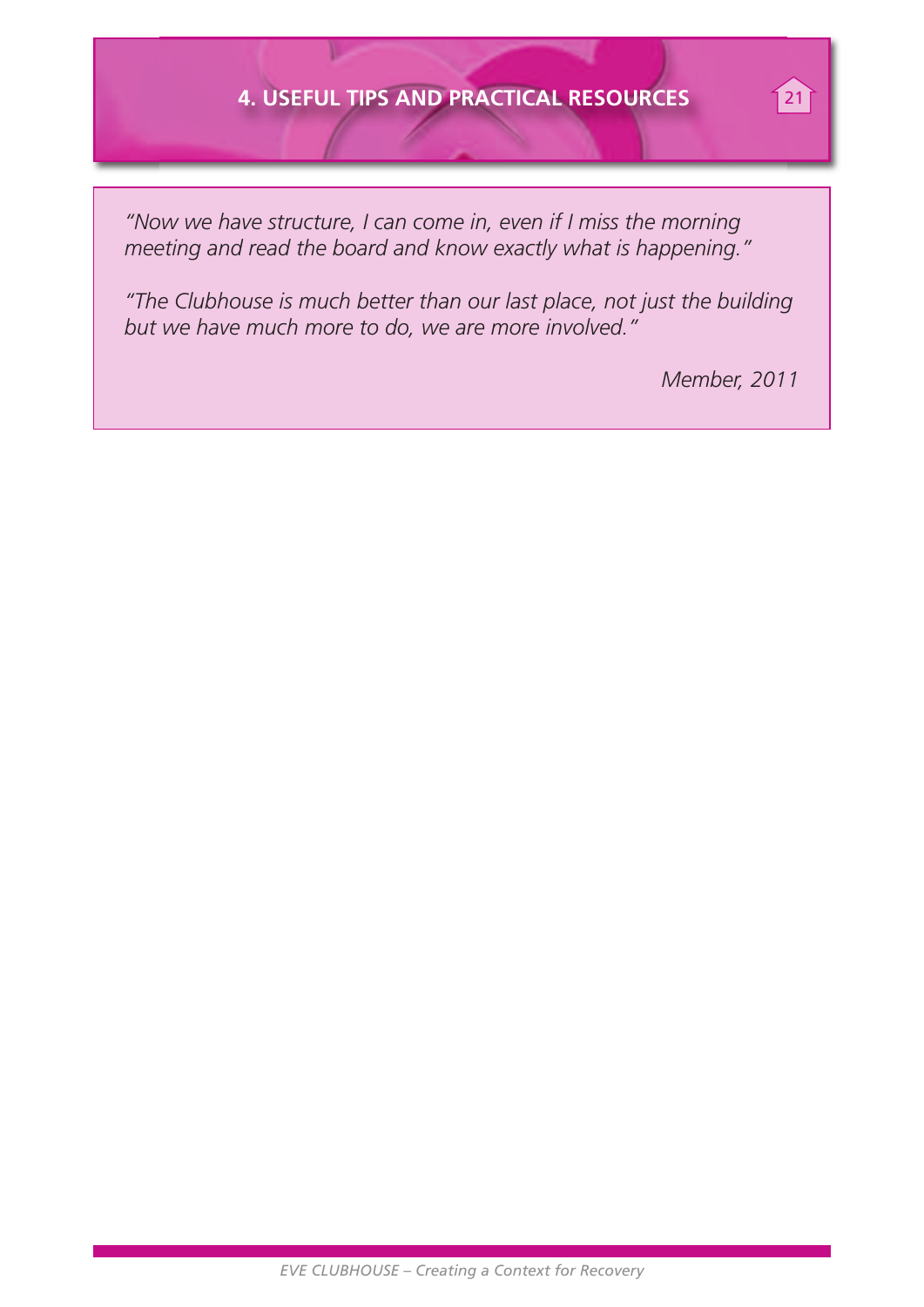### **TIP 1 Develop a Working Group!**

Initially when you decide to start a Clubhouse it is a good idea to form a 'Clubhouse Working Group'.

#### **Who should be on the Working Group?**

The Working Group should be made up of individuals who have a strong belief in the model and who are positioned to help the Clubhouse get started, and should represent all relevant stakeholders for example; mental health consumers, family members, local politicians, community leaders, business people and mental health professionals.

#### **What does the Working Group actually do?**

The function of the Working Group is to begin Clubhouse activity for example, educate the community about the Clubhouse model, provide support for the new Clubhouse, identify appropriate sources of funding, hire the manager (if not already employed), work with the manager to find suitable Clubhouse premises, identify employers for involvement in the Employment Programme.

Once the Clubhouse is up and running, the working group may become an Advisory Board to the Clubhouse. It's role is to provide general support and help with fundraising, create links with educational bodies and to find employment opportunities in the community.

The working Group may take on a number of roles for example:

• educating the Community

**TIP 1**

- identifying potential employers for the Clubhouse
- hiring the manager of the Clubhouse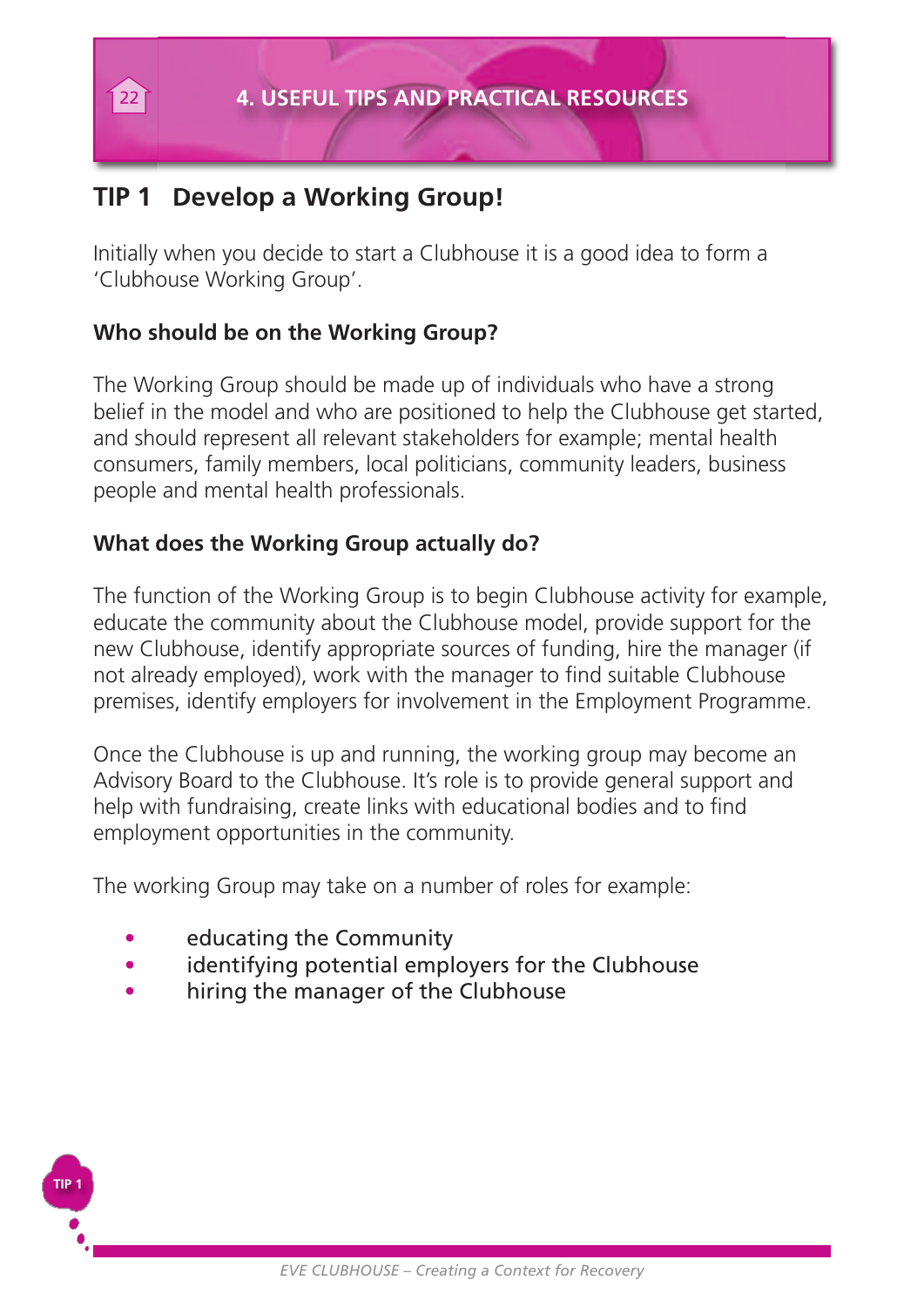#### **Getting the word out there… 'Educating the Community'**

As Clubhouse is a relatively new concept in Ireland, it is important that the local community knows what a Clubhouse is. The primary focus should be on the mental health community but it is also important to educate local businesses, politicians and community organisations.

The Working Group can:

- develop a generic letter/information leaflet that describes the function of the working group and the Clubhouse model
- visit an EVE accredited Clubhouse and bring potential funders and decision makers to experience Clubhouse first hand
- host a conference/seminar that focuses on the Clubhouse model. If this seems unrealistic at this early stage, it may be useful to consult with other established Clubhouses with the view to participating in a joint conference
- make available access to existing EVE Clubhouse resources, websites etc. A Clubhouse DVD can be purchased from the ICCD and highlights the benefits the Clubhouse model has had on the lives of members in Fountain House, New York
- distribute Clubhouse literature for example, leaflets, standards, and employment packs etc.

#### **Sample Advisory Board Mission Statement**

The Advisory Board of Platinum Clubhouse aims to provide support and advice to members and staff through a partnership approach.

#### **Sample Advisory Board Vision Statement**

- To promote the clubhouse in the community
- To integrate members into the community through employment, education and social activities
- To advise members and staff with regard to any issues in the day to day runing of the clubhouse
- To fund raise for Platinum for specific projects e.g. transport
- To strengthen the Advisory Board by getting new members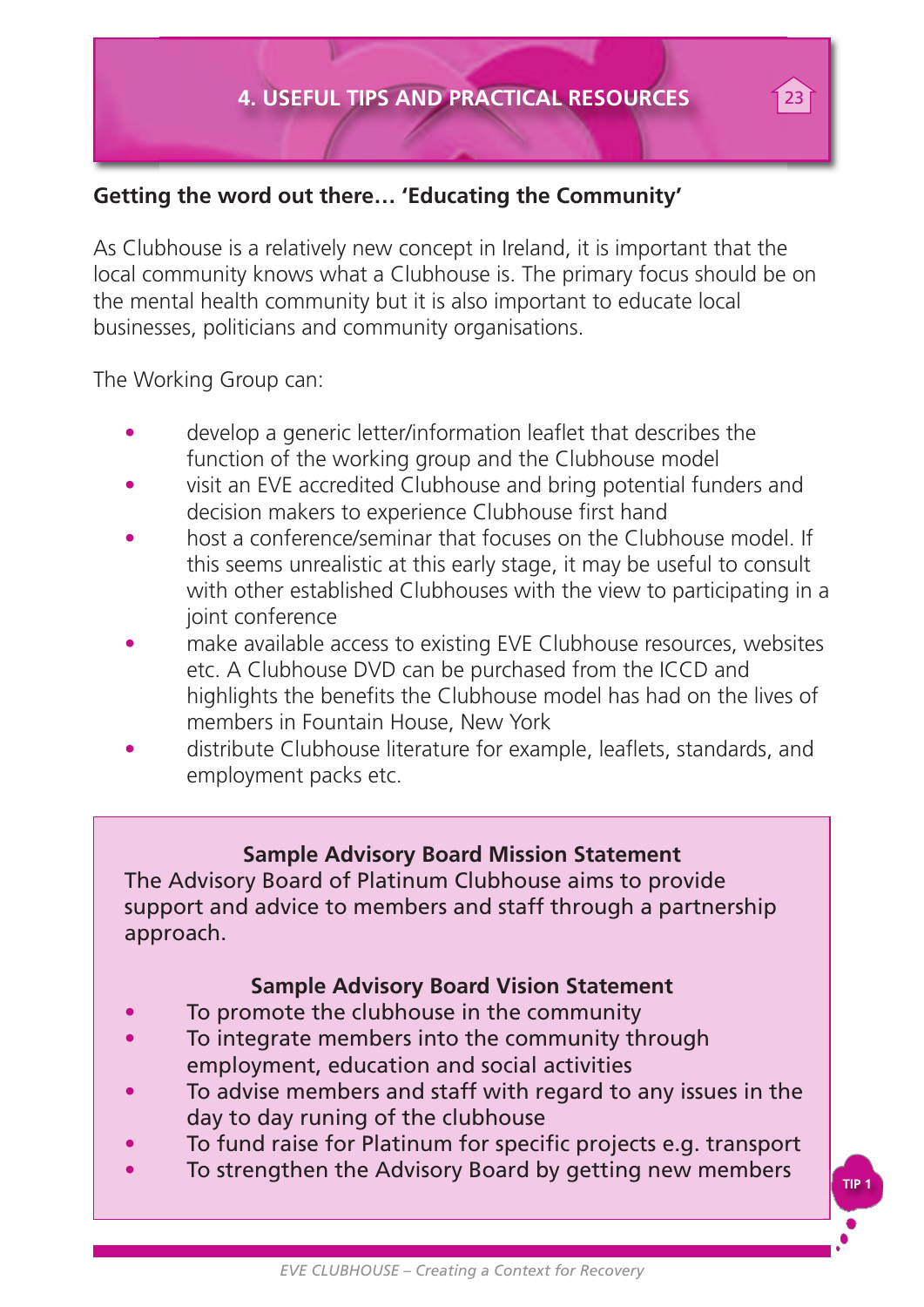#### **Identifying Potential Employers for the Clubhouse:**

One of the most important functions of the working group is to assist the Clubhouse in its development of the employment programme in particular the Supported Employment (SE) and Transitional Employment (TE) placements.

Whilst Supported Employment initiatives can exist in some communities, TE, the cornerstone of the Clubhouse model is often one of the most difficult elements of the Clubhouse to launch. It is imperative to confront this immediately and to actively begin seeking TE positions.

Helping members return to work at the employer's place of business is a primary function of the Clubhouse as a service to members but it is also a high profile success for many Clubhouses. The success of such a programme essentially promotes the Clubhouse to potential members, other employers, funders and the community at large.

It is extremely important that the members of the working group educate themselves about the TE Programme and help to line up several quality employers to provide TE opportunities at the beginning of Clubhouse operations.

**TIP 1**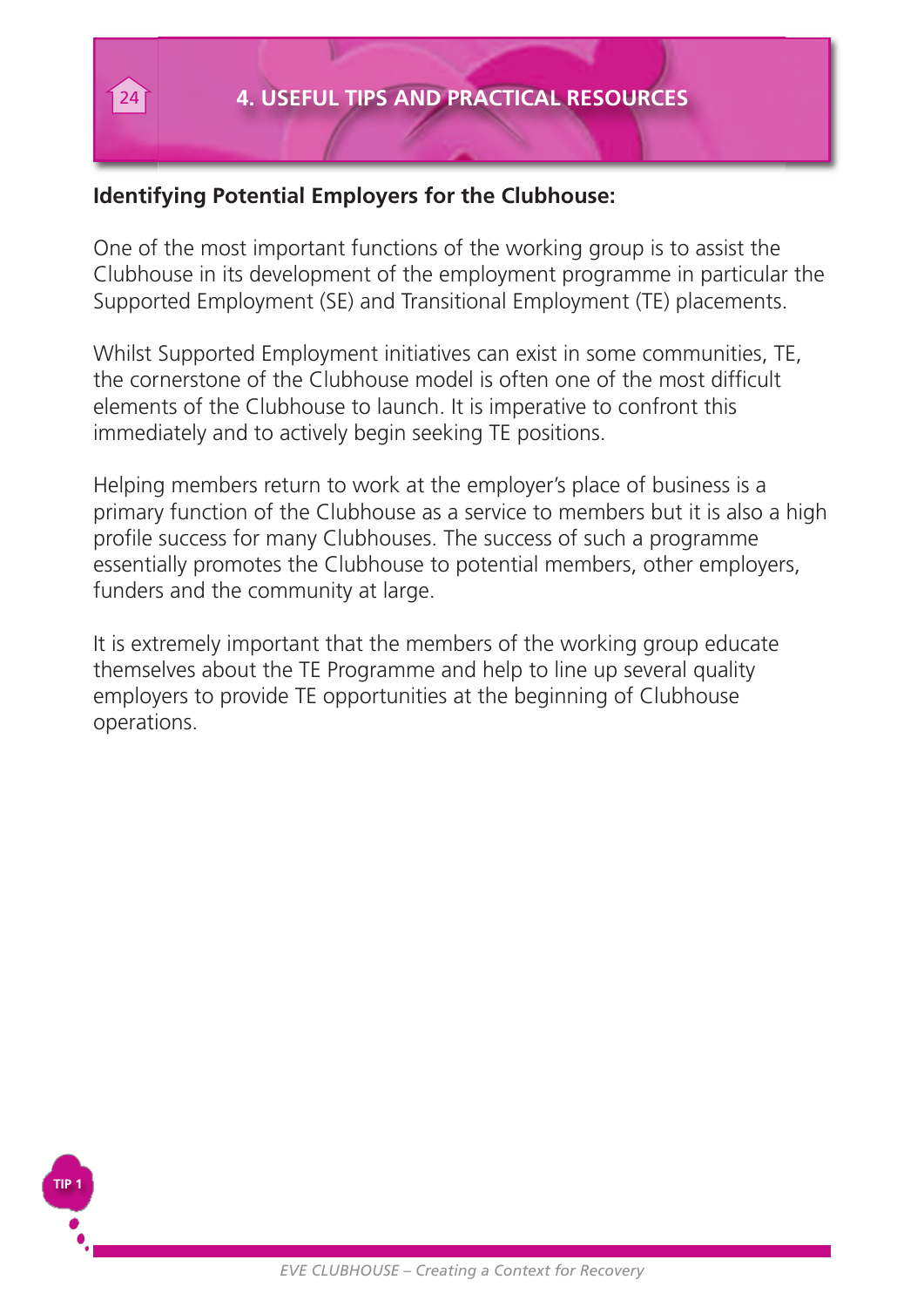### **TIP 2 Hiring the Manager**

Hiring the first manager of a Clubhouse may be the single most important task of the Working Group. Although the Clubhouse is a community-based model on partnership and mutual relationships, the manager is the leader of this community. Hiring the right person can mean the difference between success, failure and mediocrity.

It is essential that the job description and recruitment process emphasises that the person hired to be the manager should have a strong belief in the capacity of people to recover and be committed to 'A Vision for Change' (or your relevant national mental health policy). Ideally the person hired should have Clubhouse experience already and have participated in a three-week training programme at a certified ICCD Training Base. If the potential candidate has not completed training, it is imperative that they be willing to attend training.

Establishing a Clubhouse is only effective if the process is supported by the entire Clubhouse. Therefore it is necessary for the director, staff members and members to participate in training, in order to fully understand and embrace the Clubhouse model.

#### **Qualities Required to be a Manager**

The Manager must be willing to work as a generalist in the day-to-day work of Clubhouse and firmly believe in the value of the model.

Although the Clubhouse captures the essence of recovery principles in its practice, it remains for many a radically different type of service compared to those currently offered in Ireland. As such it can also be a difficult model to implement and maintain, thus strong dedicated leadership is essential.

If this is not present, there is a significant danger that the Clubhouse will get distracted and dilute the model, thus compromising its distinctive ethos.

**TIP 2**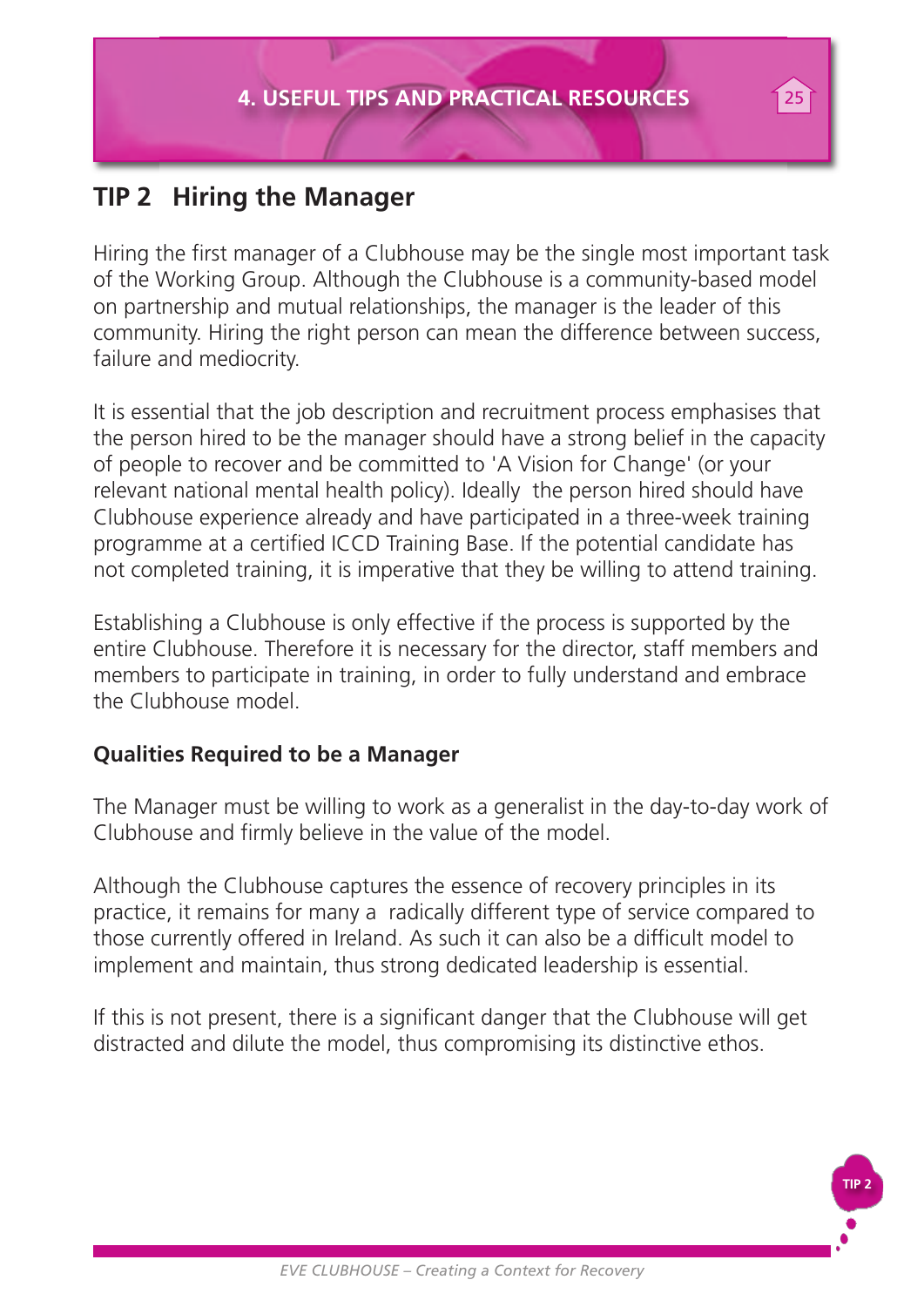#### **Recruitment Resources**

**TIP 2**

When looking for the Clubhouse manager the Working Group will have several resources available to them:

- the ICCD offers free advertising to new Clubhouses in their newsletter and on their web page
- there is also the EVE Club Forum (or equivalent body in your country, if available), who are always willing to offer advice and spread the word about any Clubhouse managers positions available
- ICCD Training Bases can also be a good place to advertise as they come into contact with a huge amount of Clubhouses and can recommend your position to suitable and interested candidates
- the Working Group should also advertise in local and national newspapers, radio stations and mental health publications

*Where a service is re-configuring from a traditional model to Clubhouse, EVE engaged in process of "affirmation" with staff. This afforded staff the opportunity to spend time in EVE Clubhouses and then make an informed commitment to the model, in dialogue with management and members.*

*This was a critical step in supporting the change management process and ensuring the integrity of the Clubhouse philosophy was upheld.*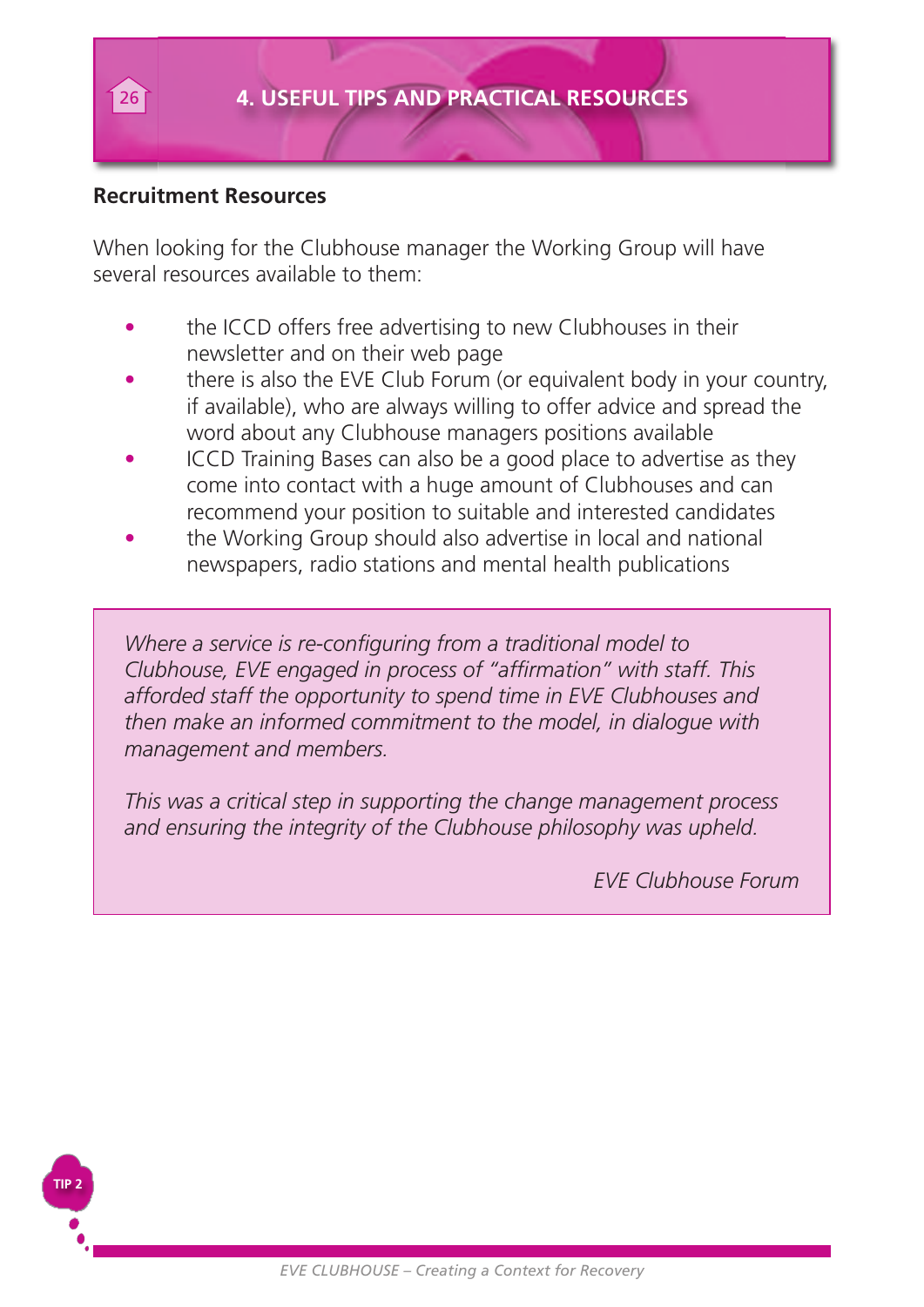### **TIP 3 Staff Selection – Finding the Right Fit for Clubhouse**

The emphasis on staff selection should not only be on background and qualifications, but also interpersonal skills and the ability to relate to others in a genuine way.

When interviewing potential staff members, it is important that members from other Clubhouses or with Clubhouse Experience form part of the interview board.

Potential Staff Members should:

- believe in the capacity of people to recover
- have a strong understanding, knowledge and belief in the value of the Clubhouse Model
- be committed to working in partnership with the members
- have to the views of all members
- be able to empathise and relate well with members
- be willing to be versatile
- be willing to do out-of-hours activities

*At the request of Clubhouse members, EVE developed an Interview Skills Training Course which was run over 10 hours to equip members with the confidence to fully engage in the recruitment process for staff members. A Best Practice Guide for Interview Skills Training has been developed based on this programme and is available at www.eve.ie.*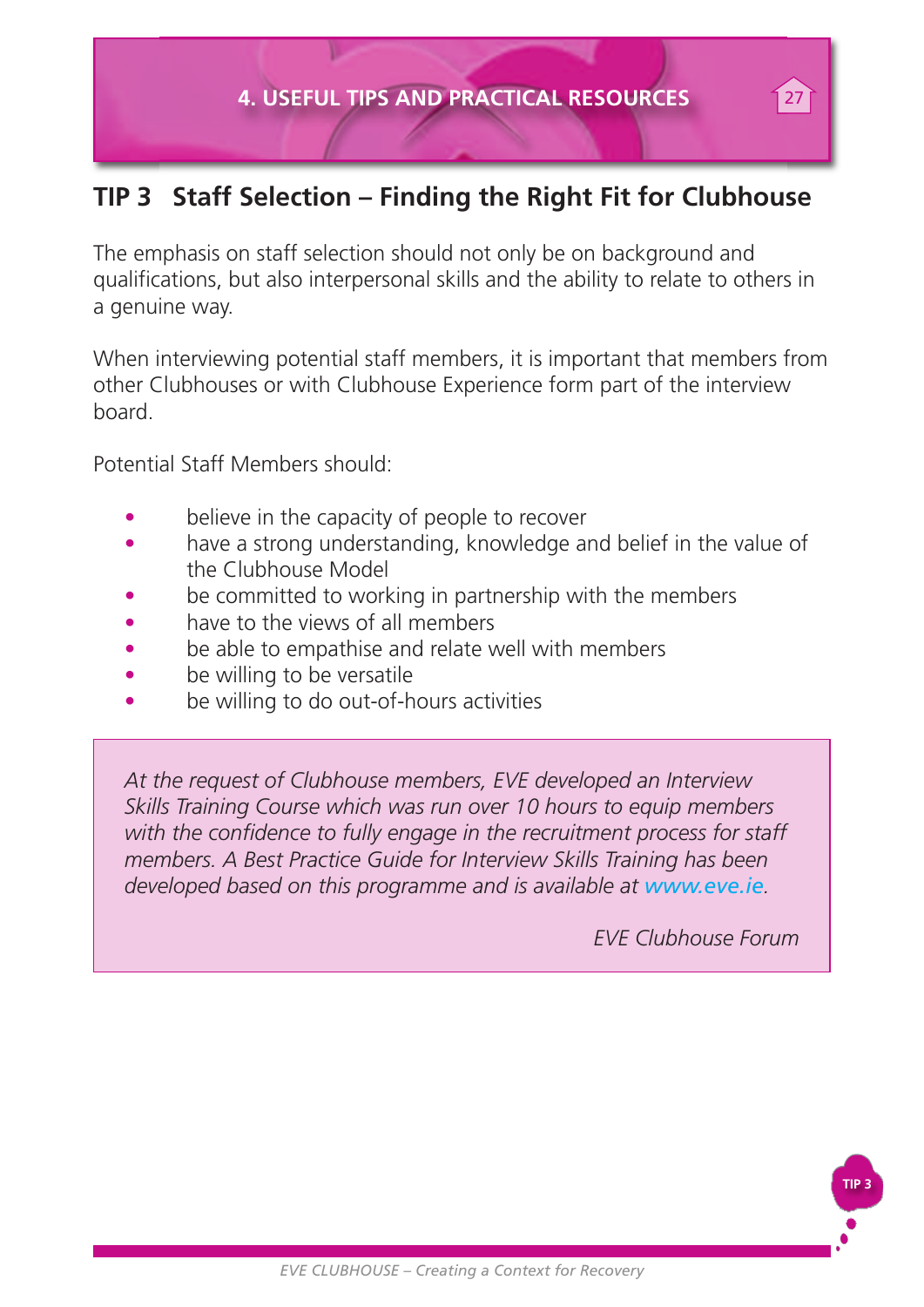### **TIP 4 Units – All you need to know...!**

Work is the central ingredient in the Clubhouse Model, it is the foundation upon which the model is based. The work of the Clubhouse is organised into one or more units, each of which should have sufficient staff, members and meaningful work to engage and sustain a full work-ordered day.

#### **How many Units should you establish…?**

**TIP 4**

When setting up a Clubhouse, be careful not to bite off more than you can chew! It is better, to have a smaller amount of units, which will create more work and master these well, instead of having loads of units with little going on in them. Many Clubhouses now combine the work of the Clubhouse into fewer units, thereby adding more staff and more work to each unit to keep it going. The work may not be well-balanced, but there is enough to engage and appeal to members, throughout the day.

Ideally there should be two staff members in each unit, and ideally the Clubhouse manager should remain 'floating', so as they can deal with other issues or projects as they arise.

*Some Clubhouses rotate the staff in each unit, however, from our own experience, it is recommended that a staff member be assigned to a particular unit on an ongoing basis, for the purposes of continuity. EVE Clubhouse Forum*

In addition, although membership to the Clubhouse is voluntary and the members decide which unit to work in, it is recommended that they pick a base unit, and remain in that unit for a set period of time.

*The majority of EVE Clubhouses were initially set up with two units – a Business/Administration Unit and a Catering & Maintenance unit. As the Clubhouse becomes more established and the membership increases, the number of units can be increased accordingly.*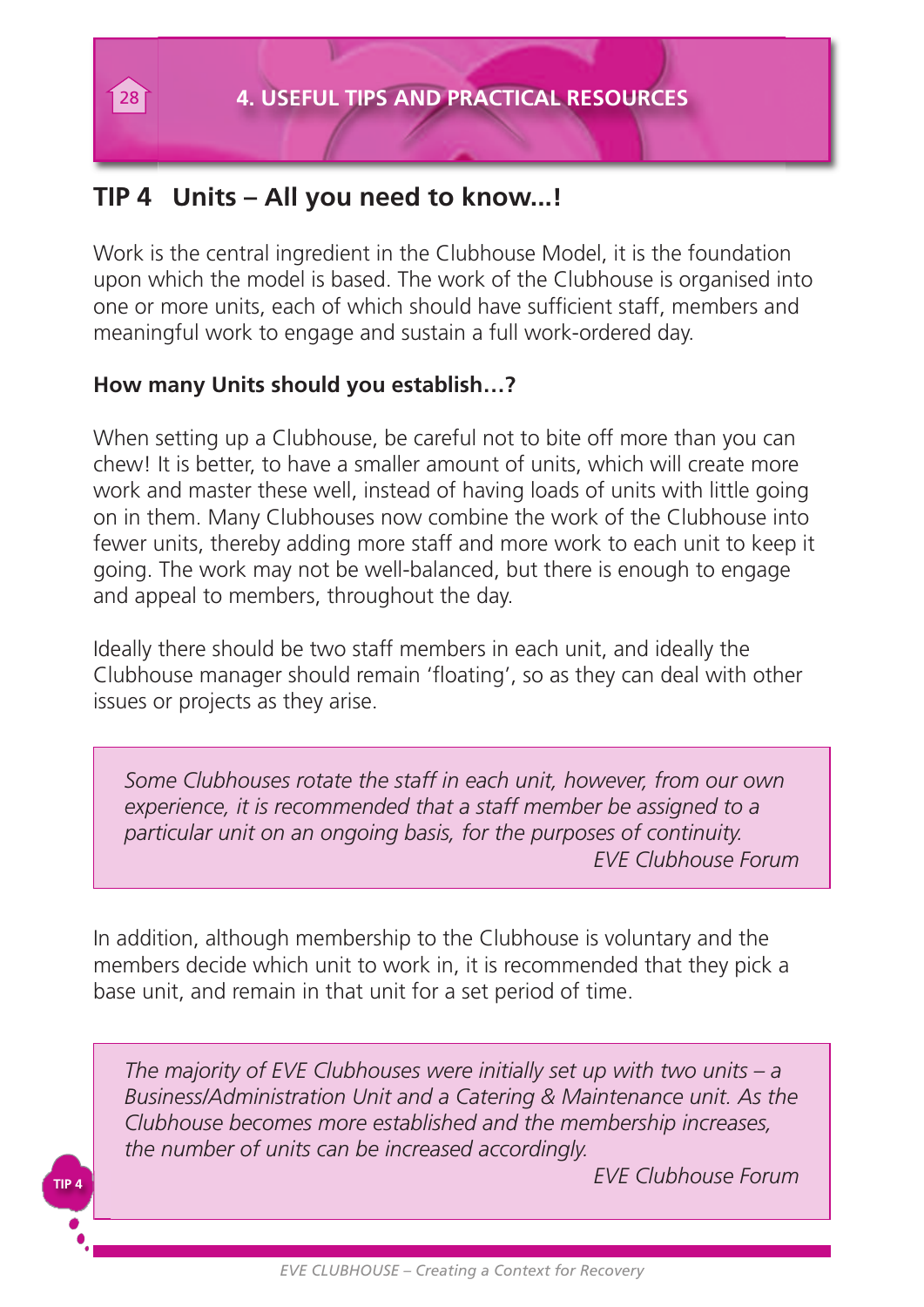#### **Types of Units and the Work they can do**

Below are some examples of units that may be found in a Clubhouse and checklists of the type of work they might undertake.

#### **CheckList for the Business Unit**

This unit is responsible for all the administrative work in the Clubhouse, for example:

- $\boxtimes$  covering reception
- $\boxtimes$  typing for example, the preparation of agendas for meetings, typing of minutes of meetings
- $\triangledown$  sending and checking e-mails
- $\triangledown$  filing,
- $\boxtimes$  accounts/petty cash counting money, cash reconciliation, bank **lodgements**
- $\blacksquare$  IT support
- $\boxtimes$  stationary orders
- $\boxtimes$  monitoring attendance records
- $\boxtimes$  inputting information into Clubhouse databases
- $\boxtimes$  correspondence
- $\boxtimes$  staff returns
- $\boxtimes$  publication of daily and quarterly newsletters sourcing and writing articles, editing, proof reading and the publication of newsletters
- $\boxtimes$  making posters for the Clubhouse for example, advertising socials, health and safety notices, special events in the Clubhouses
- $\nabla$  outreach of members
- $\boxtimes$  notifying members of socials, events etc via email's, phone calls and texts
- $\boxtimes$  creating birthday cards for members
- $\boxtimes$  researching information for socials, conferences and other interesting events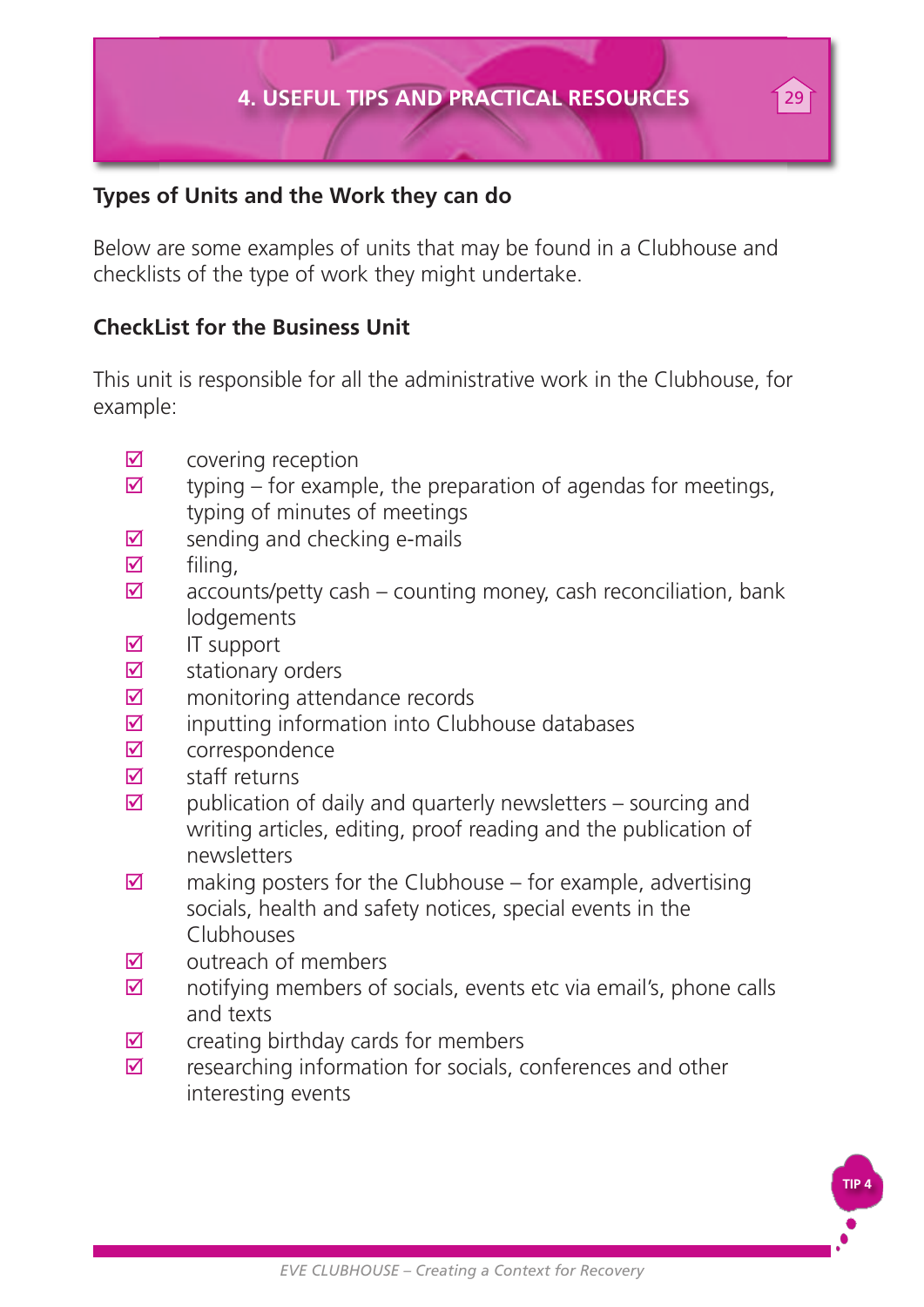#### **Checklist for Education & Employment Unit**

Members can explore the potential for transitional, supported and independent employment. The Clubhouse will offer on-the-job training, and continued support to all members who wish to participate. This unit also assists and supports members in exploring educational opportunities in local schools and colleges.

Tasks of this unit may include:

- $\boxtimes$  contacting relevant colleges and educational institutions to request prospectus
- $\boxtimes$  developing a directory of local colleges and the courses they offer
- $\boxtimes$  conducting member surveys to determine the type of courses/ employment they are interested in
- $\boxtimes$  helping members to decide what course they want to do
- $\boxtimes$  finding the right course
- $\boxtimes$  assisting with paperwork as required
- $\boxtimes$  assisting with enrolment
- $\boxtimes$  helping members to find their way around the college
- $\boxtimes$  upporing access to public transport
- $\boxtimes$  attending classes (with members if required)
- $\boxtimes$  taking effective notes
- $\boxtimes$  accessing support from the disability services at the college
- $\boxtimes$  supporting the member to develop a study plan
- $\boxtimes$  proof reading assignments
- $\boxtimes$  negotiating assignments, special requirements and support
- $\boxtimes$  advocating on members behalf with tutors/college staff
- $\boxtimes$  providing encouragement throughout the course duration

#### **Checklist for Catering & Maintenance Unit**

In this unit, members may be involved in:

- $\overline{2}$  the preparation of a daily meal<br>  $\overline{2}$  menu planning
- menu planning

**TIP 4**

- $\triangledown$  ordering of provisions
- $\boxtimes$  general maintenance of the Clubhouse this could include special projects such as painting, making furniture, tending gardens, general DIY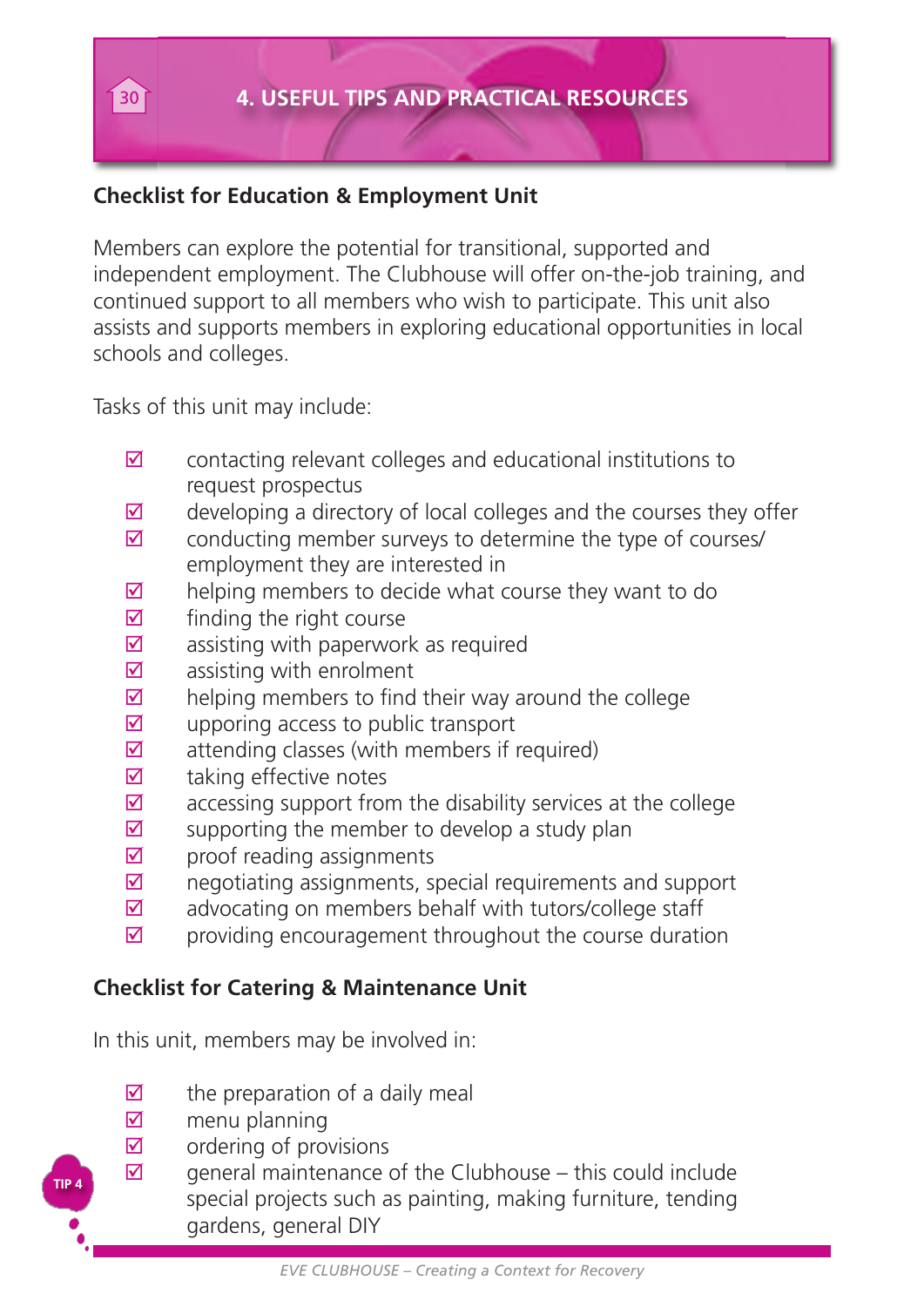#### **4. USEFUL TIPS AND PRACTICAL RESOURCES** 31

- $\boxtimes$  cleaning to HACCP standards<br> $\boxtimes$  completing HACCP records
- $\boxtimes$  completing HACCP records<br> $\boxtimes$  outreach to members in the
- outreach to members in the unit

#### **Checklist for Coffee Dock Unit**

Members can become involved in:

- $\boxtimes$  serving beverages and refreshments to visitors, members and staff members
- $\boxtimes$  developing menus for snacks
- $\boxtimes$  preparing and serving light snacks for example soup, sandwiches, paninis, fruit smoothies
- $\boxtimes$  handling money using a cash register, this may include keeping accounts, lodgment of monies
- $\boxtimes$  ordering and purchasing the necessary supplies for the unit
- $\boxtimes$  cleaning of the unit

#### **So what makes a good unit?**

Relationships between members and staff are critical but there also needs to be a recognisable structure within which the work can get done, and great relationships can grow.

Structure begins with having enough work to do, and the resources to complete the work. To support this you need to have adequate tools to help organise, prioritise, and communicate the work. This may come in the form of a unit meeting, having effective task boards for communication, empowering members to work independently and hosting regular unit development meetings.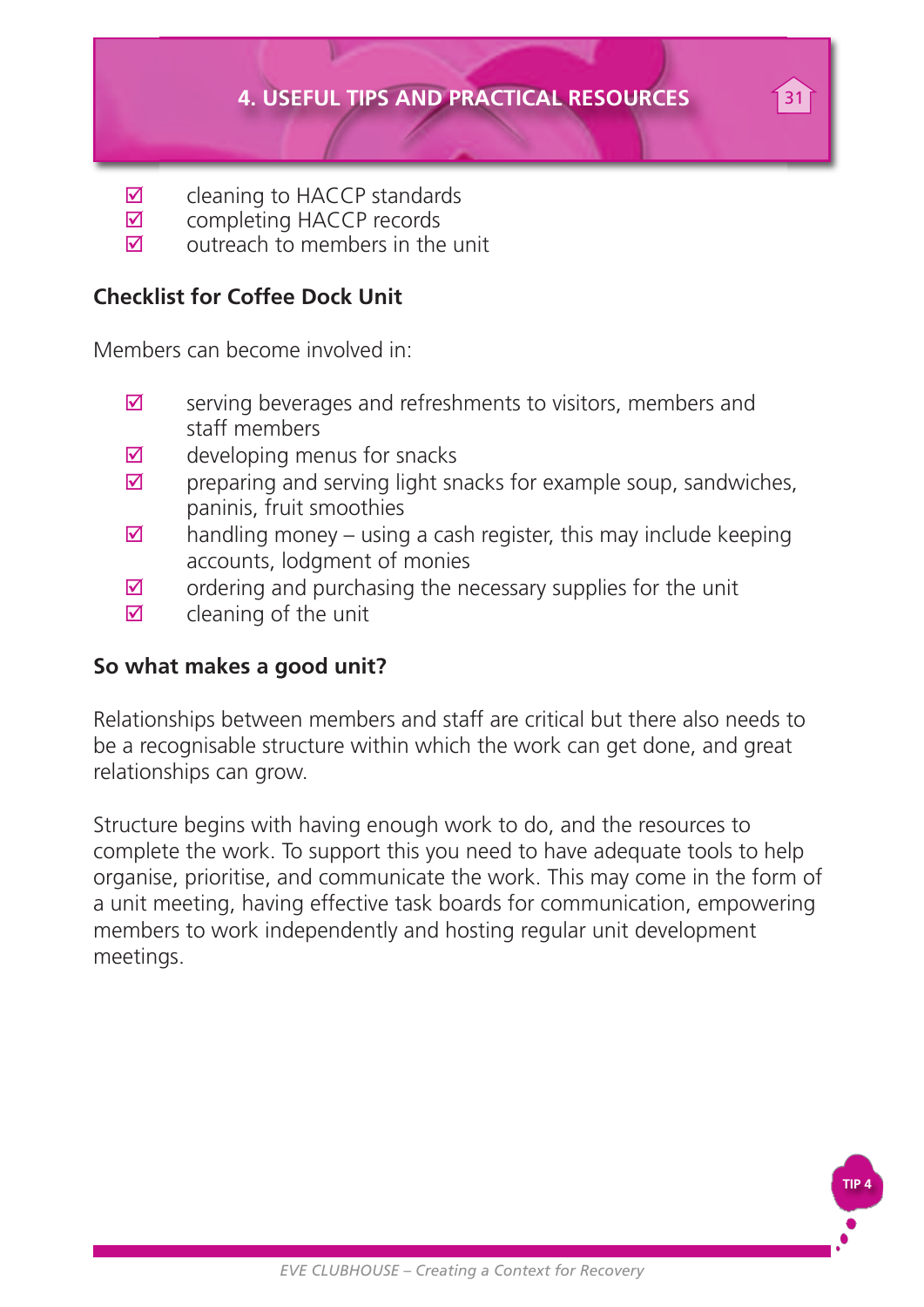#### **Unit Meetings**

Creating structure should start with establishing daily unit meetings. Most Clubhouses find it helpful to a hold a unit meeting first thing in the morning and then another just after lunch. The unit meeting is the key communication tool for putting work out there, sharing it, and involving the unit in important work-related discussions.

There are many ingredients to a good unit meeting:

- consistency they should be held at the same time and follow the same format so even the newest member can lead the meeting
- duration meetings should ideally be time limited, so they should be long enough to cover the units successes, struggles, work load etc. but should not go on forever!
- if the unit is stuck on a particular problem, it may be an idea to reschedule a further meeting instead of dragging the unit meeting on
- members should rotate chairing the Unit meeting

#### **Task Boards**

Another important tool for structure and ways in which work can be organised effectively, is by investing in a Unit Task Board. In EVE Clubhouses, these large white boards are in each unit, and are essentially the focus of each unit meeting.

Each white board has a list of tasks that need to be completed by that particular unit on either a daily, weekly, monthly or occasional basis and members volunteer to complete these tasks at each unit meeting. So for example, in an Administration/Business Unit, you may have a white board for tasks and a whiteboard for outreach. A whiteboard listing members out on TE/SE/IE, and a whiteboard detailing those who are out on education etc. could be found in the Employment Unit.

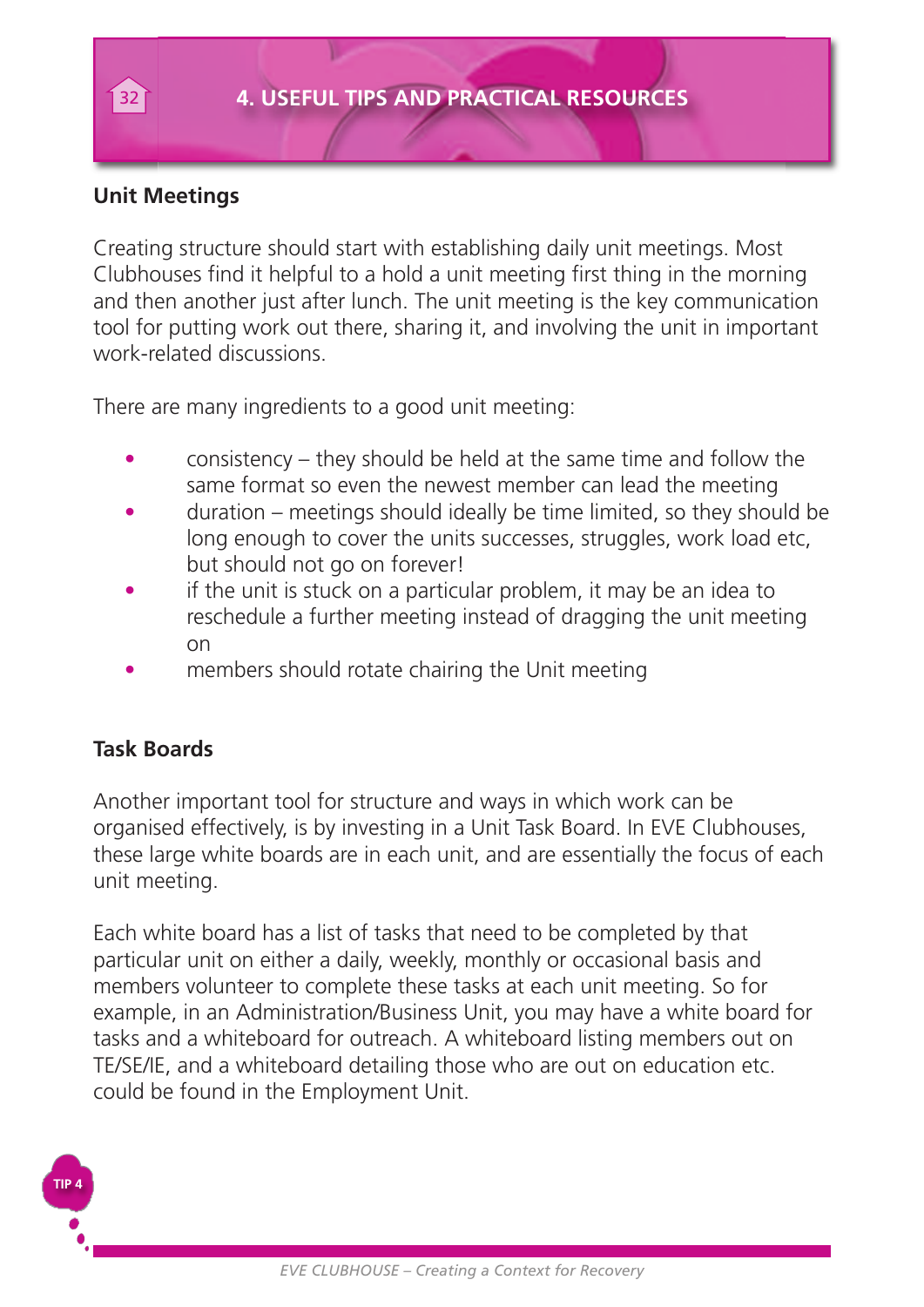#### **4. USEFUL TIPS AND PRACTICAL RESOURCES** 33

This ensures that each individual in each unit, is aware at a glance of the board, what has to be done, or on the other hand, who is responsible for completing a particular task. It is important to remember that as the Clubhouse expands, so too will the work of the unit, so it is suggested that each task is printed out, laminated and can be stuck/moved around the board with Velcro.

Be sure to keep things colourful, use photographs, coloured paper and graphics etc and make sure there is plenty of empty wall space to hang the whiteboards in each unit.

#### **Ensuring Members can work independently**

It is important that all of the systems, processes and tasks that are carried out in each unit are developed in consultation with the members, this will hopefully encourage members to take ownership of tasks.

It is also suggested that easy to read 'How to Guides' are developed by members which document the procedures in each of the units to enable members to work independently.

So for example, in the Business/Administration Unit, you may find a Guide explaining how to:

- 'turn on a computer'
- 'print a Document'
- 'save a Document'
- 'complete Staff Returns'
- 'send or reply to an e-mail' etc.

In the Catering/Maintenance Unit, for example, you may find the following Guides:

- 'What products should I use where?'
- 'How to set a table'
- 'Easy to use recipes'
- 'How and where to order supplies' etc.

These Guides should include actual pictures where possible, and be as selfexplanatory as possible.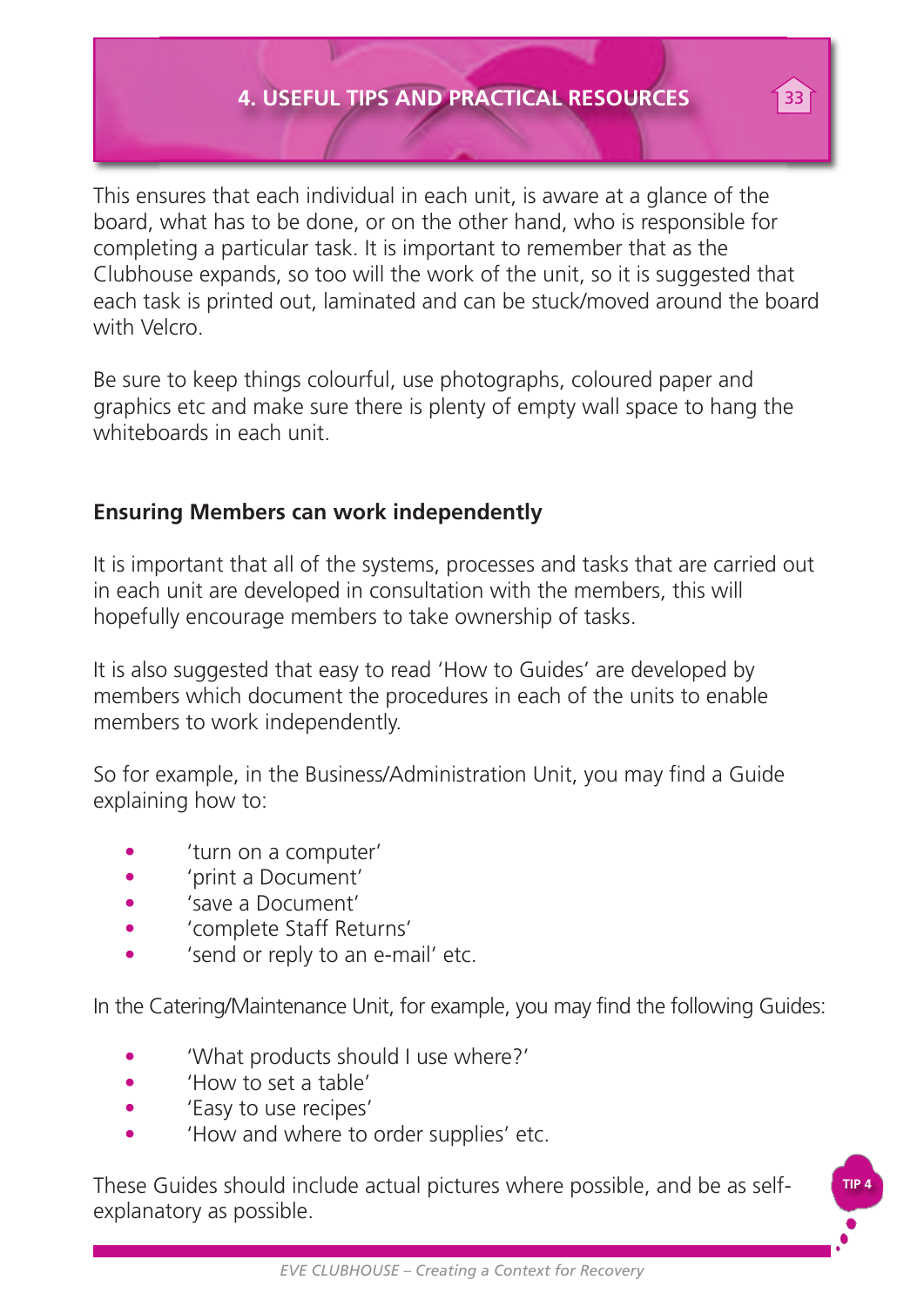

#### **Unit Development Meetings**

**TIP 4**

Every unit needs to review and improve its systems and planning meetings allow the unit to review and change systems, as often as required. Getting everyone involved truly engages everyone in the decision making process, and allows a forum for everyone's concerns, frustrations, and ideas to flourish.

*The boards have given a direction to the organisation of the units and the work-ordered day. We believe the whiteboards give structure around the work-ordered day. For members that don't make it to the morning meeting, there is transparency and direction to join a unit.*

*It provides a fair and consistent way of dividing up tasks, it allows a member to make their own choices, because they can see what is available. It also ensures that the tasks are carried out properly in each unit.*

*The morning meeting whiteboard ensures all members are aware of activities throughout the day. The social board and house meeting agenda board have been a great success giving members a voice in running our Clubhouse. Our inreach/outreach board and system was very much welcomed by all as it commits the clubhouse and its members to two-way communication. The structure of the board ensures no one member gets forgotten as all are included in socials and activities.*

*For any visitors to the clubhouse it's an instant visual representation of what clubhouse has to offer and the busy work-ordered day!*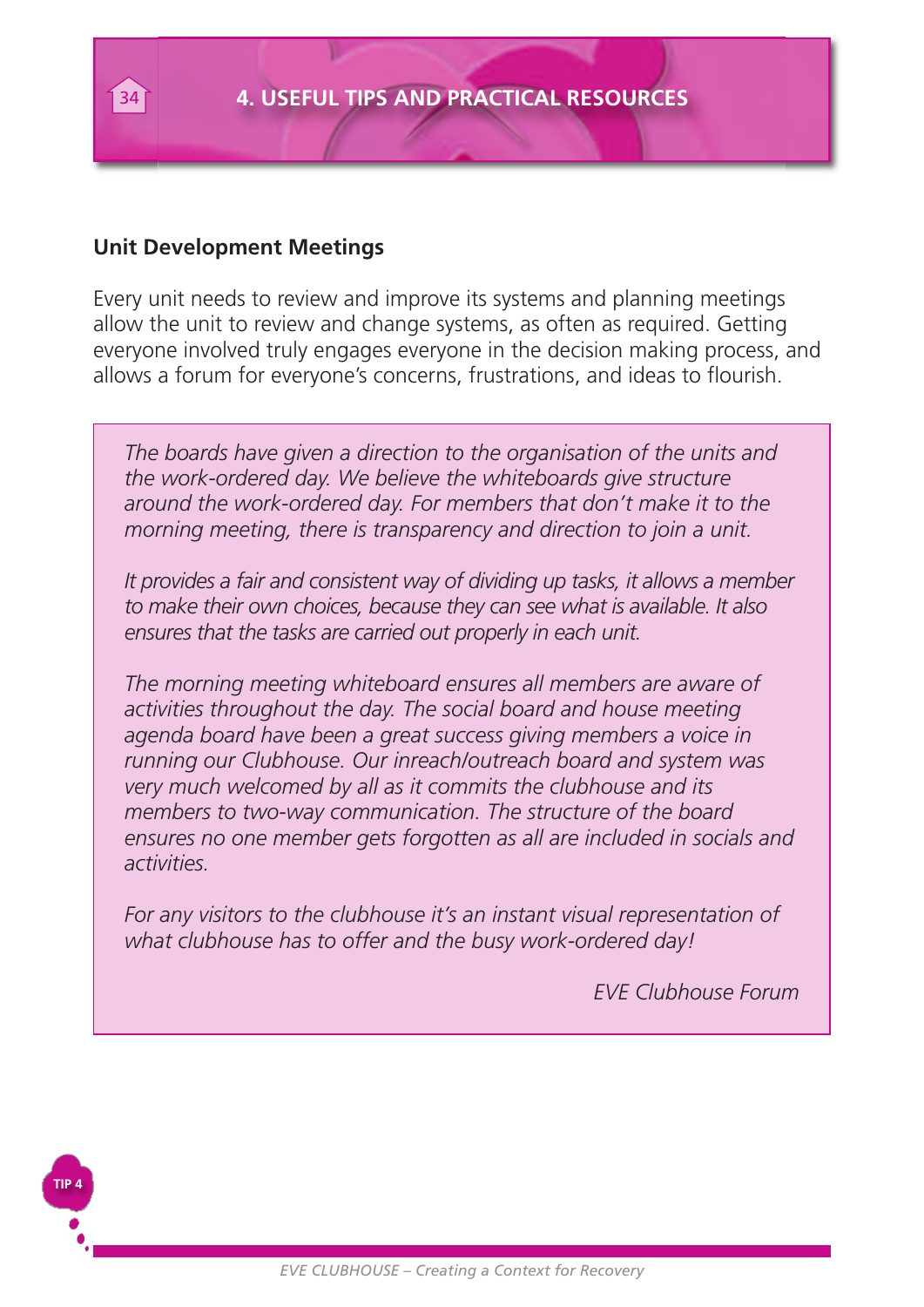

### **TIP 5 Physical Space**

Any Clubhouse will need a building to operate from, this should have:

- its own space separate from any medical or institutional setting
- an accessible location, near bus routes and train lines
- a welcoming reception
- rooms for meetings and office administration with computers and filing space
- a comfortable space to socialise
- a suitably furnished canteen
- a work-focused atmosphere as opposed to leisure focus
- space to expand as the membership and the ideas grow!

It is also important to note that the Clubhouse, should be located in the heart of local amenities, to facilitate community integration, create public awareness and promote the work of the Clubhouse to employers, community groups and residents.

Also, when allocating space to units in the Clubhouse, it is preferable to have large open plan spaces which can accommodate a meeting table in each unit. This will help facilitate the unit meetings, and to ensure members can work as a team, when required.

*When purchasing furniture etc., it may be useful to invest in several tall open-fronted bookcases for each unit, so that unit information stored in folders can be both easily stored instantly visible to both members and staff members.*

*EVE Clubhouse Forum*

**TIP 5**

A large meeting table will also be required to facilitate house and policy meetings, where there will be a large number of members in attendance.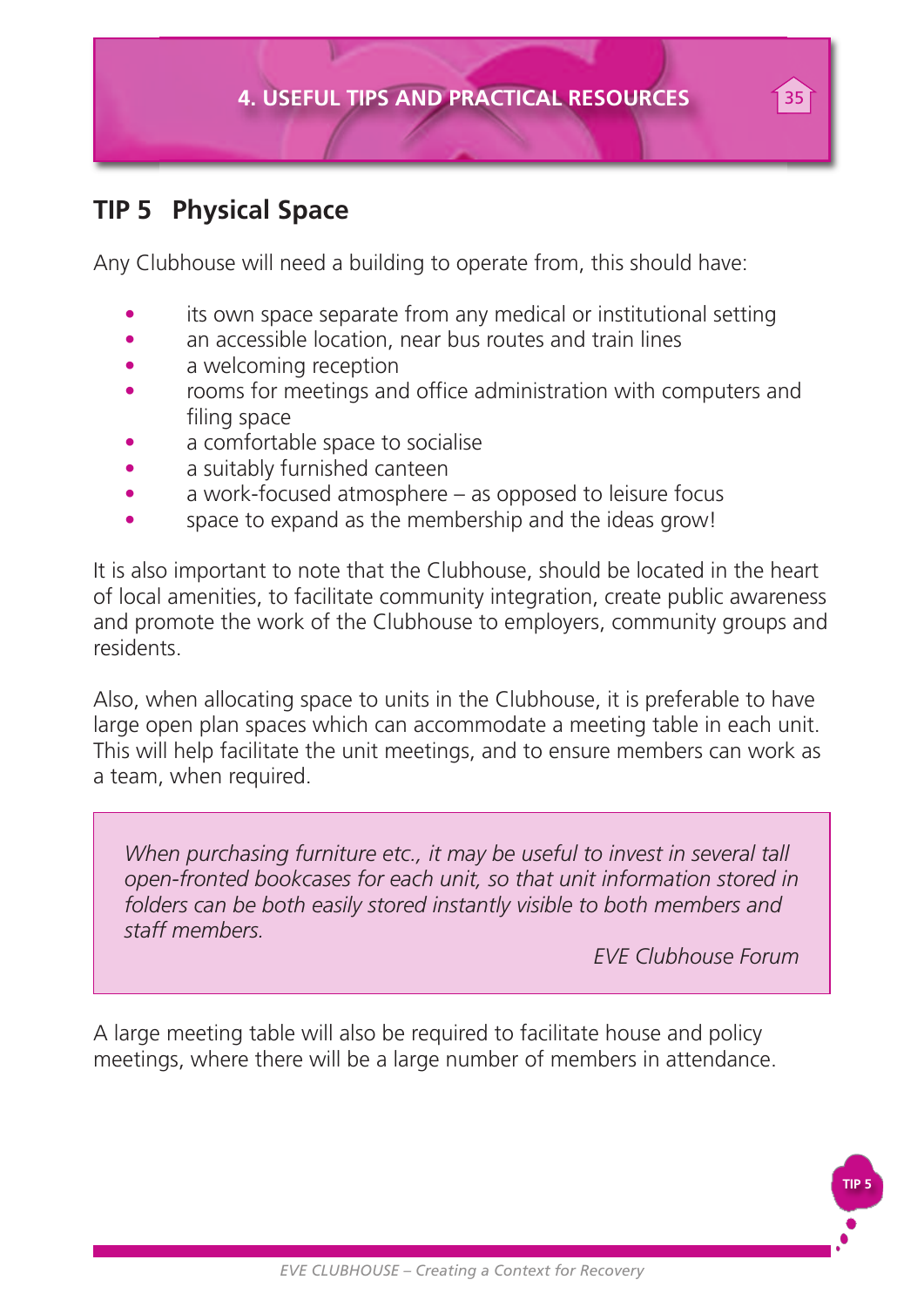

#### **Checklist of Practical Items a new Clubhouse will need:**

- $\boxtimes$  plenty of computers for administration, job searching and education
- $\boxtimes$  a telephone line and mailing address
- $\boxtimes$  a website to advertise the Clubhouse, attract members and facilitate opportunities for job creation
- $\boxtimes$  plenty of storage for example bookcases, filing cabinets
- $\boxtimes$  plenty of stationary so plenty of large A4 folders (for filing) highlighters, pens, paper
- $\boxtimes$  a good colour photocopier/printer one capable of producing a newsletter
- $\boxtimes$  a laminator for making labels and laminating posters
- $\overline{M}$  a binder for Clubhouse documents, manuals and handbooks
- $\overline{M}$  a camera for taking pictures for how-to manuals, member socials, pictures for whiteboards etc.

*Whilst physical space is important, EVE has established Clubhouses in everything from two room buildings to custom-designed accommodation. The most important thing to remember starting out is to establish the Clubhouse based on the Standards and develop the philosophy and ethos of the community. This is critical for success.*

*EVE Clubhouse Forum*

**TIP 5**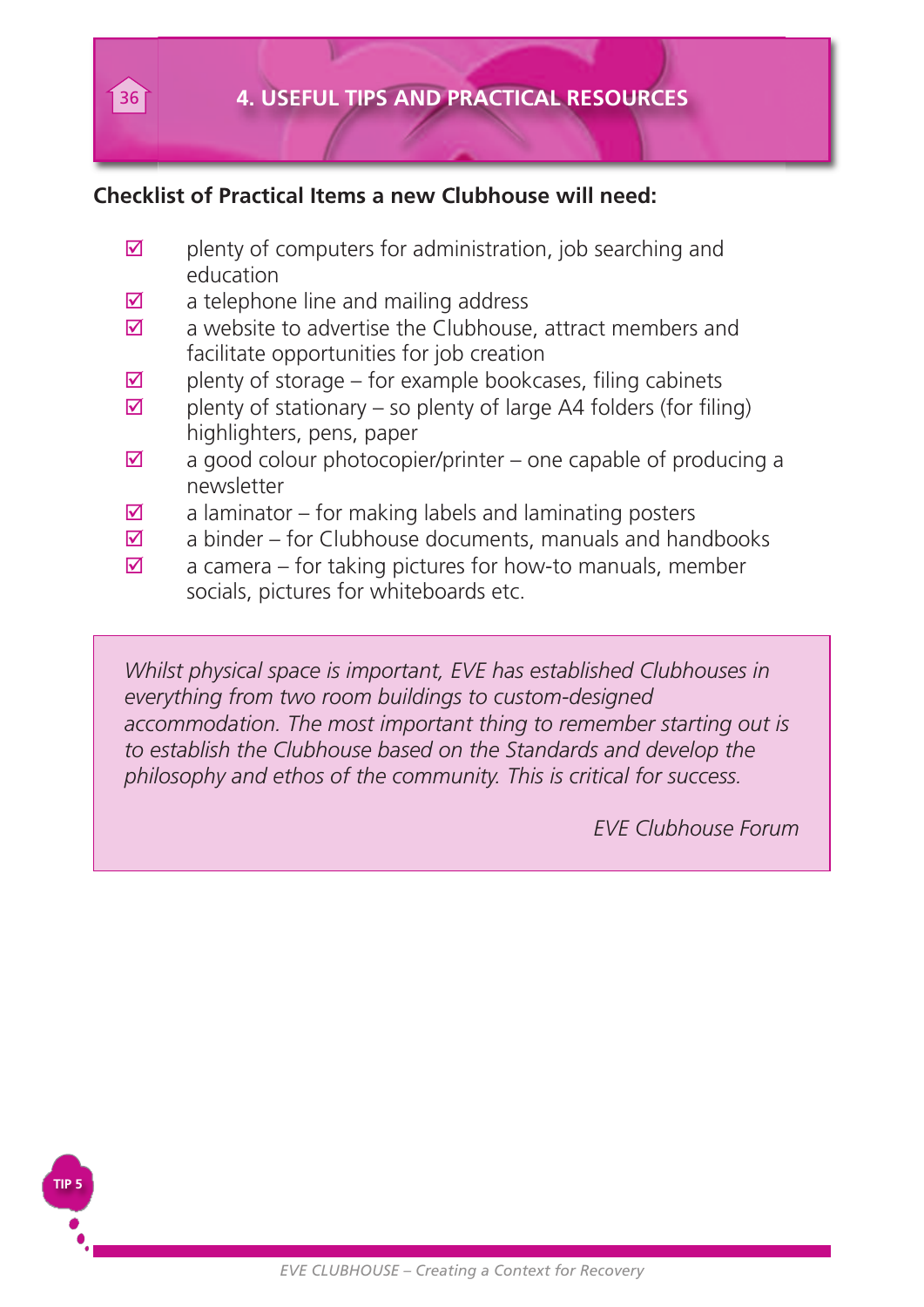### **TIP 6 Establishing the Employment Programme**

It is important to get this part of the programme underway as soon as possible, do not delay until the Clubhouse is more 'established'. The following can be used as guidelines when establishing the Employment Programme:

- a starting point may be to carry out an audit of local employers in your local area. This could take the form of an A-Z Directory. This should be updated on a regular basis.
- a contact should be established in each company and ideally the a representative of the Clubhouse should try to arrange a meeting to promote the Clubhouse with someone who has the responsibility of hiring staff.
- it may be useful to develop a Clubhouse Employment pack for potential employers – this should include a brief introduction to Clubhouse, the aim of TE, SE and the benefits of both to the company etc.
- invite potential employers to the Clubhouse Employment Dinners.
- when making contact with employers, face-to-face meetings are preferable.
- if sending out information to potential employers be sure to follow up with them.
- it is also important to find out which participants are interested in taking up a TE or an SE post, and also the type of work that they would like to do – this may be done as part of a questionnaire or induction to the unit or Clubhouse.

#### **Things to consider when you secure a TE Post...**

It is recommended that each post has at least one, but ideally two staff members that will act as a 'placement manager'. The role of the placement manager should be…

- to liaise with the employer, when required
- to check the employers safety statement and procedures
- to ensure the member has adequate materials, uniform, safety gear etc.
- to train the member into the post
- to act as cover for the post
- to check in with the member, when required
- to deal with any problems or concerns that either the member or the employer may have

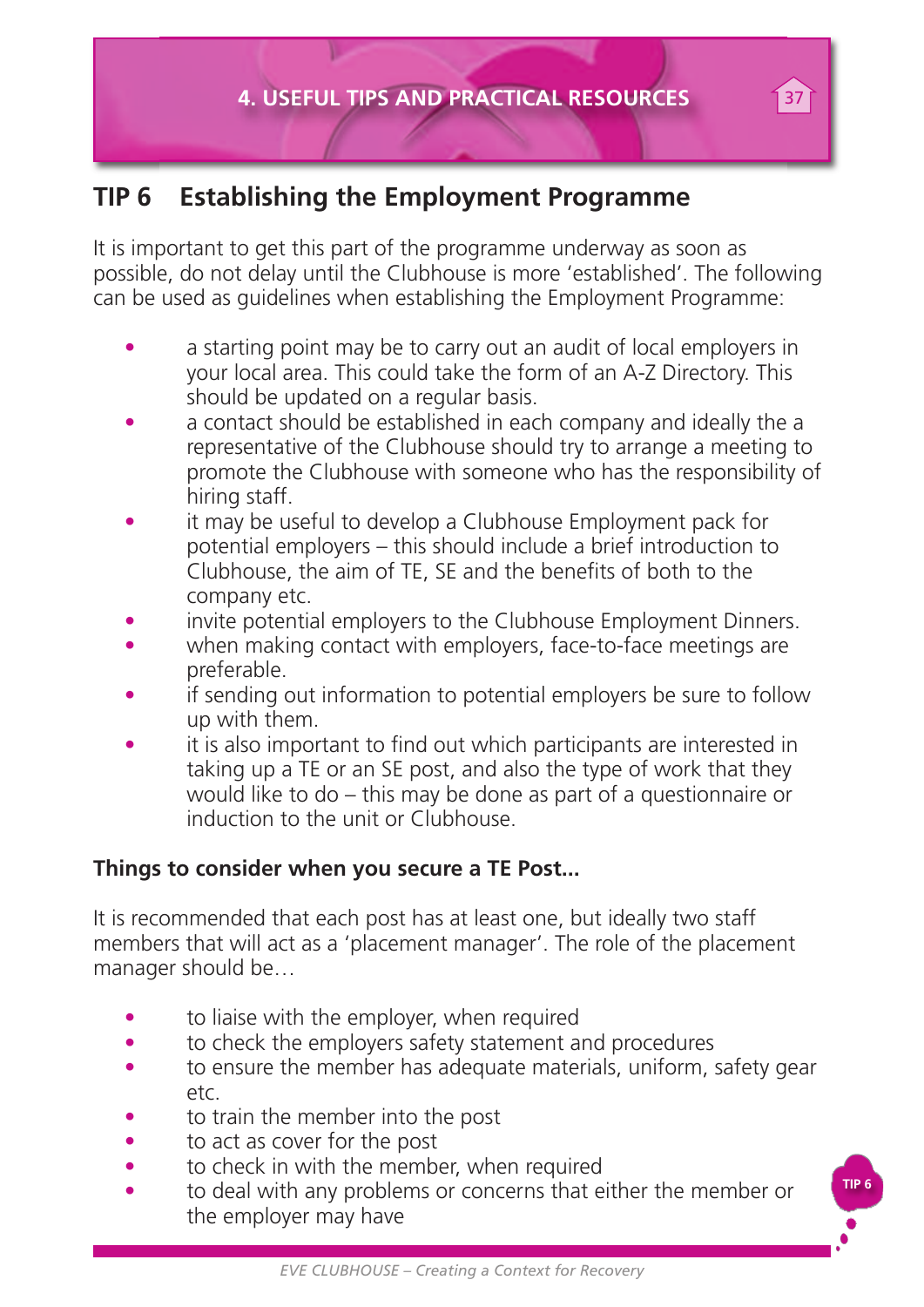#### **Checklist for Employment Records**

Once a member begins an employment placement, it is important to keep records. Each member should have their own file or folder, which should ideally, be organised and separated by dividers. An example of what a file can include may be:

- $\boxtimes$  a job cover sheet the job details title, roles and responsibilities, hours, breaks, uniform required, start and finish date, payment type/frequency, member, employer and placement manager details – contact number, e-mail address etc.
- $\boxtimes$  an employer information sheet about the company, other vacancies
- $\boxtimes$  log sheets to record meetings/site visits, phone calls, on/off site supports
- $\nabla$  records of dates and hours of work
- $\nabla$  correspondence
- $\boxtimes$  insurance information
- $\triangledown$  safety, health and welfare analysis.
- $\boxtimes$  evaluation Sheets these should be completed by the member and should cover areas such as how the job is going at present, timekeeping – did the member miss any days, issues that the Clubhouse may need to be made aware of, areas where extra support may be required etc.
- $\boxtimes$  may also include pictorial supports the member can reference to show them how to complete particular tasks or what they should look like when completed – so for example, if a member was working in a restaurant, there may be pictures of the correct way to set a table
- $M$   $\triangle$  OR

**TIP 6**

 $\triangledown$  records of any previous TE/SE placements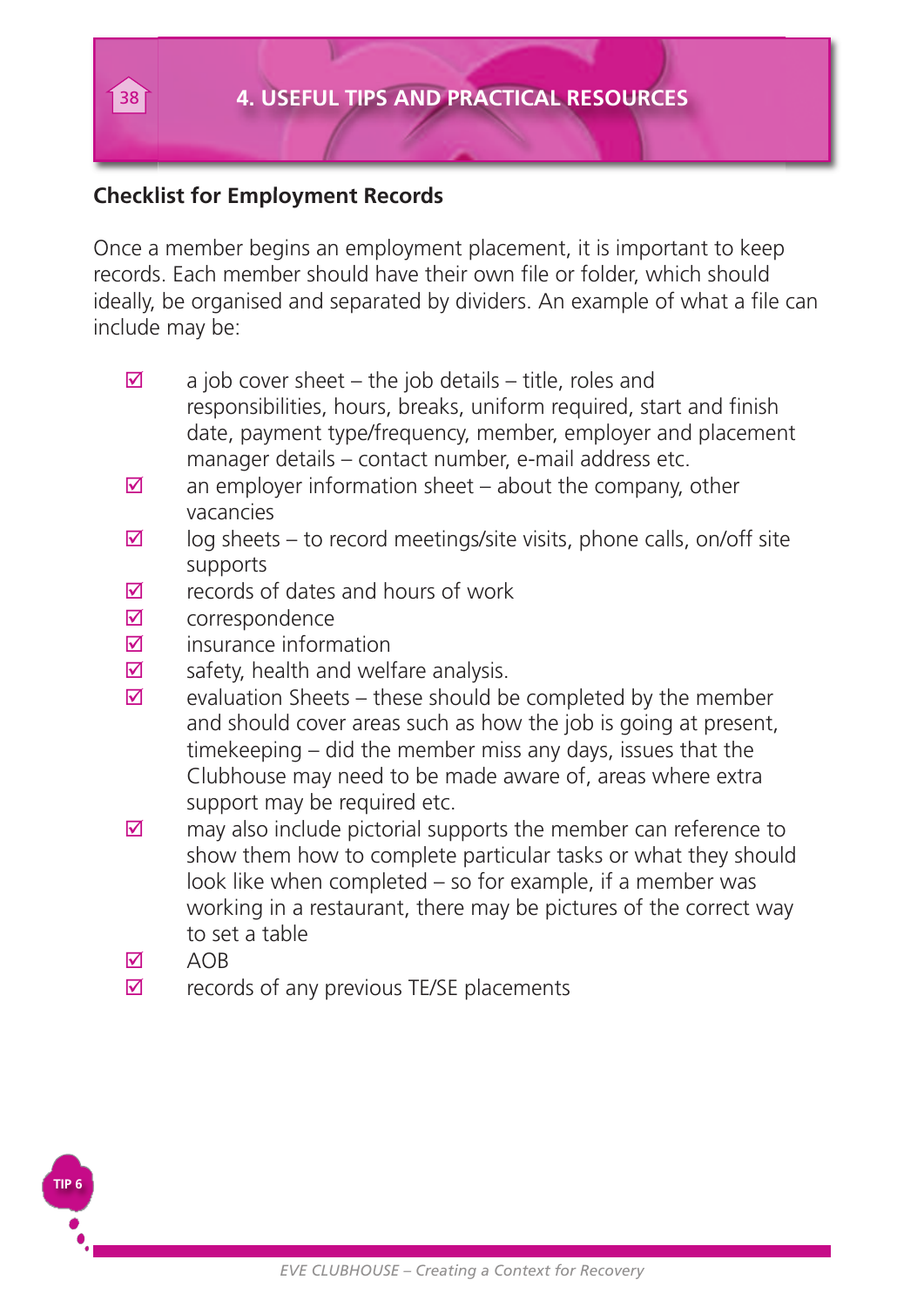#### **Knowing who's where and when...**

Like the other units, this could be displayed on a whiteboard.

- Be sure to make this as visual as possible for example, each member may have their own card
- Include a picture of the member, the company and position they are working in, they type of employment, whether it is independent, supported or a TE, the hours and days that they work

#### **Some common mistakes that are made when trying to establish TE/SE:**

- Replacing members too quickly if they are unable to perform the job
- Limiting potential employers by thinking about who would like to work with us, as opposed to who we would like to work with
- Approaching employers through cold calling or mass mailings rather than seeking high level contacts in organisations
- Failure to pay attention to development details such as correspondence for example, requested information, thank you letters and follow up contacts
- Saying "yes" to a job offer before ascertaining how demanding or practical the position will be
- The belief that every member must be able to do a job and be "problem free" before they are suitable for a TE/SE placement
- Failure to follow through on commitments for training, covering absences, and member and employer support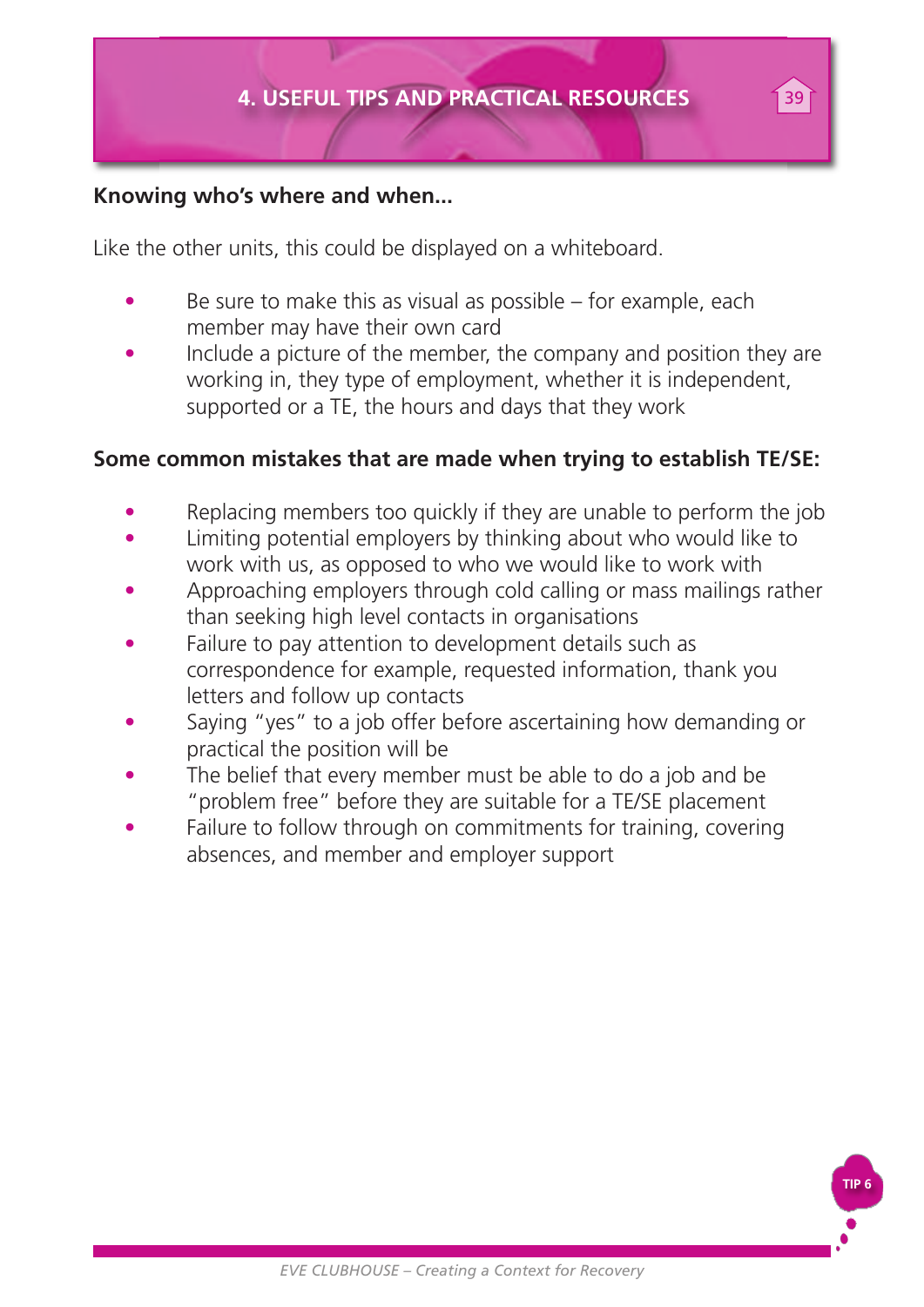### **TIP 7 Orientation**

**TIP 7**

#### **With such a new model of service – how do we help members adapt?**

It is recommended that a new member goes through an 'Orientation' process, when they begin in the Clubhouse.

This period should be long enough so that the members can sample all of the units for a reasonable period of time, so they can make an informed decision about what unit they would like to work in.

It is recommended that orientation be two weeks, but not less than one week. It is recommended that a schedule for orientation is developed, and it is run on pre-agreed dates, so as there should always be new members starting together.

| <b>Orientation Schedule</b>                              |                                                                                                                   |  |  |
|----------------------------------------------------------|-------------------------------------------------------------------------------------------------------------------|--|--|
| Day 1: Monday<br>$2-4$ pm                                | Helpful tips for your first day<br>Welcome Reception @ 3.00                                                       |  |  |
| Day 2: Tuesday<br>8.30/9.00 - Stay as long as you can!   | Business, Employment,<br><b>Education &amp; Housing</b><br>Experience                                             |  |  |
| Day 3: Wednesday<br>8.30/9.00 - Stay as long as you can! | Catering & Maintenance Unit<br>Experience                                                                         |  |  |
| Day $4+$                                                 | Choose your Unit: Please note<br>if a member is undecided, they<br>should be encouraged to try<br>the unit again. |  |  |
| End of Week 2                                            | Choose a Support Staff<br>member.                                                                                 |  |  |

A sample EVE orientation schedule may look like this: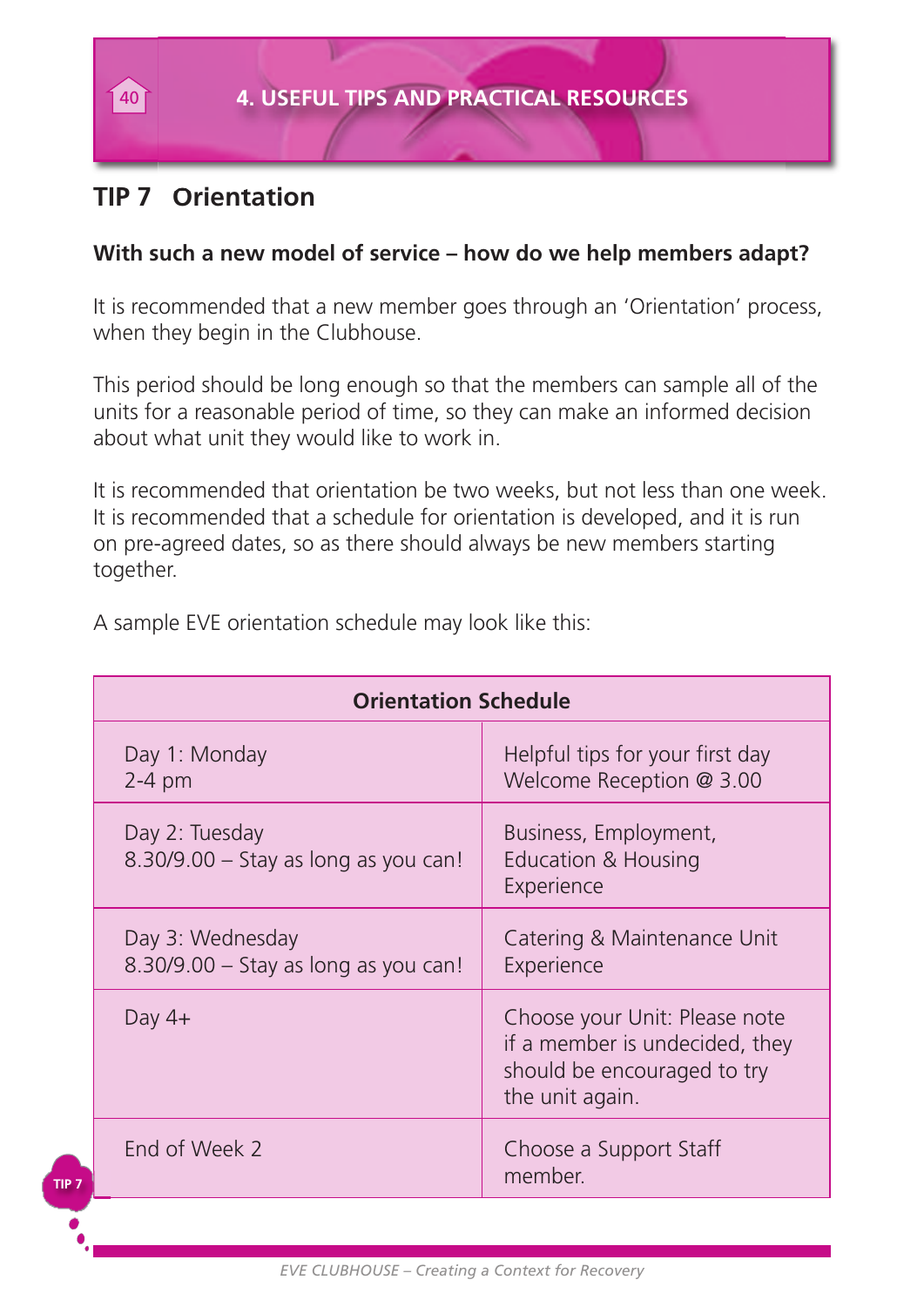During, the orientation process, it may be useful to assign another more established member to act as a 'buddy' to the new member. It may be an idea to develop a poster which is displayed throughout the Clubhouse, asking members to put themselves forward to act as a buddy.

#### **Checklist for Buddies:**

- $\boxtimes$  Offer advice and guidance to help new members to settle in
- $\boxtimes$  Assist with the delivery of the orientation programme
- $\boxtimes$  Help to arrange a welcome card and reception
- $\boxtimes$  Give new members a tour of the building pointing out emergency exits, toilets, units, canteen, smoking area etc!
- $\boxtimes$  Accompany new members on breaks so as they aren't sitting alone
- $\boxtimes$  Walk the member to his/her home area, show the bus or train routes, provide assistance in calling a taxi, if required
- $\boxtimes$  Support members to learn about the 'Work Ordered Day' and encourage them to ask questions and try new things
- $\overline{M}$  help the new member to confirm their unit choice
- $\overline{M}$  Assist with the completion of an orientation check list
- $\boxtimes$  Assist with the training of other 'Buddies'

*A person's first experience of Clubhouse is critical, and based on member feedback, we have realised, over the years, the value of the time spent with the buddy in those early days. In response, we have developed a training programme to ensure that members are comfortable with that role and all that it involves.*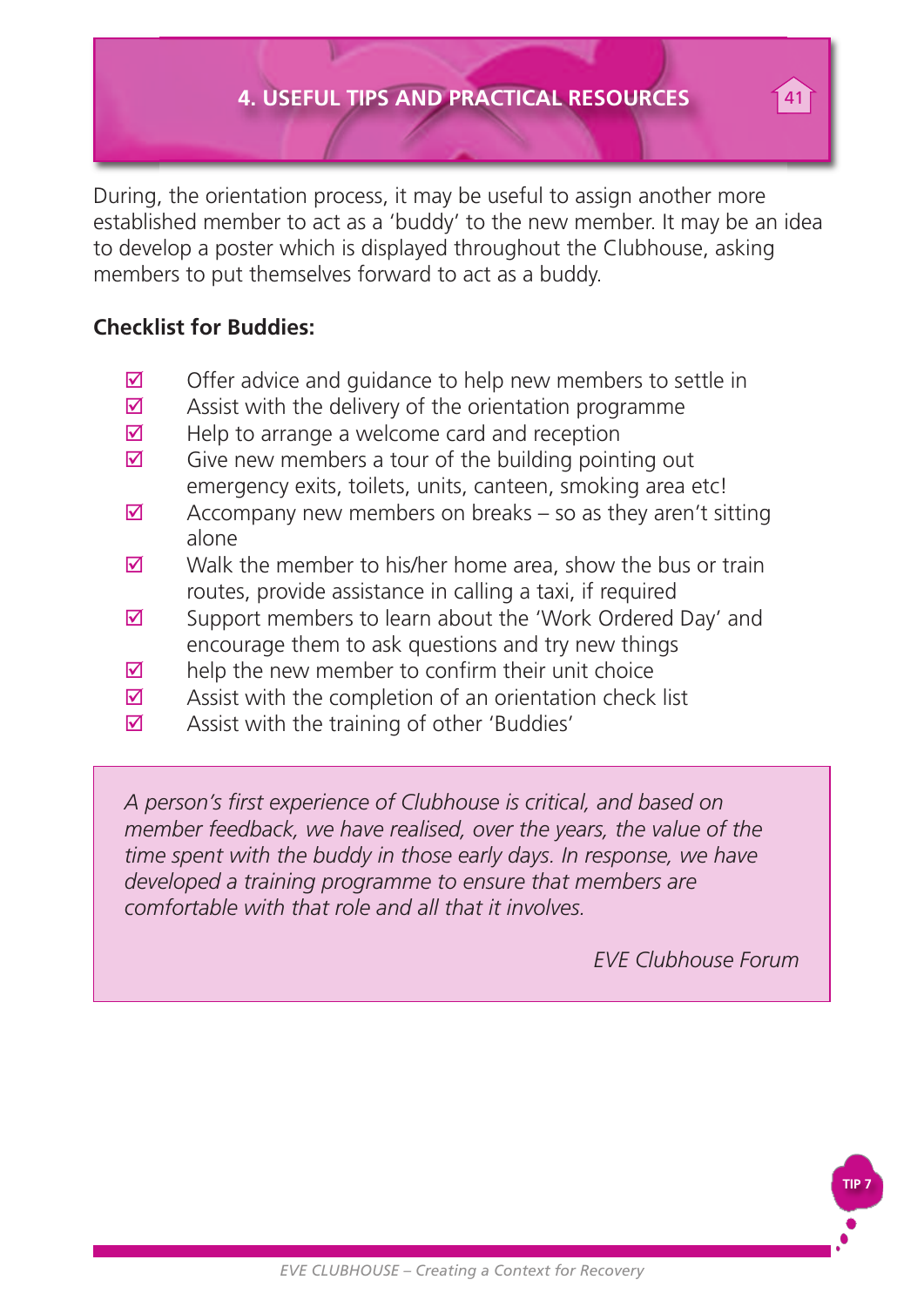#### **International Standards for Clubhouse Programmes**

The International Standards for Clubhouse Programmes, consensually agreed upon by the worldwide Clubhouse community, define the Clubhouse Model of rehabilitation. The principles expressed in these Standards are at the heart of the Clubhouse community's success in helping people with mental ill-health to stay out of hospitals while achieving social, financial, educational and vocational goals. The Standards also serve as a "bill of rights" for members and a code of ethics for staff, board and administrators. The Standards insist that a Clubhouse is a place that offers respect and opportunity to its members. The Standards provide the basis for assessing Clubhouse quality, through the International Center for Clubhouse Development (ICCD) certification process. Every two years, the worldwide Clubhouse community reviews these Standards, and amends them, as deemed necessary. The process is coordinated by the ICCD Standards Review Committee, made up of members and staff of ICCD-certified Clubhouses from around the world.

#### **MEMBERSHIP**

- 1. Membership is voluntary and without time limits.
- 2. The Clubhouse has control over its acceptance of new members. Membership is open to anyone with a history of mental illness, unless that person poses a significant and current threat to the general safety of the Clubhouse community.
- 3. Members choose the way they utilise the Clubhouse, and the staff with whom they work. There are no agreements, contracts, schedules, or rules intended to enforce participation of members.
- 4. All members have equal access to every Clubhouse opportunity with no differentiation based on diagnosis or level of functioning.
- 5. Members at their choice are involved in the writing of all records reflecting their participation in the Clubhouse. All such records are to be signed by both member and staff.
- 6. Members have a right to immediate re-entry into the Clubhouse community after any length of absence, unless their return poses a threat to the Clubhouse community.
- 7. The Clubhouse provides an effective reach out system to members who are not attending, becoming isolated in the community or hospitalised.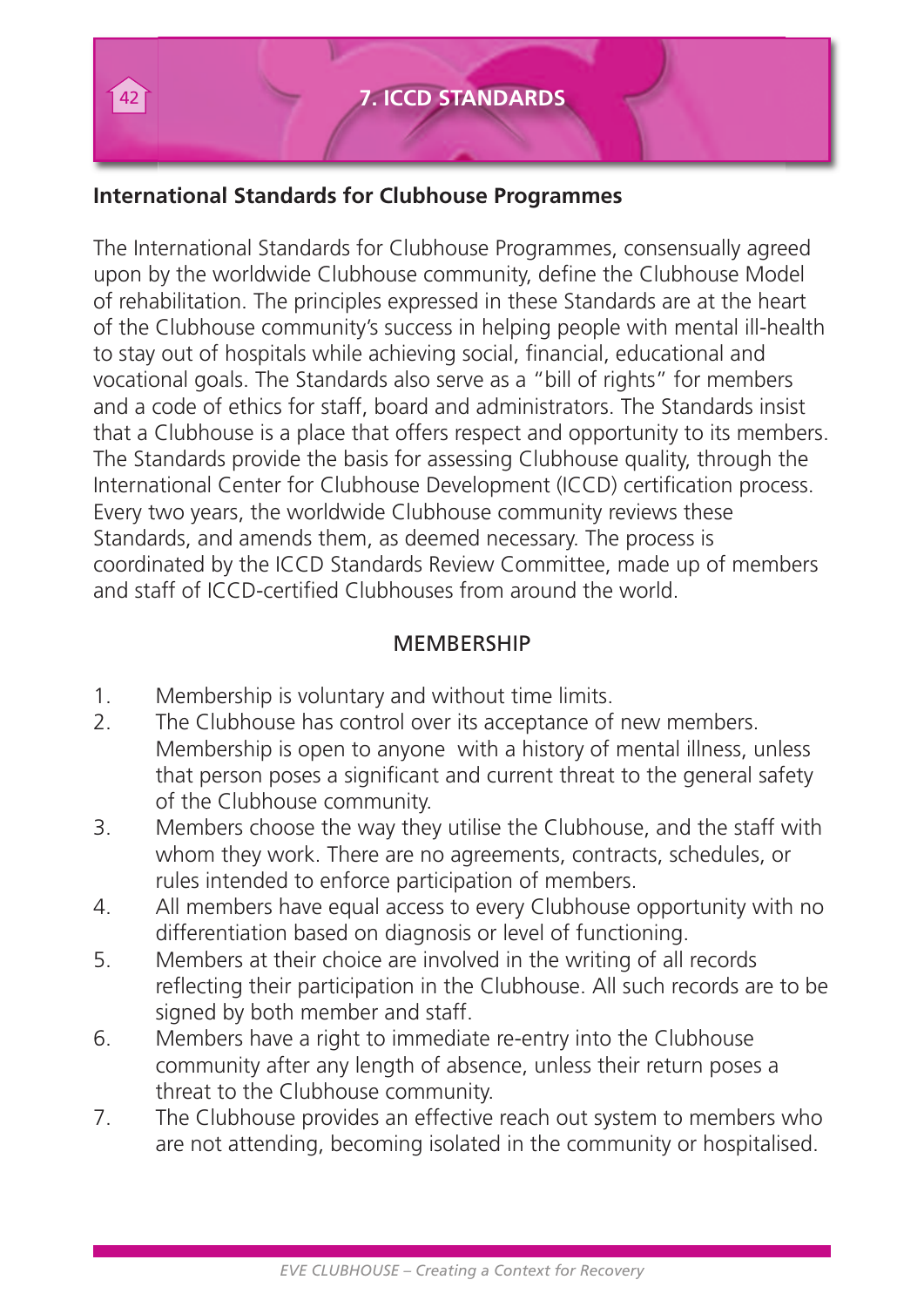

#### RELATIONSHIPS

- 8. All Clubhouse meetings are open to both members and staff. There are no formal member only meetings or formal staff only meetings where programme decisions and member issues are discussed.
- 9. Clubhouse staff are sufficient to engage the membership, yet few enough to make carrying out their responsibilities impossible without member involvement.
- 10. Clubhouse staff have generalist roles. All staff share employment, housing, evening and weekend, holiday and unit responsibilities. Clubhouse staff do not divide their time between Clubhouse and other major work responsibilities.
- 11. Responsibility for the operation of the Clubhouse lies with the members and staff and ultimately with the Clubhouse director. Central to this responsibility is the engagement of members and staff in all aspects of Clubhouse operation.

#### SPACE

- 12. The Clubhouse has its own identity, including its own name, mailing address and telephone number.
- 13. The Clubhouse is located in its own physical space. It is separate from any mental health center or institutional settings, and is impermeable to other programs. The Clubhouse is designed to facilitate the workordered day and at the same time be attractive, adequate in size, and convey a sense of respect and dignity.
- 14. All Clubhouse space is member and staff accessible. There are no staff only or member only spaces.

#### WORK-ORDERED DAY

- 15. The work-ordered day engages members and staff together, side-byside, in the running of the Clubhouse. The Clubhouse focuses on strengths, talents and abilities; therefore, the work-ordered day must not include medication clinics, day treatment or therapy programmes within the Clubhouse.
- 16. The work done in the Clubhouse is exclusively the work generated by the Clubhouse in the operation and enhancement of the Clubhouse community. No work for outside individuals or agencies, whether for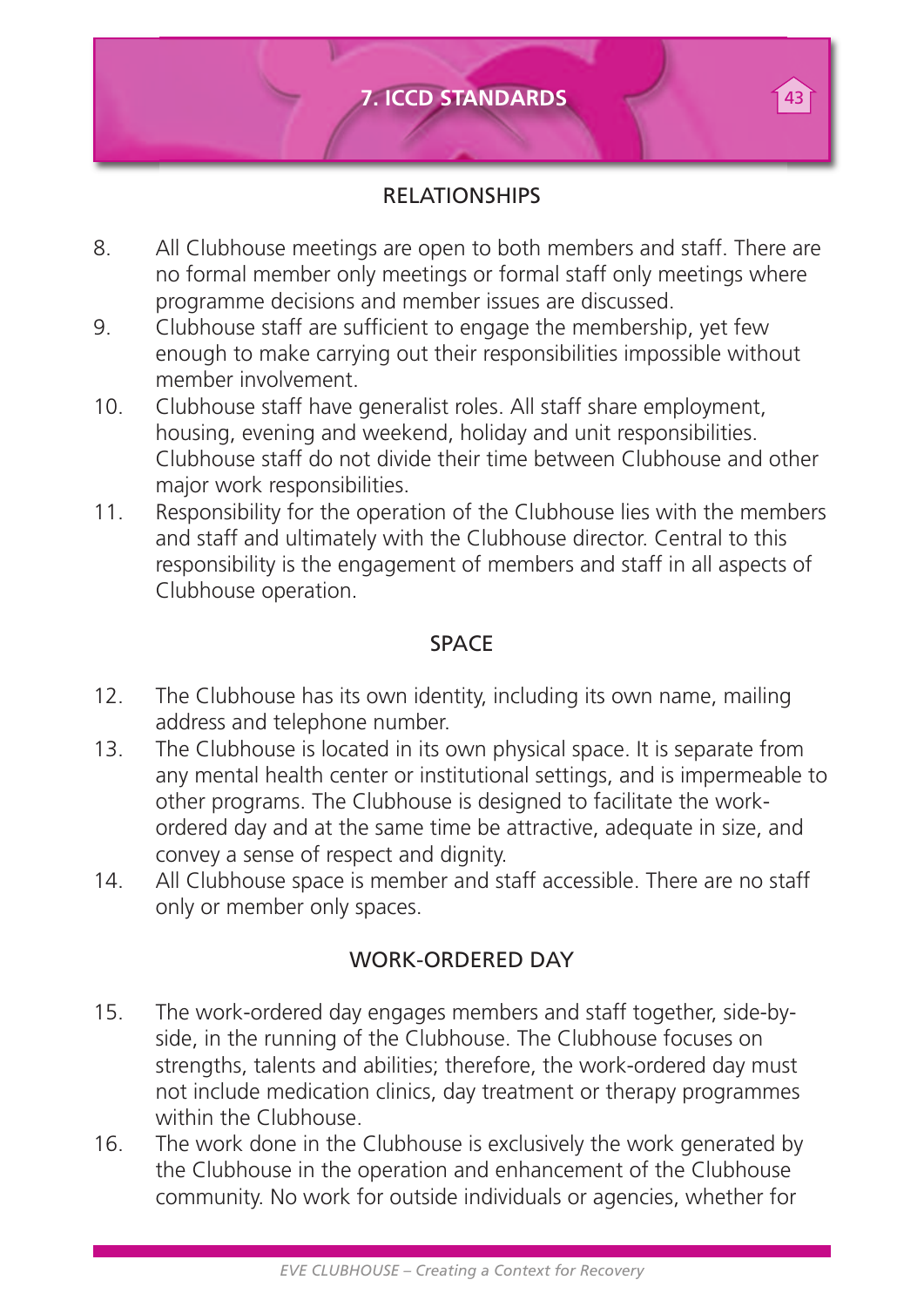

#### 44 **7. ICCD STANDARDS**

pay or not, is acceptable work in the Clubhouse. Members are not paid for any Clubhouse work, nor are there any artificial reward systems.

- 17. The Clubhouse is open at least five days a week. The work-ordered day parallels typical working hours.
- 18. The Clubhouse is organised into one or more work units, each of which has sufficient staff, members and meaningful work to sustain a full and engaging work-ordered day. Unit meetings are held to foster relationships as well as to organise and plan the work of the day.
- 19. All work in the Clubhouse is designed to help members regain selfworth, purpose and confidence; it is not intended to be job specific training.
- 20. Members have the opportunity to participate in all the work of the Clubhouse, including administration, research, enrollment and orientation, reach out, hiring, training and evaluation of staff, public relations, advocacy and evaluation of Clubhouse effectiveness.

#### EMPLOYMENT

21. The Clubhouse enables its members to return to paid work through Transitional Employment, Supported Employment and Independent Employment; therefore, the Clubhouse does not provide employment to members through in-house businesses, segregated Clubhouse enterprises or sheltered workshops.

#### Transitional Employment

- 22. The Clubhouse offers its own Transitional Employment programme, which provides as a right of membership opportunities for members to work on job placements in business and industry. As a defining characteristic of a Clubhouse Transitional Employment programme, the Clubhouse guarantees coverage on all placements during member absences. In addition the Transitional Employment programme meets the following basic criteria.
	- a. The desire to work is the single most important factor determining placement opportunity.
	- b. Placement opportunities will continue to be available regardless of the level of success in previous placements.
	- c. Members work at the employer's place of business.
	- d. Members are paid the prevailing wage rate, but at least minimum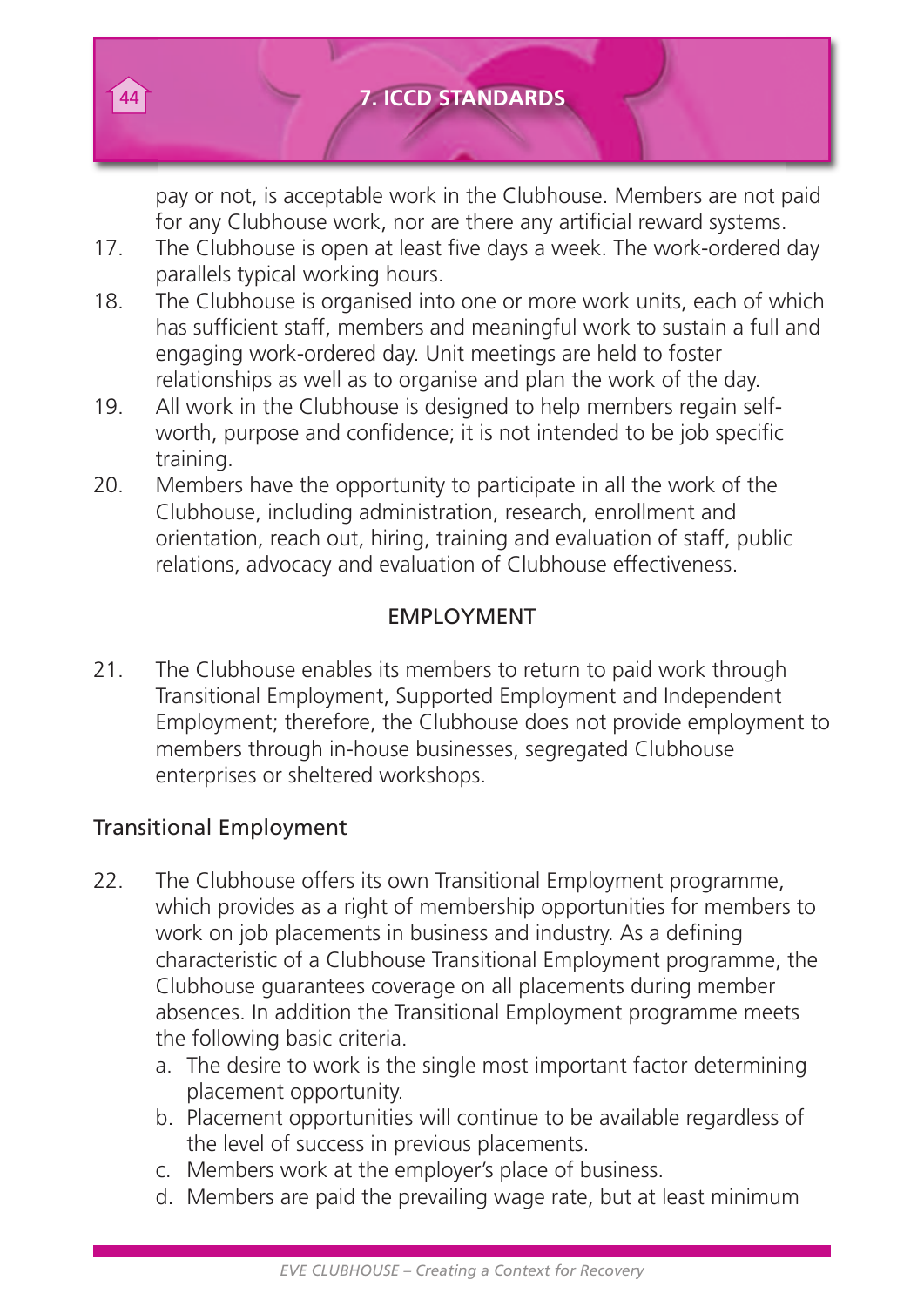

wage, directly by the employer.

- e. Transitional Employment placements are drawn from a wide variety of job opportunities.
- f. Transitional Employment placements are part-time and time-limited, generally 15 to 20 hours per week and from six to nine months in duration.
- g. Selection and training of members on Transitional Employment is the responsibility of the Clubhouse, not the employer.
- h. Clubhouse members and staff prepare reports on TE placements for all appropriate agencies dealing with members' benefits.
- i. Transitional Employment placements are managed by Clubhouse staff and members and not by TE specialists.
- j. There are no TE placements within the Clubhouse. Transitional Employment placements at an auspice agency must be off site from the Clubhouse and meet all of the above criteria.

#### Supported and Independent Employment

- 23. The Clubhouse offers its own Supported and Independent Employment programmes to assist members to secure, sustain and subsequently, to better their employment. As a defining characteristic of Clubhouse Supported Employment, the Clubhouse maintains a relationship with the working member and the employer. Members and staff in partnership determine the type, frequency and location of desired supports.
- 24. Members who are working independently continue to have available all Clubhouse supports and opportunities including advocacy for entitlements, and assistance with housing, clinical, legal, financial and personal issues, as well as participation in evening and weekend programmes.

#### EDUCATION

25. The Clubhouse assists members to further their vocational and educational goals by helping them take advantage of adult education opportunities in the community. When the Clubhouse also provides an in-house educational program, it significantly utilises the teaching and tutoring skills of members.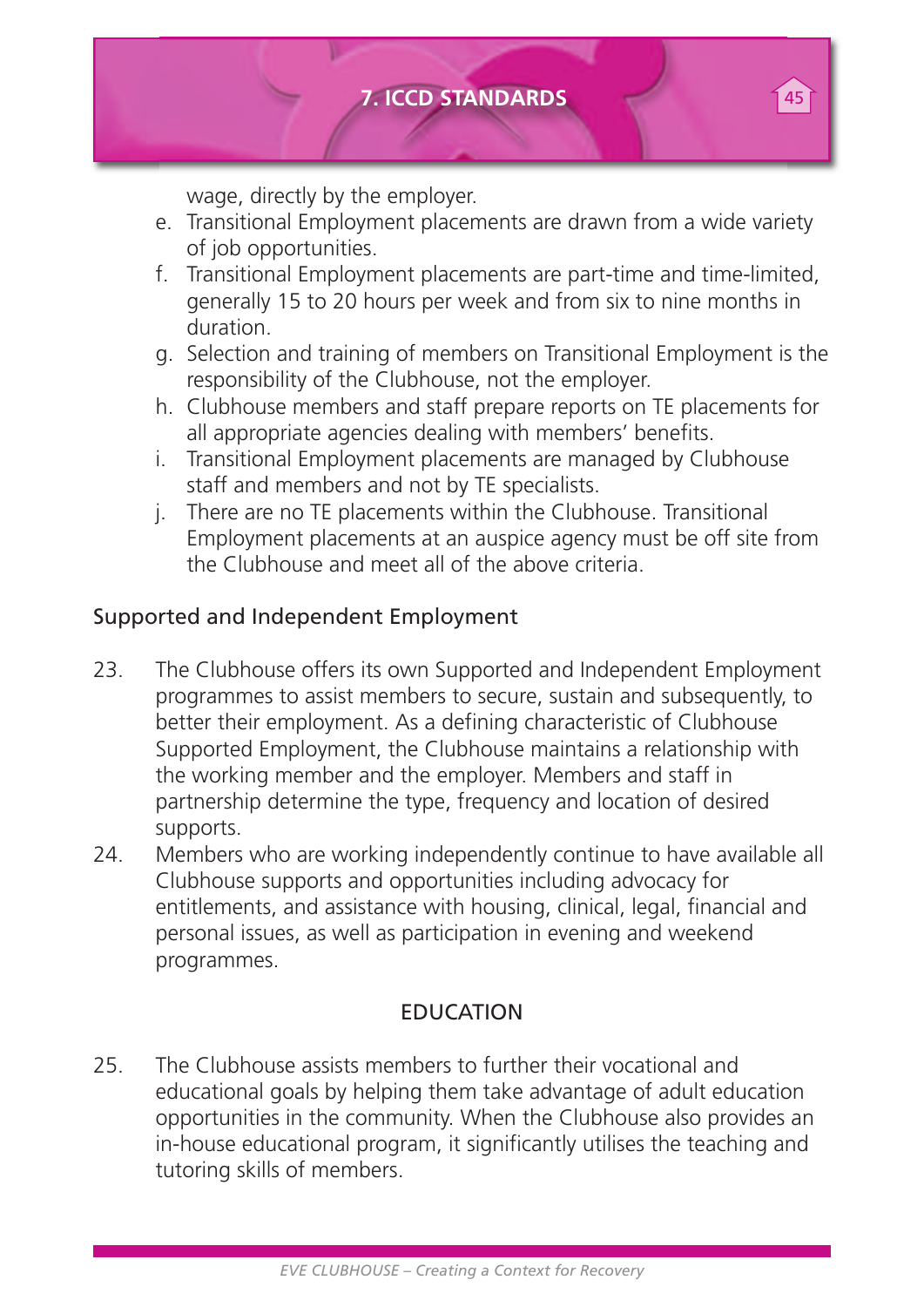

#### FUNCTIONS OF THE HOUSE

- 26. The Clubhouse is located in an area where access to local transportation can be assured, both in terms of getting to and from the programme and accessing TE opportunities. The Clubhouse provides or arranges for effective alternatives whenever access to public transportation is limited.
- 27. Community support services are provided by members and staff of the Clubhouse. Community support activities are centered in the work unit structure of the Clubhouse. They include helping with entitlements, housing and advocacy, promoting healthy lifestyles, as well as assistance in finding quality medical, psychological, pharmacological and substance abuse services in the community.
- 28. The Clubhouse is committed to securing a range of choices of safe. decent and affordable housing including independent living opportunities for all members. The Clubhouse has access to opportunities that meet these criteria, or if unavailable, the Clubhouse develops its own housing program. Clubhouse housing programs meet the following basic criteria.
	- a. Members and staff manage the programme together.
	- b. Members who live there do so by choice.
	- c. Members choose the location of their housing and their roommates.
	- d. Policies and procedures are developed in a manner consistent with the rest of the Clubhouse culture.
	- e. The level of support increases or decreases in response to the changing needs of the member.
	- f. Members and staff actively reach out to help members keep their housing, especially during periods of hospitalisation.
- 29. The Clubhouse conducts an objective evaluation of its effectiveness on a regular basis.
- 30. The Clubhouse manager, members, staff and other appropriate persons participate in a three-week training programme in the Clubhouse Model at a certified training base.
- 31. The Clubhouse has recreational and social programmes during evenings and on weekends. Holidays are celebrated on the actual day they are observed.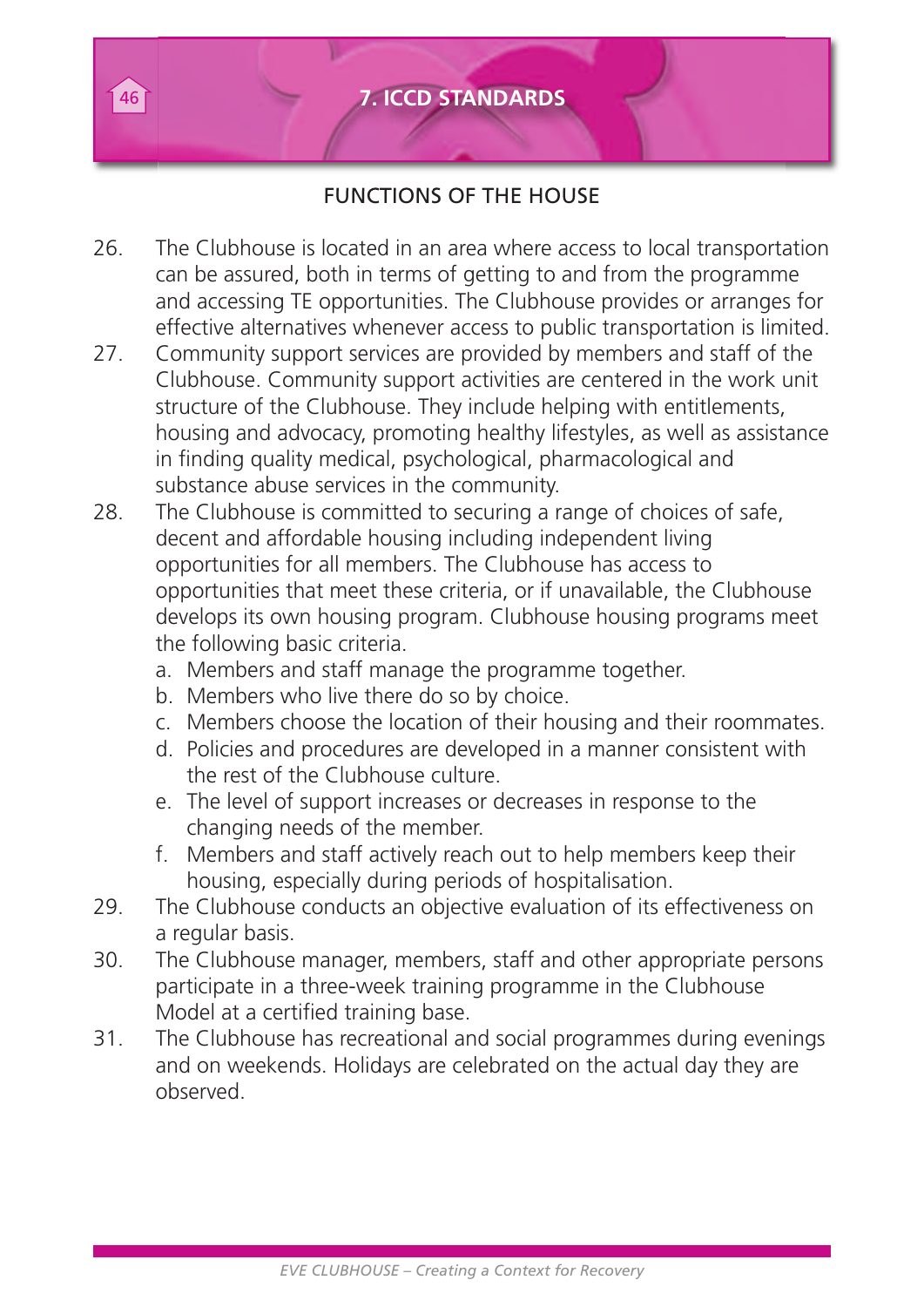

#### FUNDING, GOVERNANCE AND ADMINISTRATION

- 32. The Clubhouse has an independent board of directors, or if it is affiliated with a sponsoring agency, has a separate advisory board comprised of individuals uniquely positioned to provide financial, legal, legislative, employment development, consumer and community support and advocacy for the Clubhouse.
- 33. The Clubhouse develops and maintains its own budget, approved by the board or advisory board prior to the beginning of the fiscal year and monitored routinely during the fiscal year.
- 34. Staff salaries are competitive with comparable positions in the mental health field.
- 35. The Clubhouse has the support of appropriate mental health authorities and all necessary licenses and accreditations. The Clubhouse collaborates with people and organisations that can increase its effectiveness in the broader community.
- 36. The Clubhouse holds open forums and has procedures which enable members and staff to actively participate in decision making, generally by consensus, regarding governance, policy making, and the future direction and development of the Clubhouse.

#### International Center for Clubhouse Development

425 West 47th Street New York, New York 10036 USA

Telephone: 212 582 0343 Fax: 212 397 1649 Web: www.iccd.org

October, 1989 © Revised as of October, 2010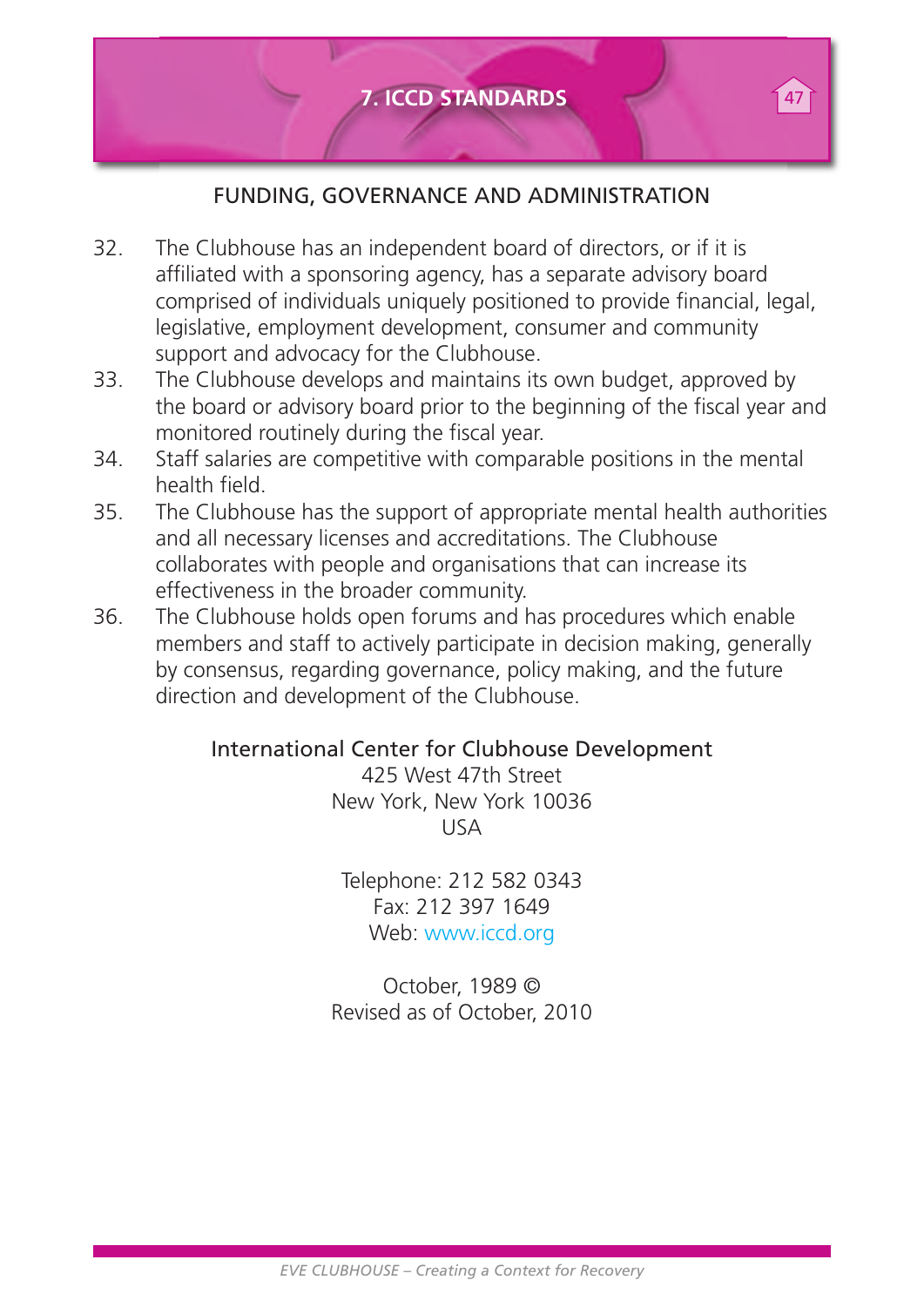#### 48 **6. EVE CENTRES**



Warren House, Website: www.eve.ie 1 Main Street, Email: admin@eve.ie Blanchardstown, Dublin 15. Telephone: +353 1 8053472 Fax: +353 1 8053459 Email: conaiclubhouse@eve.ie

#### **Irish Clubhouse Coalition Phoenix Clubhouse**

Warren House, Clondalkin, Clondalkin, Clondalkin, Clondalkin, Clondalkin, Clondalkin, Clondalkin, Clondalkin, Clondalkin, Clondalkin, Clondalkin, Clondalkin, Clondalkin, Clondalkin, Clondalkin, Clondalkin, Clondalkin, Clon Blanchardstown, **Dublin 22.** Dublin 15. Telephone: +353 1 8053472 Telephone: +353 1 4670632 Fax: +353 1 8053459<br>
Fax: +353 1 4670632<br>
Fmail: conaiclubbouse@eve ie Fmail: phoenixclubbouse

#### **Platinum Clubhouse Saol Clubhouse**

Unit 1B, Century Business Pk, <br>Newbridge Industrial Estate. Tolka Valley Business Pk. Newbridge Industrial Estate,<br>Newbridge. Co. Kildare. **Finglas**, Englas, Telephone: +353 45 433229 Dublin 11.<br>
Fax: +353 45 433206 Telephone: Email: platinumclubhouse@eve.ie Fax: +353 1 6233910

#### **Suaimhneas Clubhouse Rainbow Clubhouse**

Unit 103 Newtown Ind Estate Ballyfermot Road Coolock, Coolock, Cherry Orchard, Dublin 17. Ballyfermot, Telephone: +353 1 8479911 Dublin 10. Fax: +353 1 8470508 Telephone: +353 1 6266596 Email: suaimhneasclubhouse@eve.ie E-Mail: rainbowclubhouse@eve.ie

c/o Conaí Clubhouse, Unit 3. Station Rd. Business Pk.,

Email: phoenixclubhouse@eve.ie

Ballyboggan Road, Telephone: +353 1 8307455/8307400 E-mail: saolclubhouse@eve.ie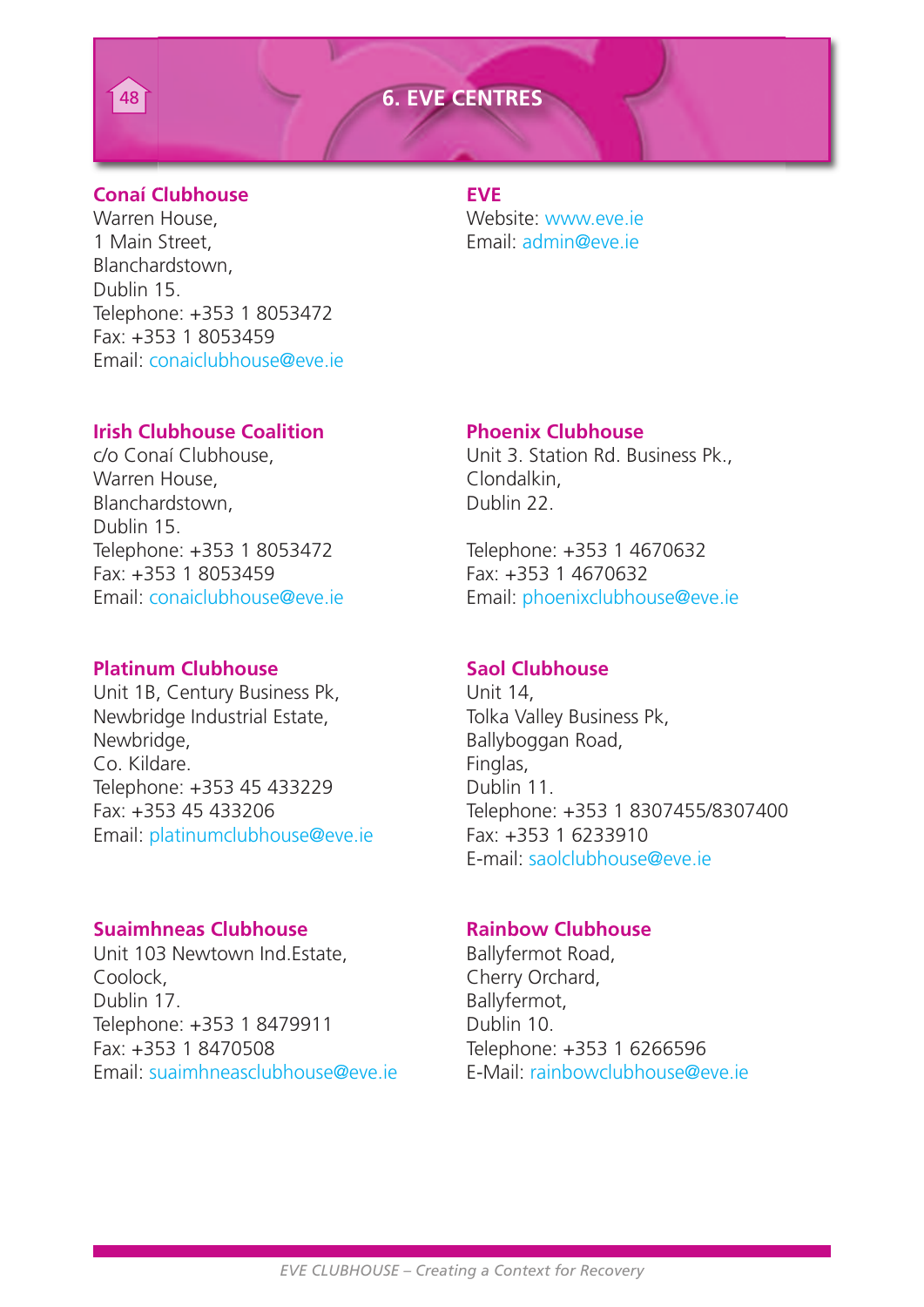#### **6. USEFUL CONTACTS**

Oak House, Nillbrook, Nillbrook, Nillennium Park, Nillbrook, Nillbrook, Nillbrook, Nillbrook, Nillbrook, Nillbrook, Nillbrook, Nillbrook, Nillbrook, Nillbrook, Nillbrook, Nillbrook, Nillbrook, Nillbrook, Nillbrook, Nillbro Millennium Park, Naas, Crag Avenue, Crag Avenue, Contractor Crag Avenue, Contractor Crag Avenue, Contractor Contractor Contractor Contractor Contractor Contractor Contractor Contractor Contractor Contractor Contractor Contractor Contractor Telephone: +353 0 45 880 400 Fax: 1890 200 857 Fax: +353 71 9140337

**ICCD N.S.U.E.** U.S.A. Website: www.nsue.ie Telephone: 001 212 5820343 Fax: 001 212 397164 Email: webmaster@iccd.org Website: www.iccd.org

St. Martin's House, and the community of Health Care Unit, Waterloo Road, entries and a Rooskey, Rooskey, Rooskey, Rooskey, Rooskey, Rooskey, Rooskey, Rooskey, Rooskey, Rooskey, Rooskey, Rooskey, Rooskey, Rooskey, Rooskey, Rooskey, Rooskey, Rooskey, Rooskey, Rooskey, Rooskey, Roos Telephone: +353 1 636 2400 Co. Monaghan, Fax: +353 1 636 2440 Ireland.<br>
Fmail: info@mhcirl ie is in Telepho Website: www.mhcirl.ie Fax: +353 0 473 8682

#### **HSE Head Office Dóchas Clubhouse**

Co. Sligo.<br>Telephone: +353 71 9140283 E-mail: dochasclub@eircom.net 49

#### 425 West 47th Street, **– National Service User Executive**

New York,  $\frac{1}{2}$  New York,  $\frac{1}{2}$  New York 10036 Email: info@nsue.ie

#### **Mental Health Commission I.A.N. – Irish Advocacy Network**

Monaghan, Telephone: +353 0 473 8918 Email: admin@irishadvocacynetwork.com Website: www.irishadvocacynetwork.com